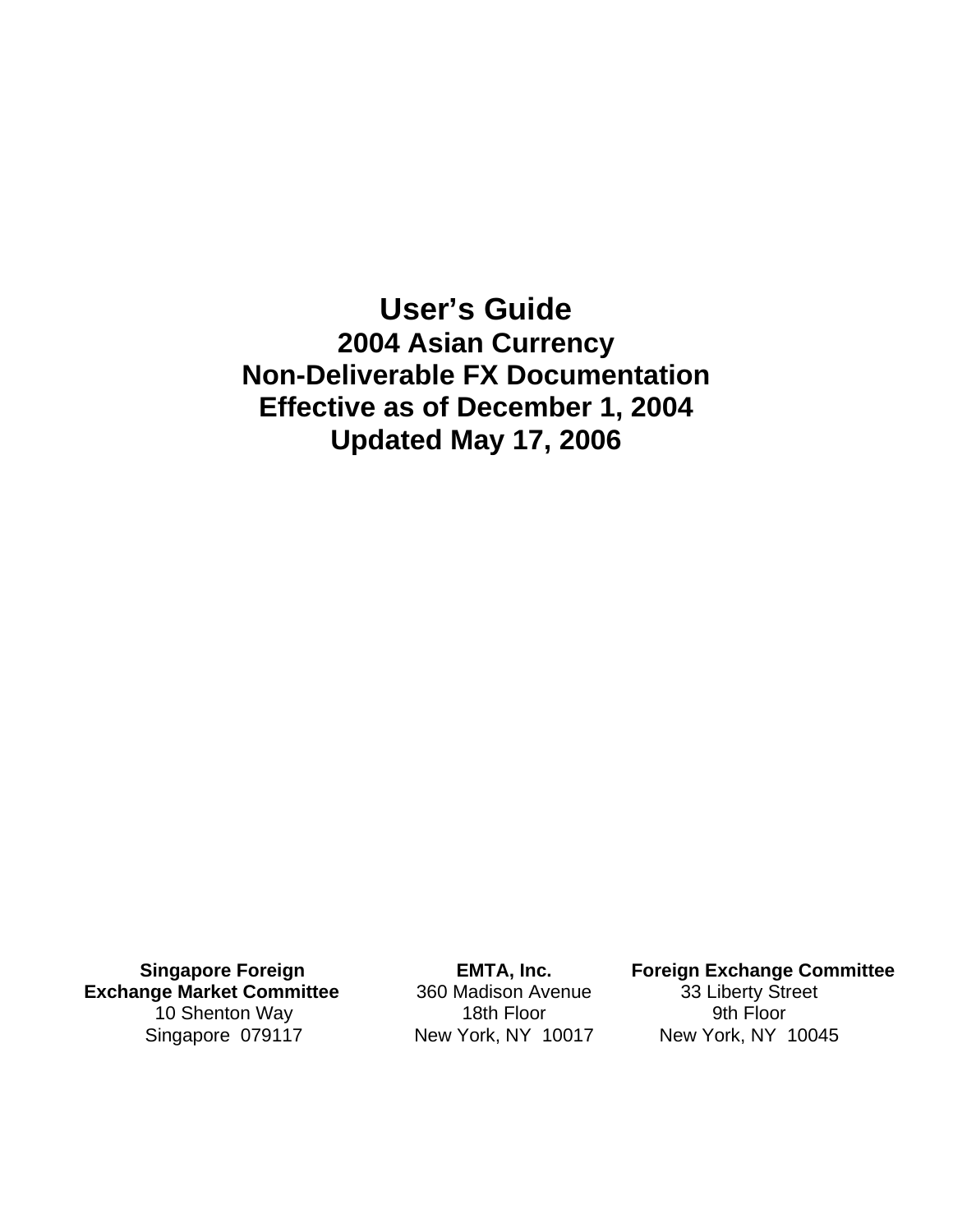# <span id="page-1-0"></span>**Table of Contents**

| Adding a 14-Day Deferral Period for Unscheduled Holiday4                    |
|-----------------------------------------------------------------------------|
| Valuation Postponement as the New First Disruption Fallback 5               |
| SFEMC Indicative Survey Rate as the New Second New Disruption Fallback .6   |
| Fallback Survey Valuation Postponement as the New Third Disruption Fallback |
| Calculation Agent Determination as the Final Disruption Fallback 6          |
| Limiting the Deferral Period or the Maximum Days of Postponement 7          |
|                                                                             |
|                                                                             |
|                                                                             |
|                                                                             |
|                                                                             |
|                                                                             |
|                                                                             |
|                                                                             |
|                                                                             |
|                                                                             |
|                                                                             |
|                                                                             |
|                                                                             |
|                                                                             |
|                                                                             |
|                                                                             |
|                                                                             |
|                                                                             |
|                                                                             |
|                                                                             |
|                                                                             |
|                                                                             |
|                                                                             |
|                                                                             |
|                                                                             |
|                                                                             |
|                                                                             |
|                                                                             |
|                                                                             |
|                                                                             |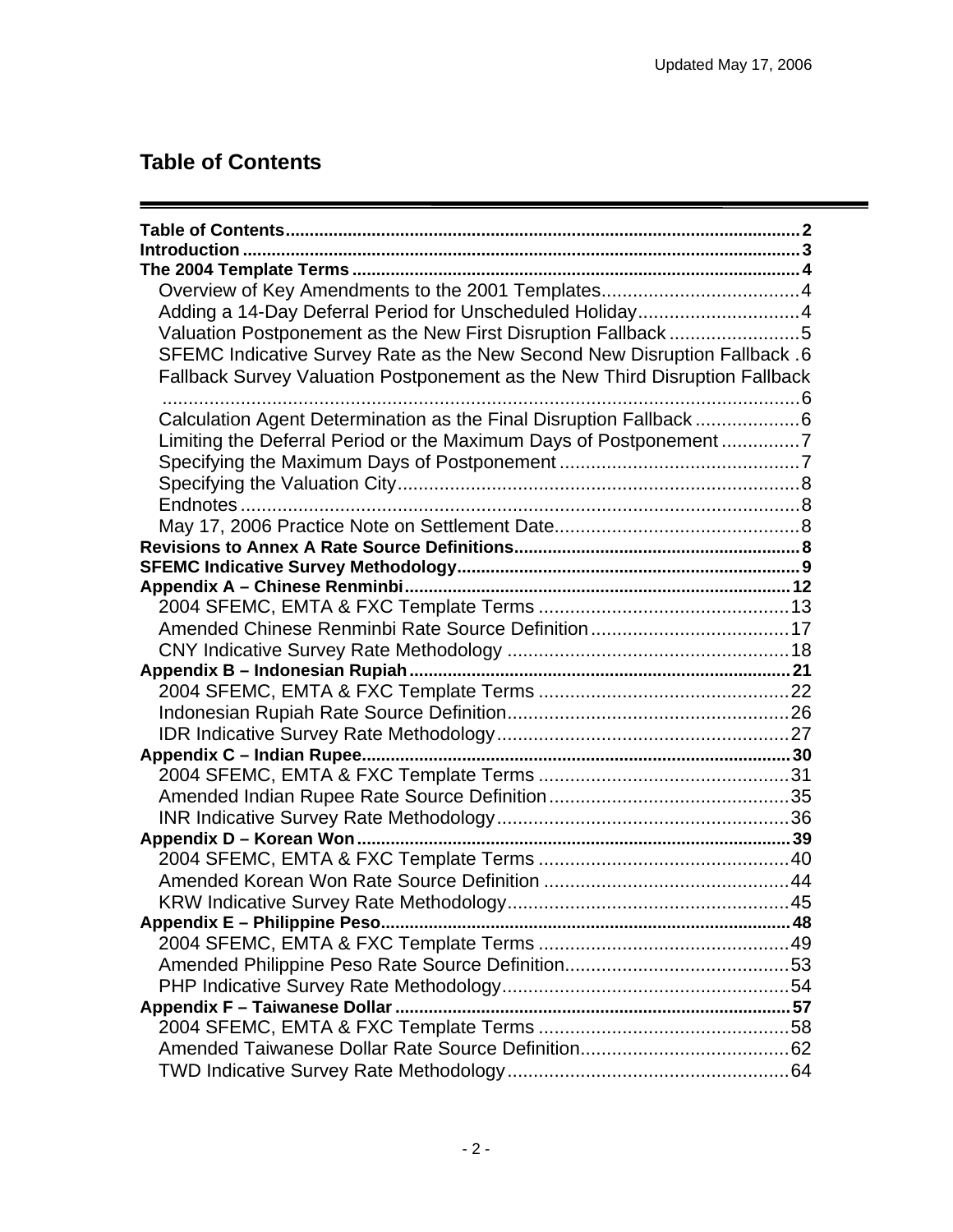# <span id="page-2-0"></span>**Introduction**

The Singapore Foreign Exchange Market Committee ("SFEMC"), EMTA, Inc. ("EMTA") and the Foreign Exchange Committee ("FXC") have co-sponsored the publication of updated template terms for non-deliverable foreign exchange transactions for six Asian currencies (the "2004 Templates"). The Tokyo Foreign Exchange Market Committee and the Treasury Markets Forum of Hong Kong support the co-sponsors in their publication of the updated documentation for the benefit of market participants.

The 2004 Templates are intended for use with the 1998 FX and Currency Option Definitions (including Annex A thereto) published by ISDA, Inc., EMTA and the FXC (the "1998 Definitions"). The six Asian currencies that the 2004 Templates address are the Chinese Renminbi (CNY), the Indonesian Rupiah (IDR), the Indian Rupee (INR), the Korean Won (KRW), the Philippine Peso (PHP), and the Taiwan Dollar (TWD). In conjunction with the 2004 Templates, the co-sponsors have published related survey methodologies (the "Methodologies") and amendments to the rate source definitions in Annex A of the 1998 Definitions. The 2004 Templates provide suggested contract terms to which market participants may agree on a bilateral basis in order to reduce documentation and settlement risk, generally promote sound market practice, and contribute to overall efficiency of the non-deliverable FX market-place. Notwithstanding, the SFEMC, EMTA, and FXC recognize each market participant's need to develop standards for contractual relationships that reflect its own policies, procedures and tolerance for risk. Each market participant is encouraged to use the 2004 Templates in their entirety or in part, in light of individual considerations.

In 2001, EMTA introduced to the industry standardized terms for the above currencies (the "2001 Templates") (excluding the Indonesian Rupiah, for which final template terms were never published) that reflected then-current market practice and helped to promote market efficiencies and reduce documentation risk. Since 2001, significant developments have taken place in the non-deliverable FX markets, and in particular in several of the Latin American markets. Substantial efforts have been made to improve the documentation architecture for these markets to better address concerns regarding the possibility of an extended closure of a local market and to improve valuation options and procedures in the event of such an occurrence. In large part, this effort has involved a move away from reliance on Calculation Agent Determination and the introduction of intermediate, market-based valuation alternatives.

The 2004 Templates extend the documentation improvements made in the Latin American markets into the Asian non-deliverable FX markets, modified as appropriate to take account of regional differences in market practices and conventions. Among other differences, while the templates for Latin American currencies are tailored to each market, a single standard for all six of the Asian currencies was deemed appropriate. As a result, all of the 2004 Templates and the six related Methodologies are substantially the same, with only very minor differences among them. These differences include the currency addressed by the template terms, the Settlement Rate Option, the Valuation City for Valuation Date purposes and, in the case of one of the Methodologies, the start time for the fallback survey. Accordingly, it is possible to discuss the 2004 Templates and the Methodologies generically in this User's Guide, while noting these minor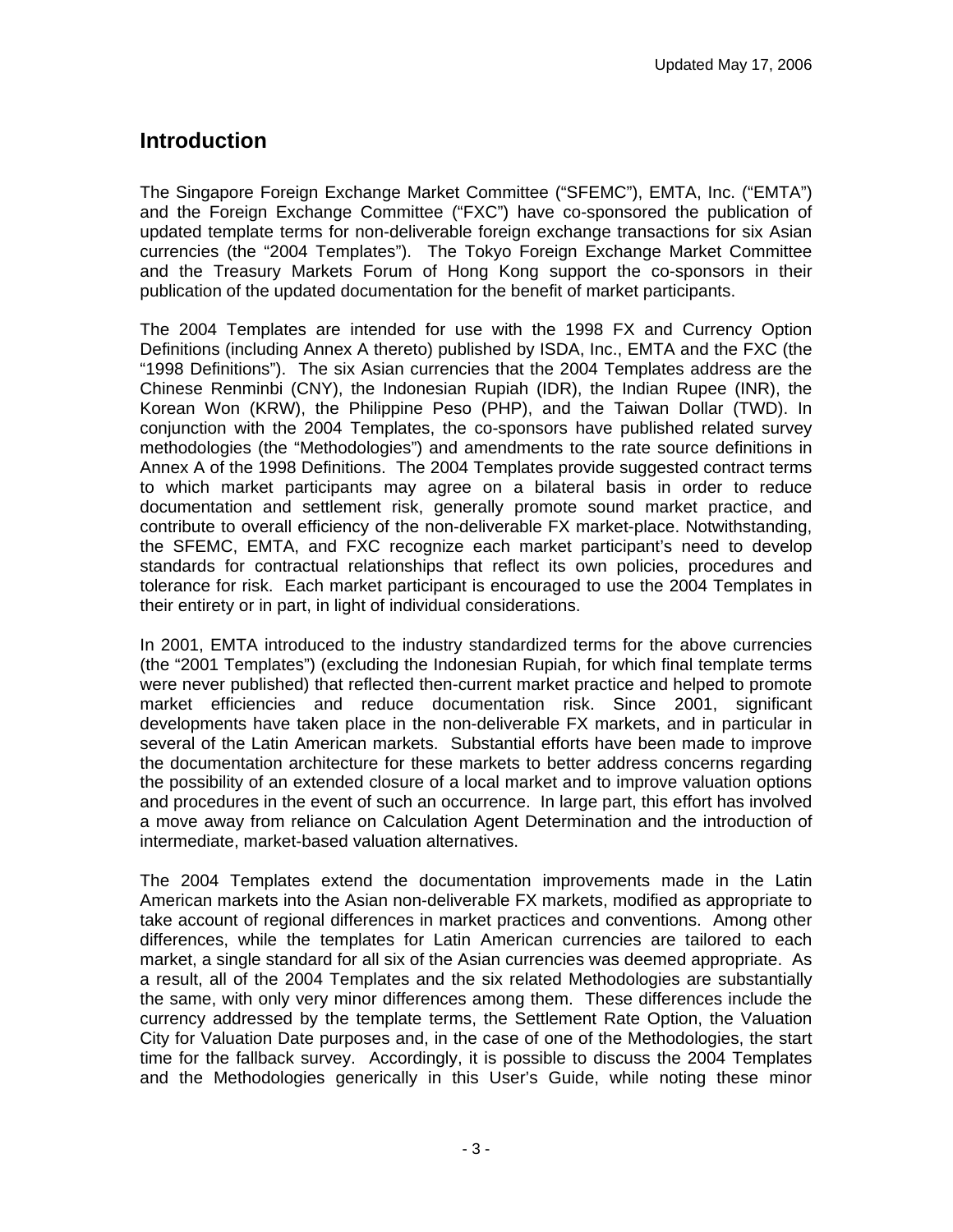<span id="page-3-0"></span>differences, where relevant. A more detailed description of the key terms in the 2004 Templates follows.

Capitalized terms in this User's Guide have the meanings ascribed to them in the 1998 Definitions, the 2004 Templates, and the Methodologies.

# **The 2004 Template Terms**

## *Overview of Key Amendments to the 2001 Templates*

The key characteristics of the 2001 Templates were inclusion of Price Source Disruption as the sole Disruption Event, a first Disruption Fallback of Currency Reference Dealers (CURA4) (a Calculation Agent poll of four dealers in the relevant currency), and a final Disruption Fallback of Calculation Agent Determination, as well as reliance on an eightday Drop-dead Date following an Unscheduled Holiday. For purposes of the 2001 Templates, an Unscheduled Holiday would occur if the market failed to open for business and the market had less than 48 hours notice of this occurrence.

In the 2004 Templates, the definition of Unscheduled Holiday has been retained, but the 2001 Template concept of an eight-day Drop-dead Date has been replaced with a 14 calendar day Deferral Period. In addition, the 2004 Templates alter the "waterfall" of Disruption Fallbacks to provide for a new first Disruption Fallback of Valuation Postponement for Price Source Disruption (a period of up to 14 calendar days), and as well as the new SFEMC Indicative Survey (the "Indicative Survey"). For the third Disruption Fallback, a second valuation postponement period of three days (Fallback Survey Valuation Postponement) will apply if the Indicative Survey fails, before a final reliance on Calculation Agent Determination.

The sole Disruption Event in the 2004 Templates continues to be Price Source Disruption. A few additional new terms (e.g., Cumulative Events and Maximum Days of Postponement) also are added to facilitate operation of the new Disruption Fallbacks.

# *Adding a 14-Day Deferral Period for Unscheduled Holiday*

The term Drop-dead Date included in the 2001 Templates has been deleted and a new term, Deferral Period for Unscheduled Holiday, appears in the 2004 Templates. This change was made first in the updated EMTA 2002 Amended ARS NDF Documentation.<sup>[1](#page-3-1)</sup> A Deferral Period of 14 calendar days is adopted in Asia as more market-appropriate, as compared to a 30-day Deferral Period adopted for the Latin American currencies. The 2004 Templates provide that, upon the occurrence of an Unscheduled Holiday, the Deferral Period will commence on the Scheduled Valuation Date for the transaction. If the Unscheduled Holiday continues, valuation of the transaction may be deferred for up to 14 consecutive calendar days. The Valuation Date will occur on the earlier of (i) the first Business Day after the Unscheduled Holiday ceases to exist and (ii) the first day after the Deferral Period lapses (the 15<sup>th</sup> calendar day, assuming it would have been a

<span id="page-3-1"></span> $\mathbf{1}$ 

See EMTA's User's Guide to Revised ARS NDF Documentation, effective as of January 2, 2003.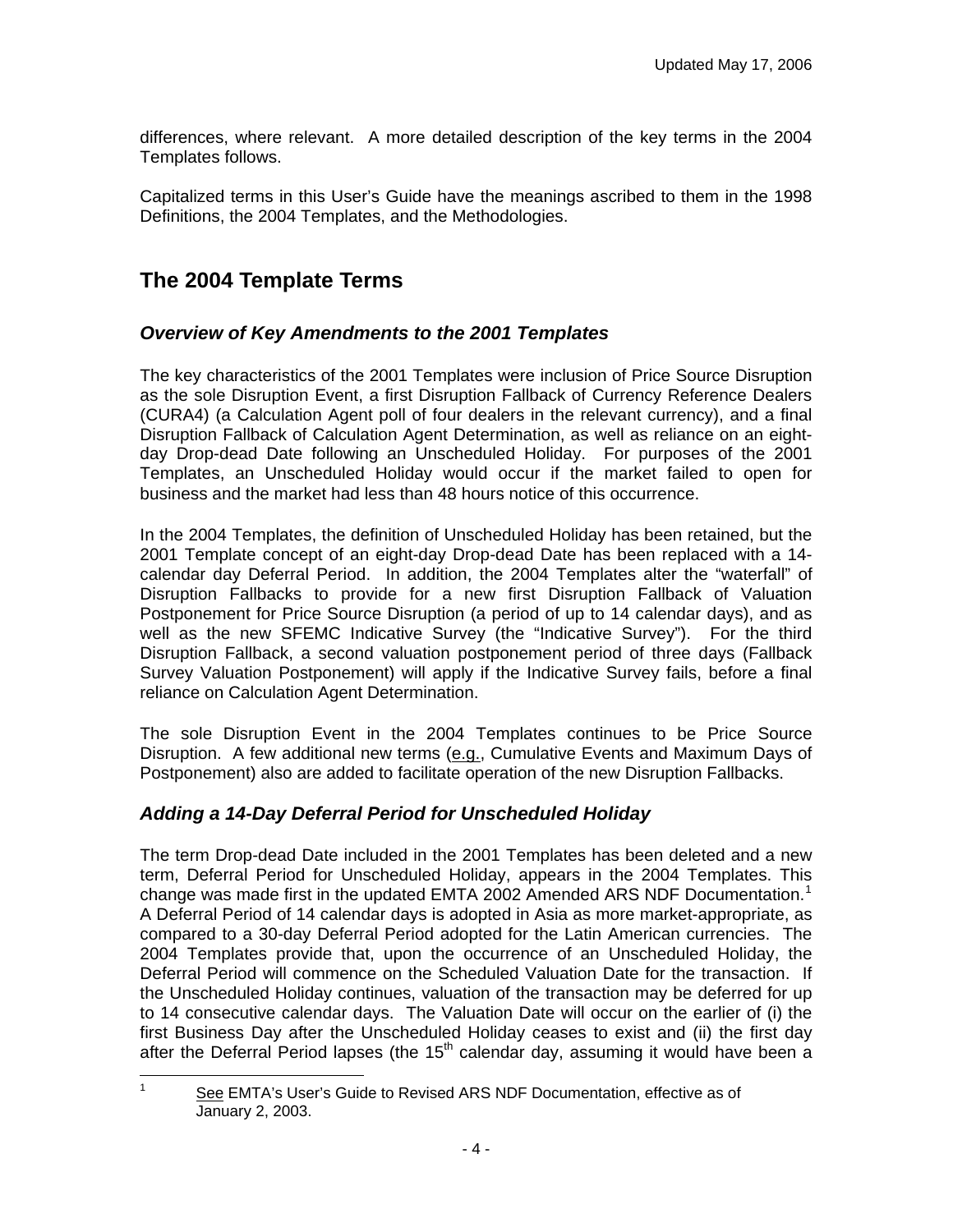<span id="page-4-0"></span>Business Day but for the Unscheduled Holiday). At that time, a Spot Rate may be determined for the contract based on the next available Disruption Fallback.

With respect to certain Latin American currencies, the market has developed consensus on a 30-day Deferral Period, based on its experience with closures in countries such as Argentina and Venezuela that have lasted for several weeks and resulted from systemic political or economic events. In Asia, foreign exchange markets generally have experienced shorter-term closures, more often in response to the occurrence of a natural disaster. For the 2004 Templates, agreement was reached on lengthening the period of time that valuation would be deferred from eight days to 14 days, which was considered a sufficient time period in the context of Asia to allow the market opportunity to reopen. Allowing the market adequate time to resume normalcy enhances the opportunity for transparent, open-market pricing, which market participants deemed to be preferable to a forced close-out of contracts at a time when price discovery is more difficult.

#### *Valuation Postponement as the New First Disruption Fallback*

Valuation Postponement is set forth as the first Disruption Fallback following a Price Source Disruption. In the 2004 Templates, Valuation Postponement for Price Source Disruption operates in a parallel fashion to a Deferral Period in the event of an Unscheduled Holiday. Under the 1998 Definitions, a Price Source Disruption occurs when it becomes impossible to obtain the Settlement Rate on the Valuation Date. The 2004 Templates continue to rely on the Settlement Rate Option originally identified for each currency in the 2001 Templates, many of which are official rates. Accordingly, if the Settlement Rate Option is unavailable on the Valuation Date for the contract, Valuation Postponement for Price Source Disruption operates to postpone its valuation until the earlier to occur of (i) the availability of the Settlement Rate Option and (ii) the lapse of the Maximum Days of Postponement. The Maximum Days of Postponement for the 2004 Templates is 14 consecutive calendar days (paralleling the length of the Deferral Period). Upon reaching the Maximum Days of Postponement after a Price Source Disruption, the next Business Day will be deemed to be the Valuation Date for purposes of the contract, and a Spot Rate may be determined for the contract based on the next applicable Disruption Fallback.

Current market practice is to use a "rolling" approach to deferring or postponing valuation of non-deliverable FX contracts. That is, the Deferral Period or Valuation Postponement commences on the Scheduled Valuation Date of each contract. Under this approach, valuation of each contract is rolled forward until the 14-day time period for deferral or postponement has been completed for that contract. The Indicative Survey would continue to be conducted throughout the time that the Unscheduled Holiday or Price Source Disruption continues, which may extend well beyond any initial deferral or postponement period, unless the SFEMC discontinues it due to Insufficient Responses (see page 10 below). This approach has been adopted in the 2004 Templates to be consistent with market practice for certain Latin American currencies. It also enhances the integrity of the Settlement Rate by maximizing the circumstances in which contracts can be valued based on the primary settlement rate, given the potential for the market to reopen and normalize over time.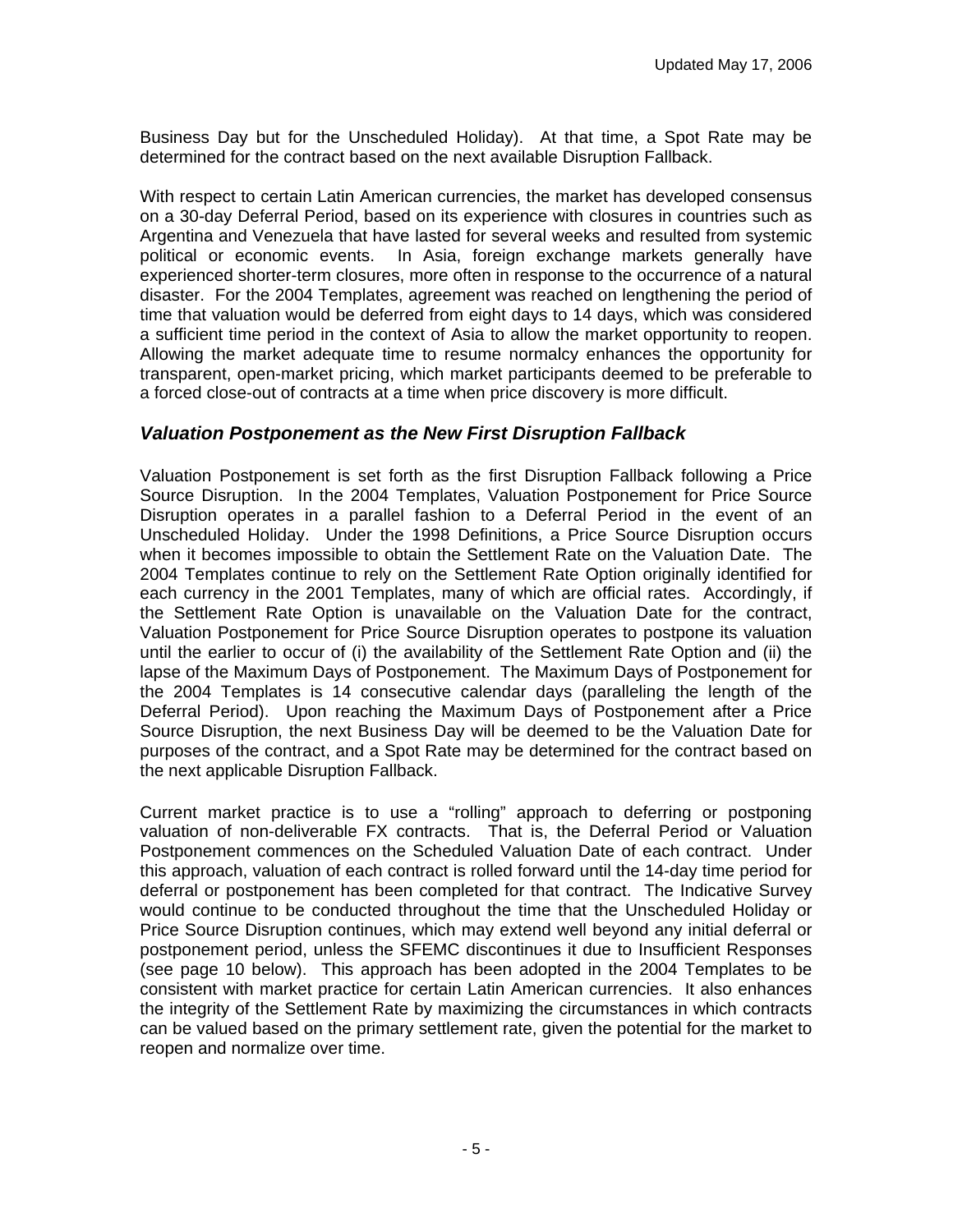# <span id="page-5-0"></span>*SFEMC Indicative Survey Rate as the New Second New Disruption Fallback*

In the event the primary rate source is not available and the Deferral Period or the Maximum Days of Postponement, as the case may be, have lapsed, the 2004 Templates now provide for a more market-based pricing mechanism in the form of an indicative survey of active market participants. The SFEMC will sponsor, and a service provider will administer, the Indicative Survey. It is designed to operate the same way for each of the Asian currencies, and is intended to provide the market with a rate quotation that potentially could function for long periods of time even in the event of significant market dislocation, illiquidity or other disruption. The Indicative Survey is specifically designed to be market-based and obtained from active, off-shore participants in the relevant non-deliverable FX market and to produce an indicative rate quotation that may be obtained in times of market closure or disruption when a spot or a real dealing rate otherwise is not available. The Indicative Survey would be conducted pursuant to a Methodology specific to the currency, and the resulting rate would be published on the websites of the SFEMC and the Association of Banks in Singapore (ABS), as well as on the screens of Telerate.

### *Fallback Survey Valuation Postponement as the New Third Disruption Fallback*

If the Indicative Survey is commenced but ultimately fails to result in the posting of a rate, the new Disruption Fallback, Fallback Survey Valuation Postponement, will operate to postpone valuation of the transaction for up to three additional Business Days. If the Indicative Survey fails on the first Business Day, the SFEMC will attempt the Indicative Survey for up to two additional Business Days. If the Indicative Survey fails on the third Business Day, the non-deliverable FX contract will be valued on that day pursuant to the next Disruption Fallback, which is Calculation Agent Determination.

Given the significance of the Indicative Survey as a fallback mechanism for valuing nondeliverable FX contracts, it was considered important to provide a reasonable opportunity for the Indicative Survey to begin to function properly. For this reason, the 2004 Templates build in an additional three days of valuation postponement. Failure of the Indicative Survey to result in the posting of a rate for three consecutive days may signal that the market has been severely compromised. At that point, market participants may decide to initiate a closeout of outstanding contracts on a bilateral basis. The SFEMC intends to abandon the Indicative Survey after a failure to obtain a rate for three consecutive polling days, although the Methodology allows the SFEMC flexibility and discretion to initiate and/or continue to operate the Indicative Survey if the circumstances warrant.

# *Calculation Agent Determination as the Final Disruption Fallback*

The industry has recognized in recent years the inherent frailties in relying on Calculation Agent Determination in a closed or disrupted market. The concern over significant, systemic basis risk for market participants in such situations was a motivating factor in addressing this contract term in EMTA's revised (and now current) template terms for Argentina and Brazil non-deliverable FX transactions. These initiatives responded to the FXC's recommendation that EMTA work with market participants to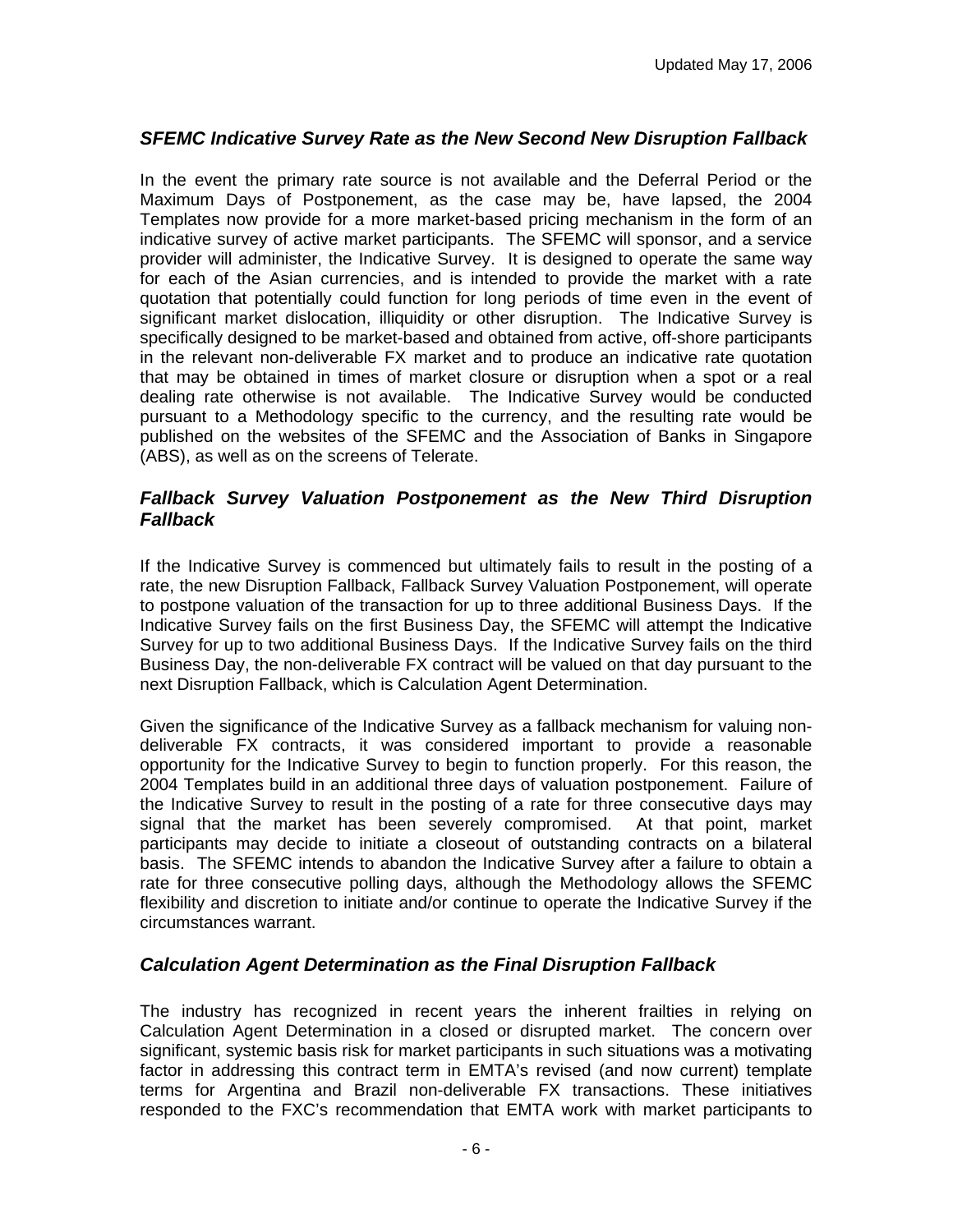<span id="page-6-0"></span>develop valuation methodologies that would be more dependable and effective in the event of unscheduled market holidays.

While the 2004 Templates introduce intermediary Disruption Fallbacks in order to make more remote the likelihood that a Calculation Agent Determination actually will be needed, it ultimately is necessary to rely on Calculation Agent Determination for valuation when no other attempt to derive a rate source has succeeded. Accordingly, the 2004 Templates retain this as the final Disruption Fallback.

# *Limiting the Deferral Period or the Maximum Days of Postponement*

A new term, Cumulative Events, eliminates the possibility that valuation could be deferred or postponed for unreasonably long periods of time by the interaction or overlapping of the Deferral Period for Unscheduled Holiday and the Maximum Days of Postponement. The Cumulative Events paragraph operates to limit the amount of time that valuation may be deferred or postponed under such circumstances to a maximum of 14 calendar days.

The EMTA Latin America confirmation templates introduced this paragraph, and it is used in the 2004 Templates with some additional language to make a clarification consistent with its operation in the Latin America templates. For purposes of the operation of Cumulative Events, this added language clarifies that the transaction will be valued not later than the day after 14 calendar days have lapsed if the Unscheduled Holiday or Price Source Disruption is continuing on that day. The Unscheduled Holiday or Price Source Disruption is treated as not continuing on any day that is a weekend day or otherwise is not a scheduled Business Day  $(e.g., a$  national holiday). In such a case, valuation of the transaction will be further postponed or deferred until Monday or the next Business Day (or day that would have been a Business Day but for an Unscheduled Holiday). In addition, it should be noted that the Cumulative Events paragraph will not operate to limit the application of Fallback Survey Valuation Postponement. That is, valuation may be postponed for up to an additional three consecutive polling days beyond the 14 calendar days of a Deferral Period or the Maximum Days of Postponement, despite the proscription contained in the Cumulative Events paragraph. $2$ 

# *Specifying the Maximum Days of Postponement*

As noted above, the 2004 Templates also incorporate the new term, Maximum Days of Postponement, for purposes of Valuation Postponement. This is the same number of calendar days as the Deferral Period in order to achieve consistent treatment in the time

<span id="page-6-1"></span> $\frac{1}{2}$ To illustrate, if a Price Source Disruption occurs on September 1<sup>st</sup> (Monday in the local market) and an Unscheduled Holiday occurs on September 10<sup>th</sup> (Wednesday), Cumulative Events ensures that deferral/postponement of valuation is limited to September 15<sup>th</sup> (Monday). The SFEMC will attempt the Survey on September 15<sup>th</sup> and, if it fails on September  $15<sup>th</sup>$  due to insufficient responses, will re-attempt the Survey on September  $16<sup>th</sup>$  and September  $17<sup>th</sup>$ . Valuation of non-deliverable FX contracts with an original Scheduled Valuation Date of September 1<sup>st</sup> may be postponed to no later than September  $17<sup>th</sup>$ . If the Survey fails on September  $17<sup>th</sup>$ , the next applicable Disruption Fallback will apply. This example assumes that September 15, 16, and 17 would have been Business Days in the local market but for a continuing Unscheduled Holiday.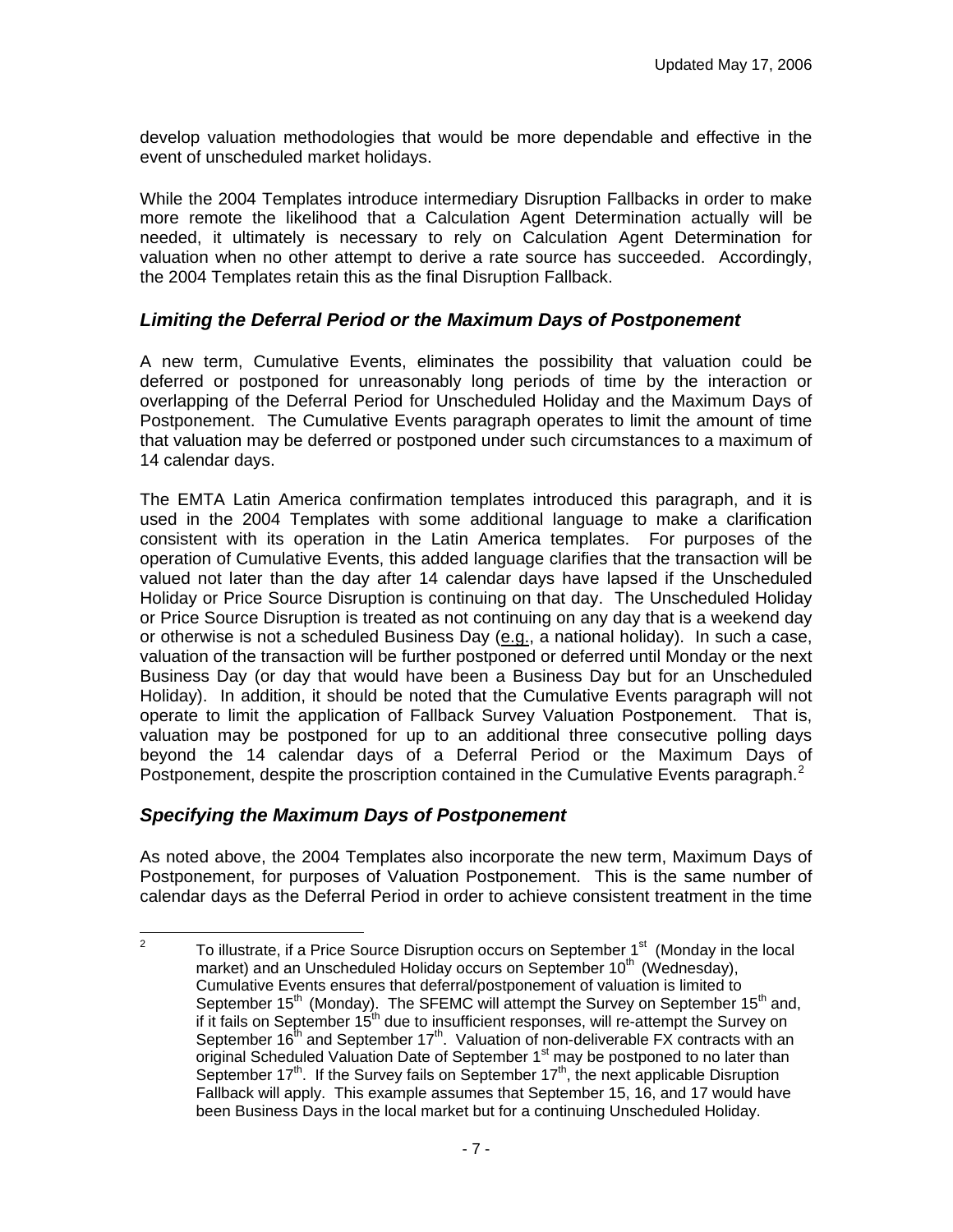<span id="page-7-0"></span>periods for deferral or postponement of a contract following occurrence of either an Unscheduled Holiday or a Price Source Disruption. The Maximum Days of Postponement operates to limit the number of days valuation of a contract will be deferred following the occurrence of a Price Source Disruption.

## *Specifying the Valuation City*

All of the 2004 Templates, with the exception of the IDR Template, refer exclusively to the local currency market to determine whether it is a Business Day for Valuation Date purposes. Thus, the 2004 Templates specify a Valuation City of Beijing for CNY, Mumbai for INR, Seoul for KRW, Manila for PHP, and Taipei for TWD, which is consistent with current market practice in Asia. For IDR, however, market practice is to observe holidays in both Jakarta and Singapore, given the importance of the Singaporebased trading community to the off-shore market, and both are specified as Valuation Cities in the 2004 IDR Template.

#### *Endnotes*

The 2004 Templates include endnotes that incorporate references to the new Methodologies. Also provided is an optional provision that dealers who participate in the relevant SFEMC Indicative Survey may include at their discretion, to alert counterparties to the possibility that their rate quotation as a Survey Participant for any Valuation Date may affect the calculation of the Settlement Rate for the specific non-deliverable FX contract.

### *May 17, 2006 Practice Note on Settlement Date*

The 2004 Templates were amended effective May 17, 2006 to update, in each case, the definition of "Settlement Date" to clarify that when the Valuation Date for a transaction is adjusted following the occurrence of an Unscheduled Holiday, OR as a result of a Valuation Postponement, then the Settlement Date for the transaction is likewise adiusted.

This amendment was a technical and clarifying amendment, and did not purport to change current market practice. Current market practice observes a corresponding adjustment to the Settlement Date either in the case of the occurrence of an Unscheduled Holiday or as a result of a Valuation Postponement.

### **Revisions to Annex A Rate Source Definitions**

Together with the publication of the 2004 Templates and the related Methodologies, ISDA, EMTA, and the FXC have adopted revisions to Annex A of the 1998 Definitions, in order to add a new SFEMC Indicative Survey Rate definition for each currency and to make certain other revisions. Annex A now includes rate source definitions for the new SFEMC Indicative Survey Rate for each Asian currency: (1) CNY– SFEMC CNY INDICATIVE SURVEY RATE or CNY02, (2) IDR - SFEMC IDR INDICATIVE SURVEY RATE or IDR02, (3) INR - SFEMC INR INDICATIVE SURVEY RATE or INR02, (4) KRW - SFEMC KRW INDICATIVE SURVEY RATE or KRW04, (5) PHP - SFEMC PHP INDICATIVE SURVEY RATE or PHP05, and (6) TWD – SFEMC TWD INDICATIVE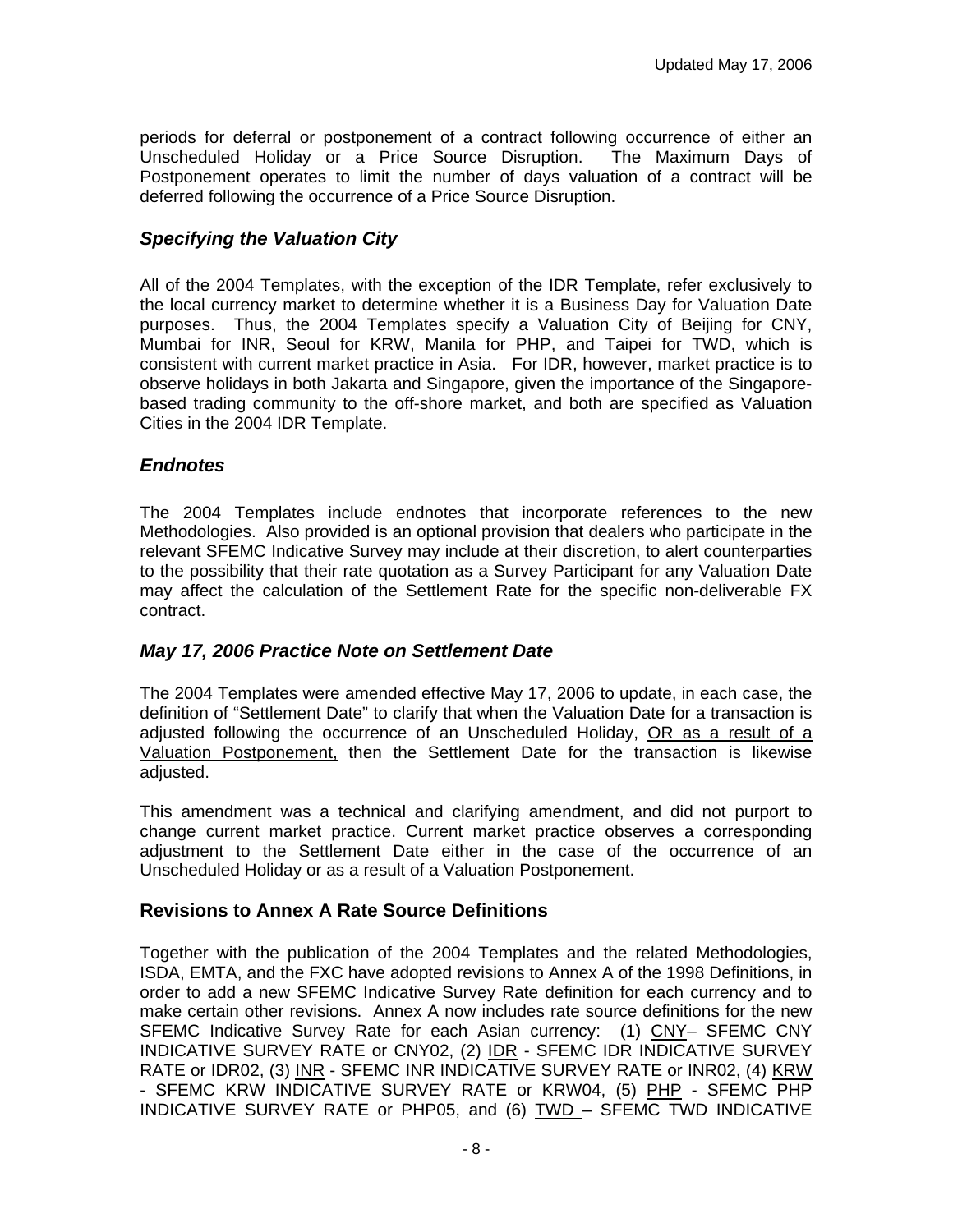<span id="page-8-0"></span>SURVEY RATE or TWD04. They each contemplate a rate published by the SFEMC based on bid and offer quotes solicited from dealers in the offshore markets for the relevant currency and are pegged to the underlying Methodology (see below).

In addition to the above amendments, a new rate source definition for IDR has been added to Annex A. Previously, Annex A had no rate source definition for IDR, and the market by informal consensus referred to a rate reported by the Association of Banks in Singapore (derived from a poll of offshore banks based on their perception of onshore rates) as the primary fixing rate for IDR. This rate is now formally included in Annex A as IDR ABS or IDR01 and is used as the Primary Settlement Rate Option in the new IDR 2004 Template.

Second, the TWD Rate Source definitions in Annex A (TWD Telerate 6161 or TWD01 and TWD TAIFX1 or TWD03) have been revised to permit a limited delay in reporting the spot rate of the first trade that takes place through the Taipei Forex Inc. without triggering a Price Source Disruption. The first trade usually takes place through Taipei Forex Inc. at 11 a.m. Taipei time, and its spot rate is posted in the first 15-minute segment. However, the first trade could take place and its spot rate could be posted at a later 15-minute interval. The 2001 TWD Template treated failure to report the spot rate of the first trade by 11 a.m. Taipei time as a Price Source Disruption but also provided, in the first Disruption Fallback, that the first spot rate posted at any succeeding 15-minute interval after 11 a.m., up to and including 12 Noon Taipei time, would be used to value the transaction. The 2004 Templates eliminate this provision as the first Disruption Fallback and no longer treat delayed reporting of the spot rate as a Price Source Disruption. Instead, Annex A's TWD Rate Source Definitions incorporate the possibility of publication of the first spot rate in any 15-minute interval between 11 a.m. and 12 Noon Taipei time. 12 Noon Taipei time was deemed to be an appropriate cut-off point before resorting to the SFEMC TWD Indicative Survey Rate, because failure of a trade to take place through Taipei Forex Inc. by this time would indicate a disruption in the local market.

### **SFEMC Indicative Survey Methodology**

The Methodology related to each of the 2004 Templates is the same, with one exception for INR noted below, in order to both reflect and promote a consistent approach to valuation of Asia non-deliverable FX currencies in the event of local market closures or disruptions. The Methodologies require the polling to commence for the SFEMC Indicative Survey Rate after any 14-day Deferral Period or after the Maximum Days of Postponement have lapsed. SFEMC (through a service provider) will poll offshore financial institutions that are active participants in the relevant currency market and included in a list of Participating Banks published on the SFEMC's website. Although multiple offices of financial institutions in different regions will be included in the poll, only one office of each financial institution (the first to submit a quote) will be included as a Participating Bank in each Indicative Survey. The Indicative Survey is limited to offshore offices of Participating Banks in order to increase the chances of receiving reliable rate quotes under adverse market conditions that can impede the ability of on-shore offices to provide them.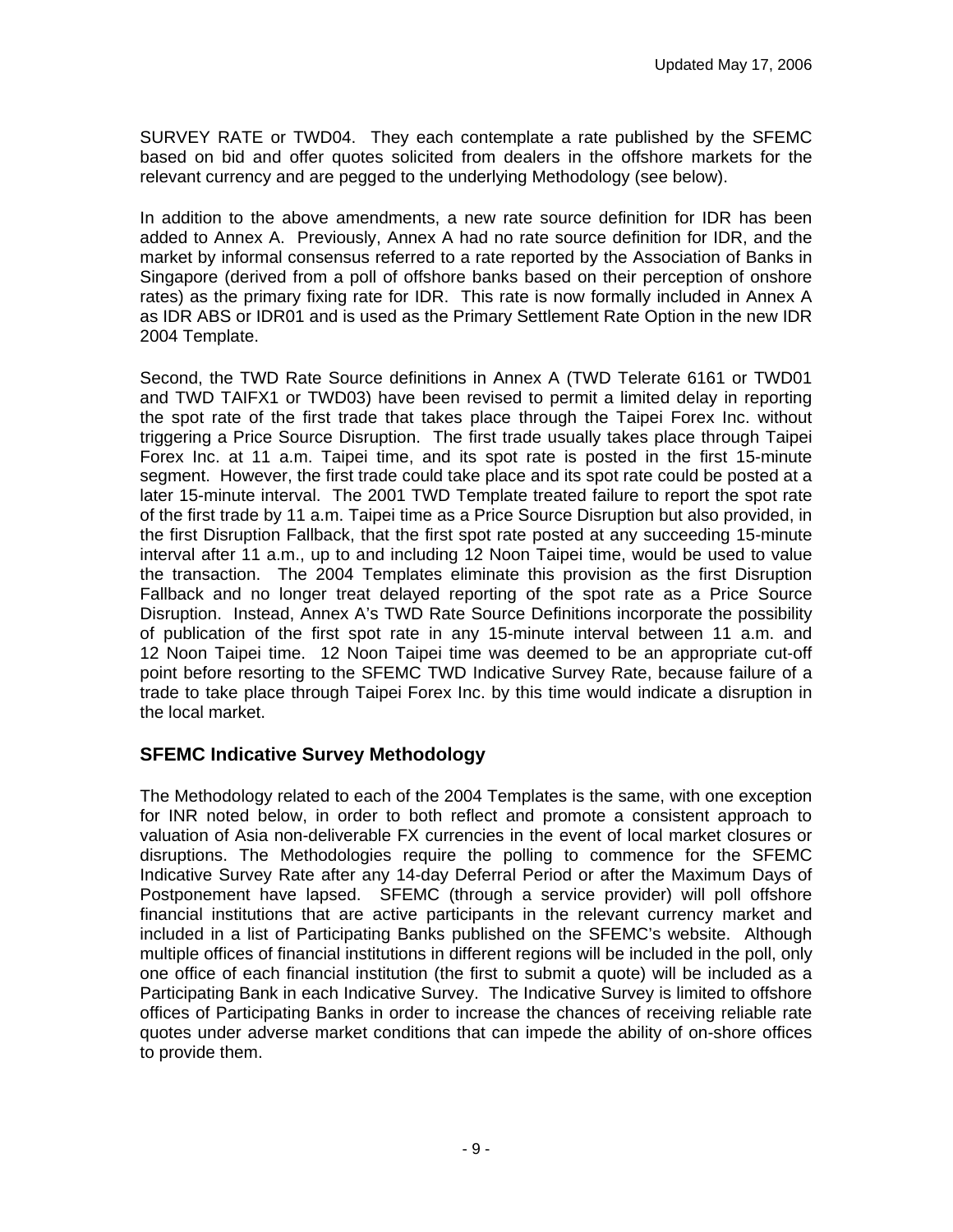As an example of the way the Methodologies work, to generate a rate quotation for the KRW Indicative Survey, Participating Banks will be asked to provide their reasonable judgment of what is (or, in the case of an Unscheduled Holiday, would be) the current prevailing free market KRW spot rate (bid-offer pair) for a standard size KRW/U.S. Dollar wholesale financial transaction for same-day settlement in the Seoul marketplace on the Valuation Date. In arriving at this indicative quotation, Participating Banks are asked to consider all relevant available rates, whether expressed or implied, as well as the historical relationships between such rates and the free market KRW/USD wholesale financial spot rate. Listed below are some of the types of rates that may be taken into consideration in the determination of this indicative rate:

- the spot rate(s) implied in the offshore non-deliverable foreign exchange market for KRW/U.S. Dollar transactions;
- the spot rate implied by any other financial market transactions (to the extent open for business);
- the spot rate used in connection with any commercial transactions for goods or services from offshore suppliers and providers;
- any existing rate for trade finance transactions; and
- any other existing, unofficial rate for Korean Won/U.S. Dollar transactions (commercial or otherwise).

The factors are intended to be non-exclusive factors that could, in the dealer's discretion under the prevailing circumstances, be taken into consideration in arriving at its rate quotation.

For all of the Asian currencies except INR, the Indicative Survey will commence at 11 a.m. Singapore time (or as soon as practicable thereafter) through an automated process by which Survey Participants will submit quotes. To better accommodate the opening of the market in India, the Indicative Survey will commence at 12 Noon Singapore time (or as soon as practicable thereafter) for the INR. The SFEMC, ABS, and Telerate will publish on their websites the SFEMC Indicative Survey Rate at 3:30 p.m. Singapore time (or as soon as practicable thereafter).

The SFEMC Indicative Survey Rate will be derived by averaging the mid-point of each bid-offer pair, with highs and lows discarded according to the Methodology, resulting in a single Settlement Rate for all contracts with that Valuation Date. A minimum of five responses was deemed prudent to ensure the integrity of the SFEMC Indicative Survey Rate while also recognizing that, compared to non-deliverable FX markets in other regions such as Latin America, the Asia currency non-deliverable FX markets are smaller and involve fewer participants. To further ensure the integrity of the Indicative Survey and to increase transparency to the market, SFEMC will publish individual rate quotations comprising survey responses the Business Day following publication of the SFEMC Indicative Survey Rate. Individual rate quotations (with attribution to the quoting dealers) that are subsequently published will be stale information and not representative of an actual dealing rate by the time they are published. This practice follows that of EMTA in its administration of industry and indicative surveys, and experience has indicated that this practice confers significant benefit on the market place by directly promoting transparency.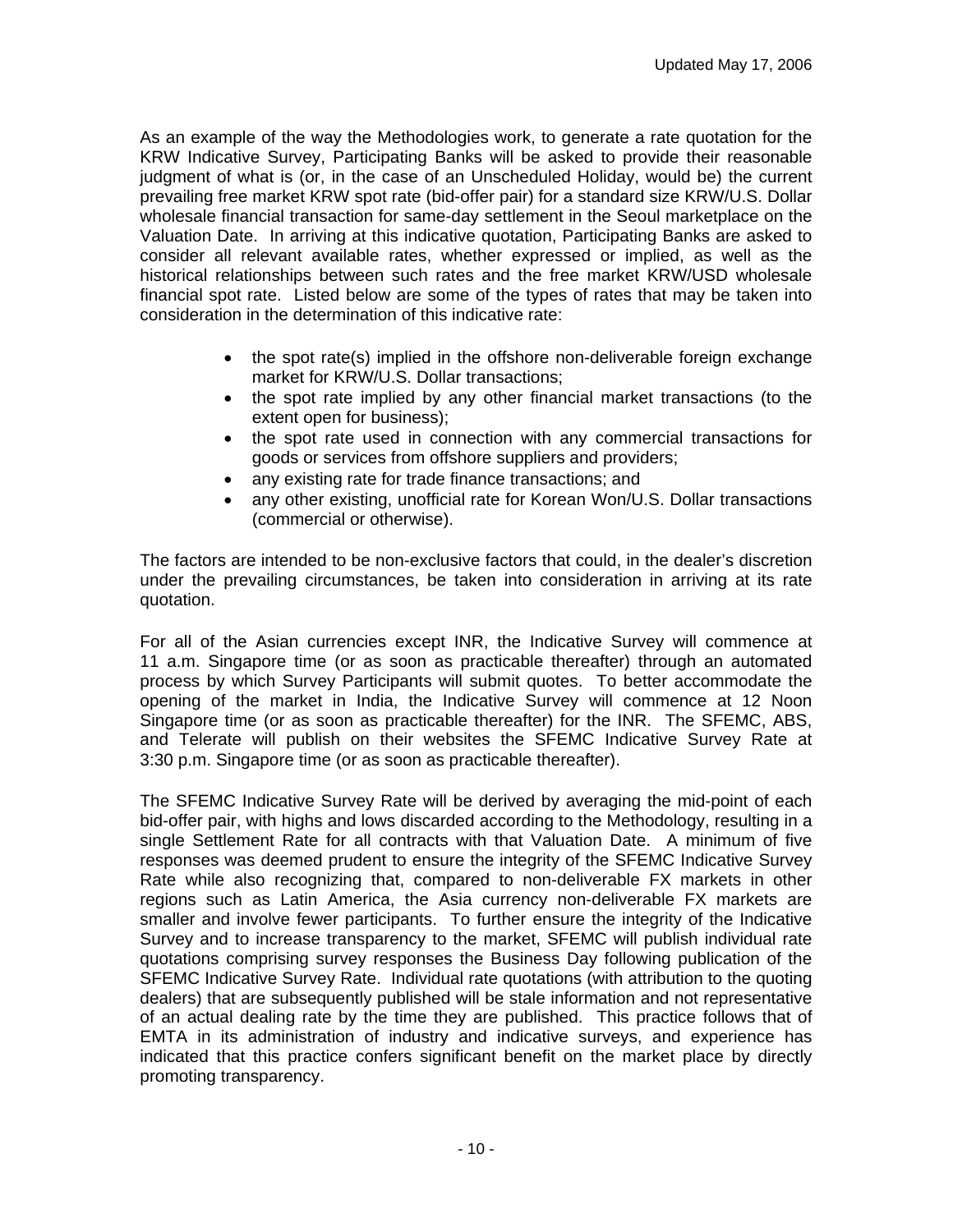The SFEMC will discontinue the Indicative Survey when the primary rate source again becomes available or when, for three consecutive polling days, no SFEMC Indicative Survey Rate is obtained due to Insufficient Responses. The SFEMC retains discretion to continue or re-initiate the Indicative Survey based on its judgment of market conditions at the time. The Methodology addresses situations in which the SFEMC Indicative Survey Rate has successfully commenced and been conducted for some period of time, but has begun to fail. Abandonment of the Indicative Survey due to Insufficient Responses from Survey Participants would signal a lack of need of such institutions for a continuing rate quotation, due to natural attrition in the marketplace as contracts mature or are settled bilaterally by market participants. Nonetheless, the mechanics of the Indicative Survey are structured to ensure that polling can continue and a rate can be quoted for long periods of time during market disruption (and theoretically indefinitely) if the parameters of the Methodology can be observed. In addition, the SFEMC has discretion to make appropriate changes to the Methodology to ensure its continued operation and integrity.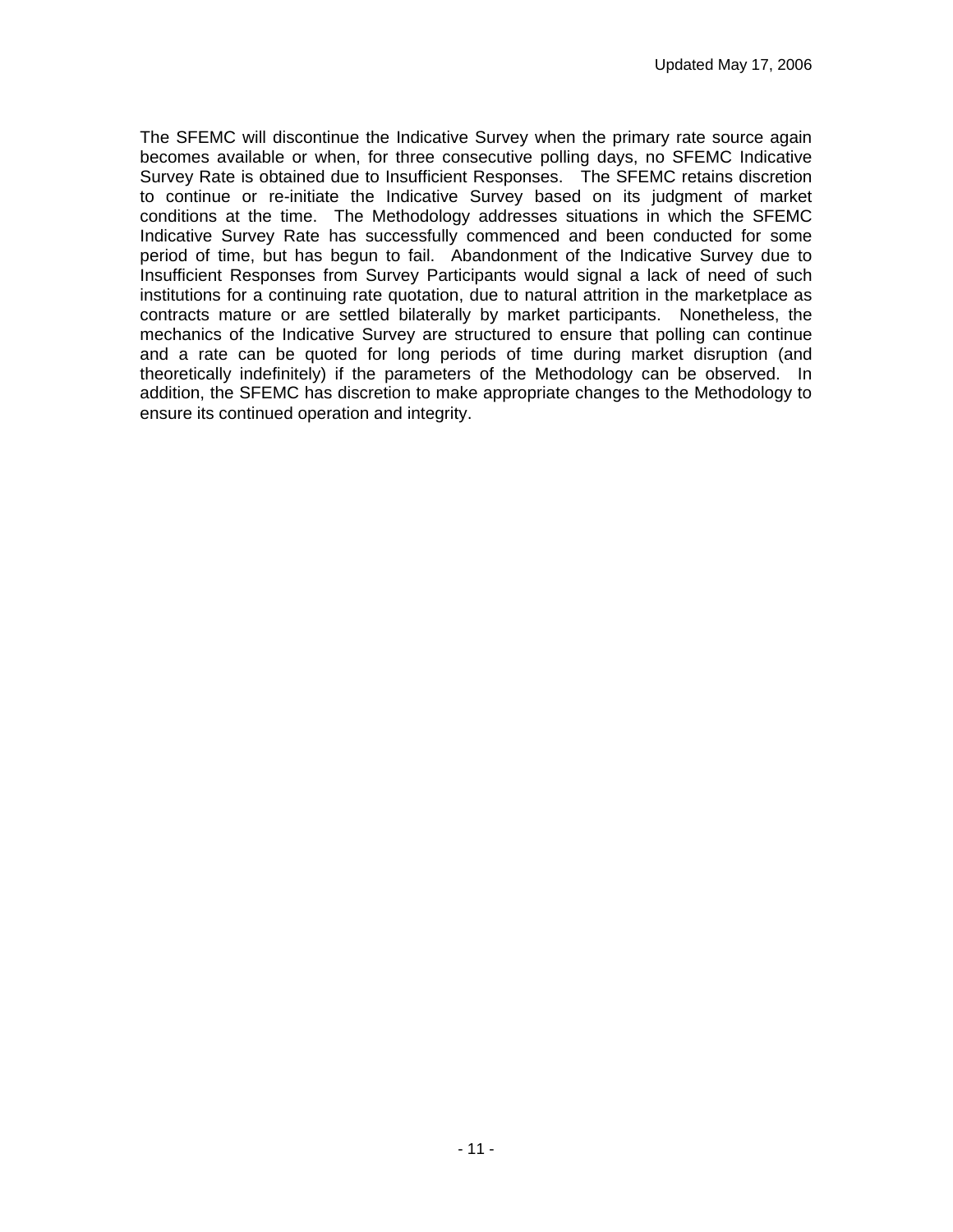<span id="page-11-0"></span>**Appendix A – Chinese Renminbi** 

**2004 Template Terms Annex A Rate Source Definitions SFEMC Indicative Survey Methodology**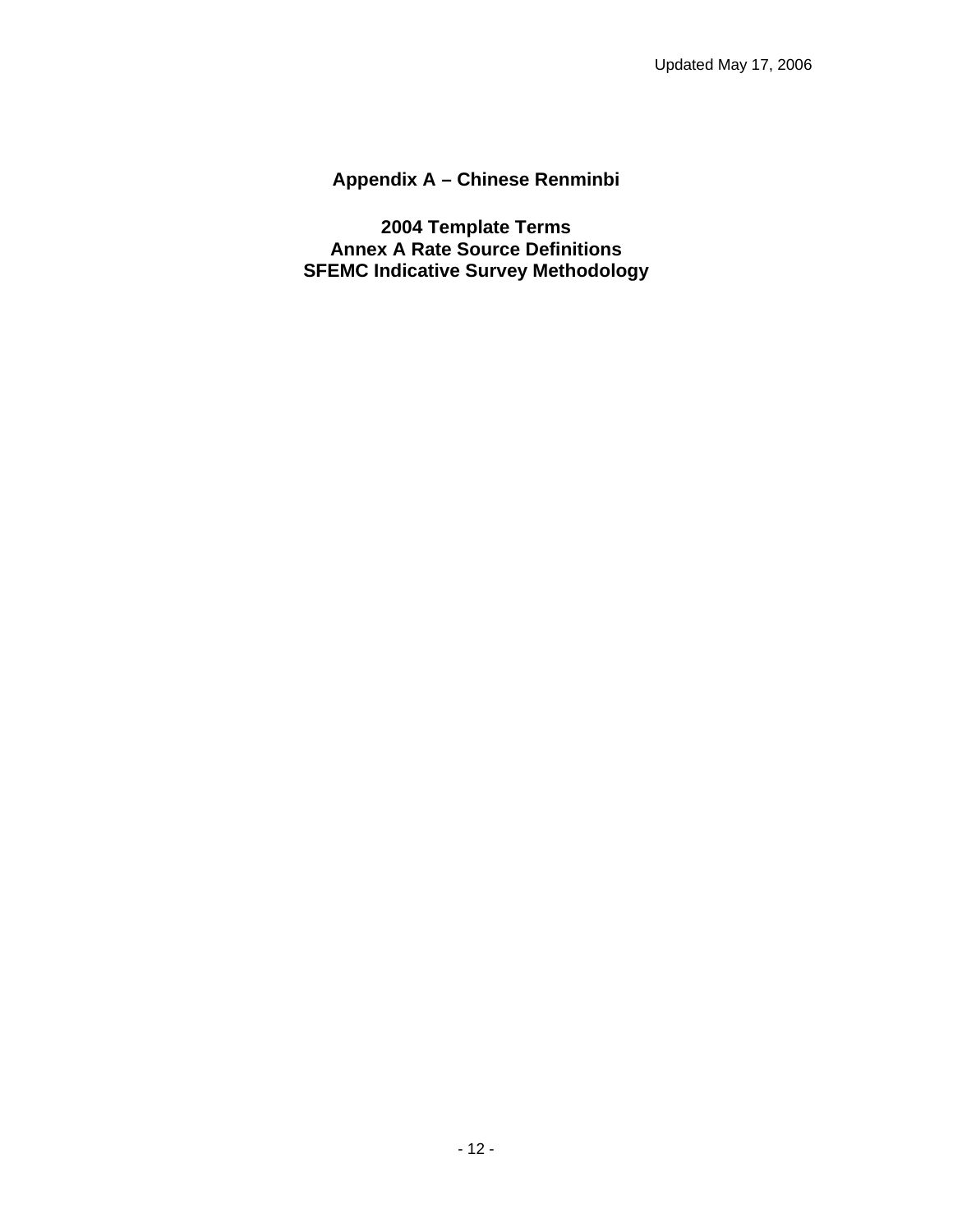#### **2004 SFEMC, EMTA & FXC Template Terms for CNY/USD Non-Deliverable FX Transaction**

<span id="page-12-0"></span>

| <b>General Terms:</b>                                                                       |                                                                                                                                                                                                                                                                                                                                                                                                                                                                                                                                                                                                                                                                                           |
|---------------------------------------------------------------------------------------------|-------------------------------------------------------------------------------------------------------------------------------------------------------------------------------------------------------------------------------------------------------------------------------------------------------------------------------------------------------------------------------------------------------------------------------------------------------------------------------------------------------------------------------------------------------------------------------------------------------------------------------------------------------------------------------------------|
| Trade Date:                                                                                 |                                                                                                                                                                                                                                                                                                                                                                                                                                                                                                                                                                                                                                                                                           |
| [Date of Annex A] <sup>1</sup> :                                                            |                                                                                                                                                                                                                                                                                                                                                                                                                                                                                                                                                                                                                                                                                           |
| <b>Reference Currency:</b>                                                                  | <b>CNY</b>                                                                                                                                                                                                                                                                                                                                                                                                                                                                                                                                                                                                                                                                                |
| [Notional Amount] <sup>2</sup> :                                                            |                                                                                                                                                                                                                                                                                                                                                                                                                                                                                                                                                                                                                                                                                           |
| [Forward Rate] <sup>2</sup> :                                                               |                                                                                                                                                                                                                                                                                                                                                                                                                                                                                                                                                                                                                                                                                           |
| [Reference Currency                                                                         |                                                                                                                                                                                                                                                                                                                                                                                                                                                                                                                                                                                                                                                                                           |
| Notional Amount] <sup>2</sup> :                                                             |                                                                                                                                                                                                                                                                                                                                                                                                                                                                                                                                                                                                                                                                                           |
| Reference Currency Buyer:                                                                   |                                                                                                                                                                                                                                                                                                                                                                                                                                                                                                                                                                                                                                                                                           |
| <b>Reference Currency Seller:</b>                                                           |                                                                                                                                                                                                                                                                                                                                                                                                                                                                                                                                                                                                                                                                                           |
| <b>Settlement Currency:</b>                                                                 | U.S. Dollars                                                                                                                                                                                                                                                                                                                                                                                                                                                                                                                                                                                                                                                                              |
| Settlement Date:<br>Settlement:<br><b>Settlement Rate Option:</b><br><b>Valuation Date:</b> | [DATE CERTAIN], subject to adjustment if the<br>Scheduled Valuation Date is<br>adjusted in<br>accordance with the Following Business Day<br>Convention or if Valuation Postponement applies,<br>and in each such case, the Settlement Date shall<br>be as soon as practicable, but in no event later<br>than two Business Days after the date on which<br>the Spot Rate is determined.<br>Non-Deliverable<br>CNY SAEC (CNY01) <sup>3</sup><br>[DATE CERTAIN] ("Scheduled Valuation Date"),<br>subject to adjustment in accordance with the<br>Preceding Business Day Convention; and in the<br>event of an Unscheduled Holiday, subject to<br>adjustment in accordance with the Following |
| <b>Disruption Events:</b>                                                                   | <b>Business Day Convention.</b>                                                                                                                                                                                                                                                                                                                                                                                                                                                                                                                                                                                                                                                           |
| Price Source Disruption:                                                                    | Applicable                                                                                                                                                                                                                                                                                                                                                                                                                                                                                                                                                                                                                                                                                |
| <b>Disruption Fallbacks:</b>                                                                |                                                                                                                                                                                                                                                                                                                                                                                                                                                                                                                                                                                                                                                                                           |
| 1. Valuation Postponement                                                                   |                                                                                                                                                                                                                                                                                                                                                                                                                                                                                                                                                                                                                                                                                           |
| Fallback Reference Price:<br>2.                                                             | SFEMC CNY Indicative Survey Rate (CNY02)4,5                                                                                                                                                                                                                                                                                                                                                                                                                                                                                                                                                                                                                                               |
| 3. Fallback Survey<br>Valuation<br>Postponement                                             |                                                                                                                                                                                                                                                                                                                                                                                                                                                                                                                                                                                                                                                                                           |
| 4. Calculation Agent                                                                        |                                                                                                                                                                                                                                                                                                                                                                                                                                                                                                                                                                                                                                                                                           |
| Determination of                                                                            |                                                                                                                                                                                                                                                                                                                                                                                                                                                                                                                                                                                                                                                                                           |
| <b>Settlement Rate</b>                                                                      |                                                                                                                                                                                                                                                                                                                                                                                                                                                                                                                                                                                                                                                                                           |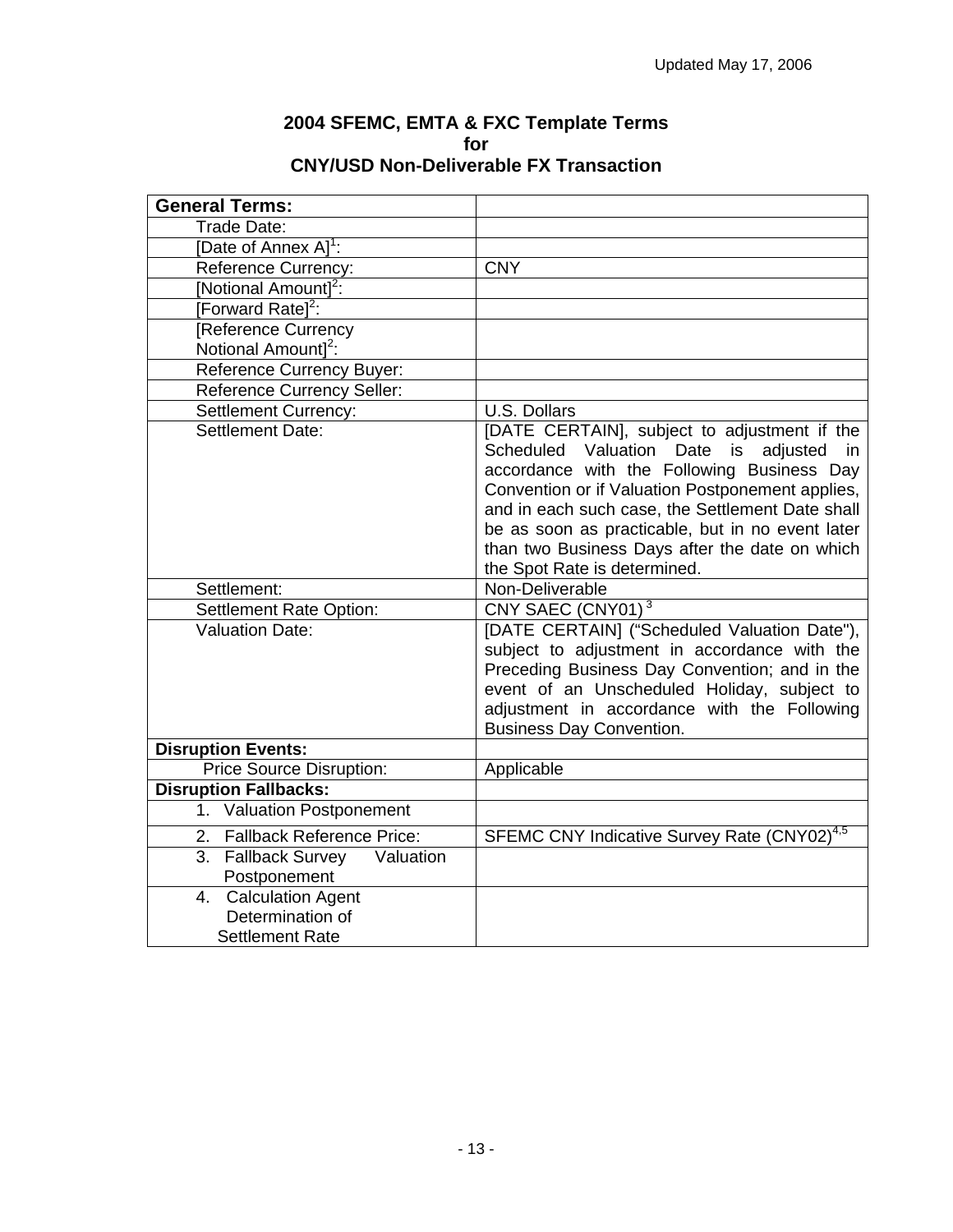| <b>Other Terms:</b>                                             |                                                                                                                                                                                                                                                                                                                                                                                                                                                                                                                                                                                                                                                                                                                          |
|-----------------------------------------------------------------|--------------------------------------------------------------------------------------------------------------------------------------------------------------------------------------------------------------------------------------------------------------------------------------------------------------------------------------------------------------------------------------------------------------------------------------------------------------------------------------------------------------------------------------------------------------------------------------------------------------------------------------------------------------------------------------------------------------------------|
| "Unscheduled Holiday":                                          | "Unscheduled Holiday" means that a day is not a<br>Business Day and the market was not aware of<br>such fact (by means of a public announcement or<br>reference to other<br>publicly<br>by<br>available<br>information) until a time later than 9:00 a.m. local<br>time in the Principal Financial Center(s) of the<br>Reference Currency two Business Days prior to<br>the Scheduled Valuation Date.                                                                                                                                                                                                                                                                                                                    |
| "Deferral Period" for<br><b>Unscheduled Holiday:</b>            | In the event the Scheduled Valuation Date<br>becomes subject to the Following Business Day<br>Convention, and if the Valuation Date has not<br>occurred on or before the 14 <sup>th</sup> consecutive day<br>after the Scheduled Valuation Date (any such<br>period being a "Deferral Period"), then the next<br>day after the Deferral Period that would have<br>been a Business Day but for the Unscheduled<br>Holiday, shall be deemed to be the Valuation<br>Date.                                                                                                                                                                                                                                                   |
| "Valuation Postponement" for<br><b>Price Source Disruption:</b> | "Valuation Postponement" means, for purposes<br>of obtaining a Settlement Rate, that the Spot<br>Rate will be determined on the Business Day first<br>succeeding the day on which the Price Source<br>Disruption ceases to exist, unless the Price<br>Source Disruption continues to exist (measured<br>from the date that, but for the occurrence of the<br>Price Source Disruption, would have been the<br>Valuation Date) for a consecutive number of<br>calendar days equal to the Maximum Days of<br>Postponement. In such event, the Spot Rate will<br>be determined on the next Business Day after<br>Days of Postponement<br>the<br>Maximum<br>in<br>accordance with the next applicable Disruption<br>Fallback. |
| "Fallback Survey Valuation<br>Postponement":                    | "Fallback<br>Valuation<br>Postponement"<br>Survey<br>means that, in the event that the Fallback<br>Reference Price is not available on or before the<br>3rd Business Day (or day that would have been a<br>Business Day but for an Unscheduled Holiday)<br>succeeding the end of either (i) Valuation<br>Postponement for Price Source Disruption, (ii)<br>Deferral Period for Unscheduled Holiday, or (iii)<br>Cumulative Events, then the Settlement Rate will<br>be determined in accordance with the next<br>applicable Disruption Fallback on such day. For<br>the avoidance of doubt, Cumulative Events, if<br>applicable, does not preclude postponement of                                                       |
| <b>Cumulative Events:</b>                                       | valuation in accordance with this provision.<br>Except as provided below, in no event shall the                                                                                                                                                                                                                                                                                                                                                                                                                                                                                                                                                                                                                          |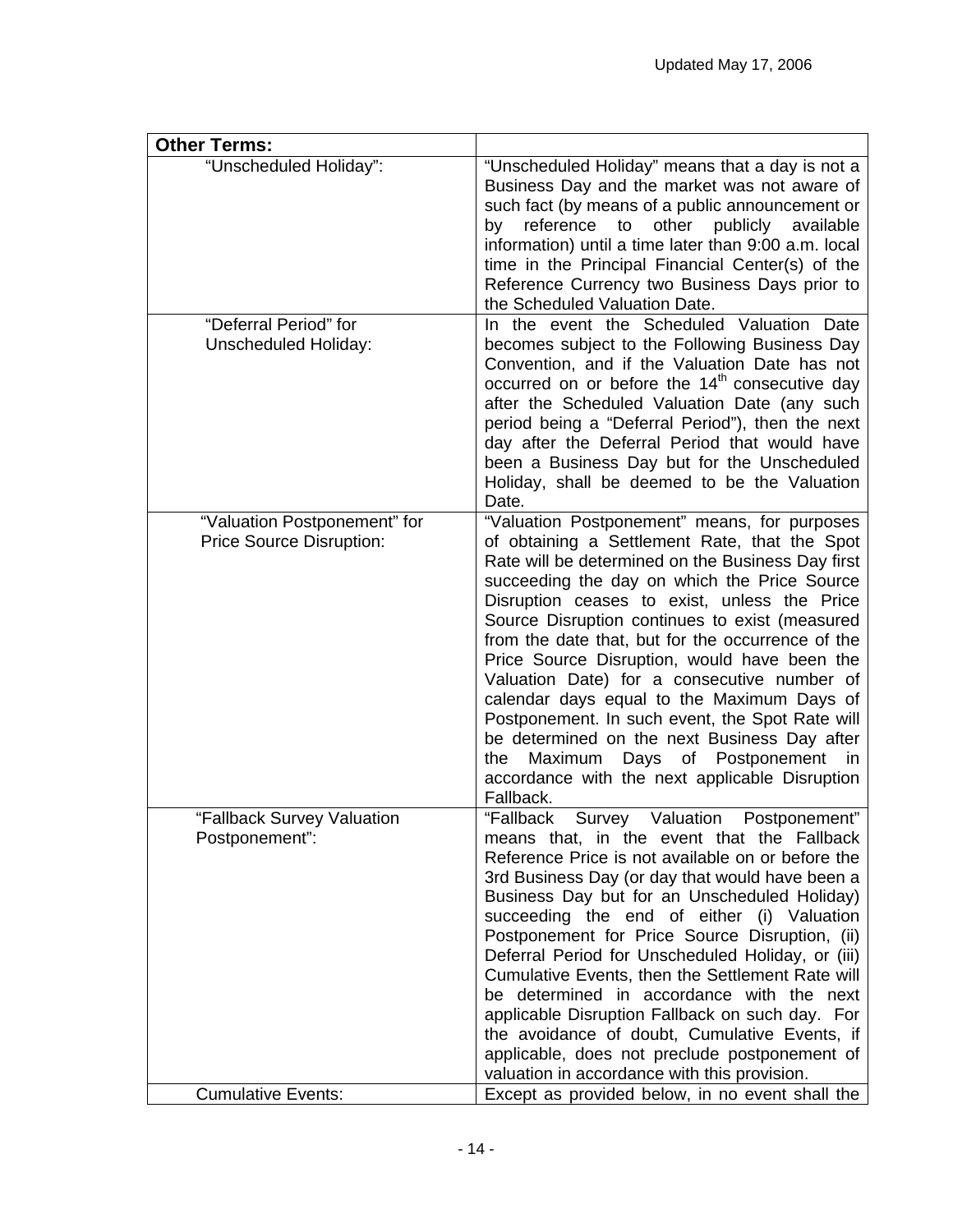| Maximum Days of Postponement:<br>Relevant City for Business Day for | total number of consecutive calendar days during<br>which either (i) valuation is deferred due to an<br>Unscheduled Holiday, or (ii) a Valuation<br>Postponement shall occur (or any combination of<br>(i) and (ii)), exceed 14 consecutive calendar days<br>in the aggregate. Accordingly, (x) if, upon the<br>lapse of any such 14 day period, an Unscheduled<br>Holiday shall have occurred or be continuing on<br>the day following such period that otherwise<br>would have been a Business Day, then such day<br>shall be deemed to be a Valuation Date, and (y)<br>if, upon the lapse of any such 14 day period, a<br>Price Source Disruption shall have occurred or<br>be continuing on the day following such period on<br>which the Spot Rate otherwise would be<br>determined, then Valuation Postponement shall<br>not apply and the Spot Rate shall be determined<br>in accordance with the next Disruption Fallback.<br>14 calendar days<br><b>Beijing</b> |
|---------------------------------------------------------------------|--------------------------------------------------------------------------------------------------------------------------------------------------------------------------------------------------------------------------------------------------------------------------------------------------------------------------------------------------------------------------------------------------------------------------------------------------------------------------------------------------------------------------------------------------------------------------------------------------------------------------------------------------------------------------------------------------------------------------------------------------------------------------------------------------------------------------------------------------------------------------------------------------------------------------------------------------------------------------|
| <b>Valuation Date:</b>                                              |                                                                                                                                                                                                                                                                                                                                                                                                                                                                                                                                                                                                                                                                                                                                                                                                                                                                                                                                                                          |
| Relevant City for Business Day for                                  | <b>New York</b>                                                                                                                                                                                                                                                                                                                                                                                                                                                                                                                                                                                                                                                                                                                                                                                                                                                                                                                                                          |
| Settlement Date:                                                    |                                                                                                                                                                                                                                                                                                                                                                                                                                                                                                                                                                                                                                                                                                                                                                                                                                                                                                                                                                          |
| Calculation Agent: <sup>6</sup>                                     |                                                                                                                                                                                                                                                                                                                                                                                                                                                                                                                                                                                                                                                                                                                                                                                                                                                                                                                                                                          |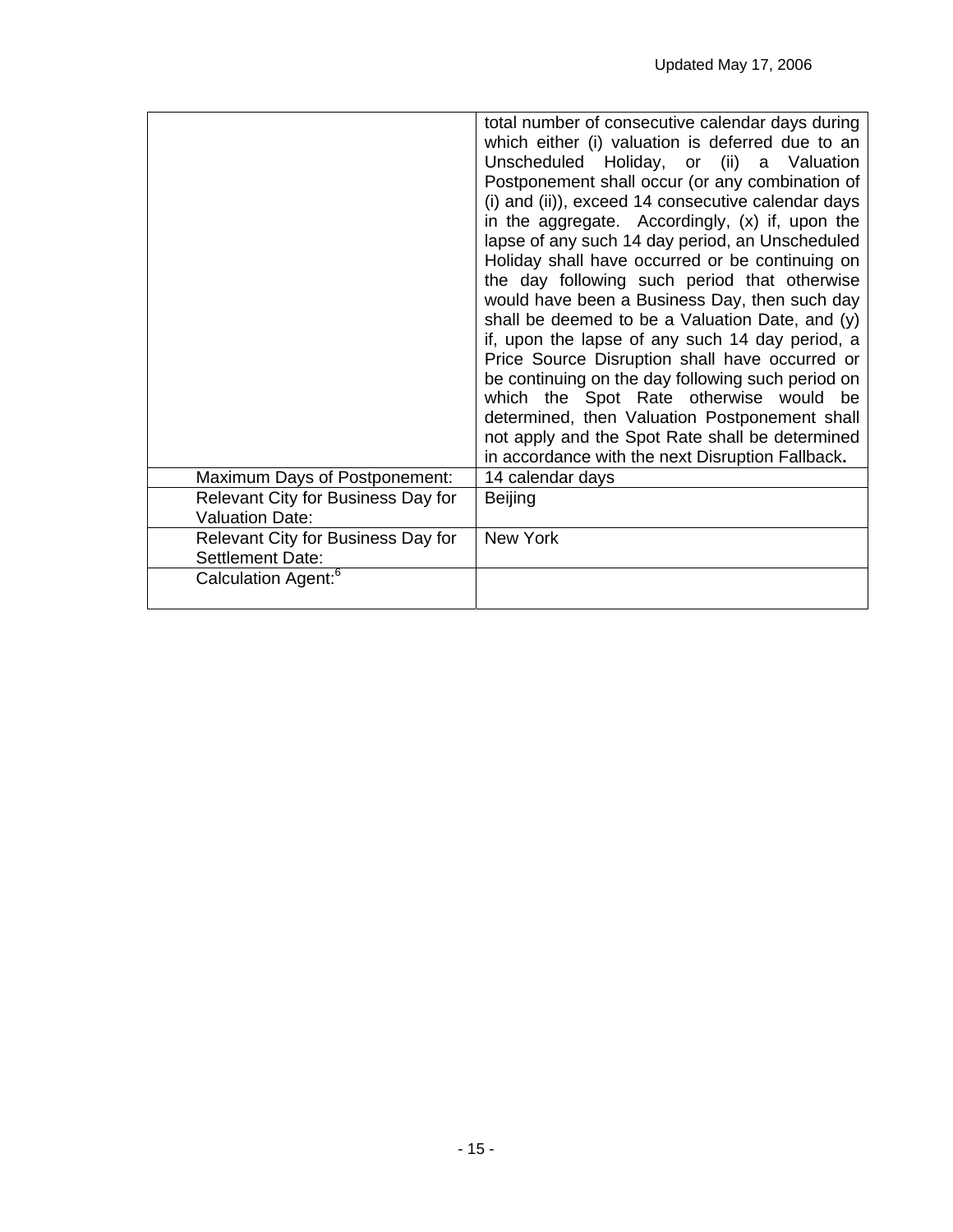# **ENDNOTES**

- 1 Include only if parties wish to modify the presumption that Annex A is incorporated as amended through the Trade Date.
- <sup>2</sup> Parties must specify either (a) a Notional Amount and a Reference Currency Notional Amount or (b) a Forward Rate and either a Notional Amount or a Reference Currency Notional Amount.
- $3$  The CNY SAEC (CNY01) Rate is published at approximately 9:15 a.m. Beijing time on the Valuation Date.
- $4$  The SFEMC CNY Indicative Survey Rate is determined pursuant to the SFEMC CNY Indicative Survey Rate Methodology dated December 1, 2004.
- $5$  A party may wish to include the following additional provision if such party is or may be a participant in the SFEMC CNY Indicative Survey:

[Quoting Dealer Disclaimer:]

The parties acknowledge that one or both parties to this Transaction acting directly or through a branch or an affiliate may be requested to provide a quotation or quotations from time to time for the purpose of determining the SFEMC CNY Indicative Survey Rate and such quotation may affect, materially or otherwise, the settlement of the Transaction.

 $6$  The following may be applicable for inter-dealer trades where parties agree to be Joint Calculation Agents:

Calculation Agents: Party A and Party B

If the parties are unable to agree on a determination within one Business Day, each party agrees to be bound by the determination of an independent leading dealer in Reference Currency/Settlement Currency Transactions not located in the Reference Currency jurisdiction ("independent leading dealer"), mutually selected by the parties, who shall act as the substitute Calculation Agent, with the fees and expenses of such substitute Calculation Agent (if any) to be met equally by the parties. If the parties are unable to agree on an independent leading dealer to act as substitute Calculation Agent, each party shall select an independent leading dealer and such independent dealers shall agree on an independent third party who shall be deemed to be the substitute Calculation Agent.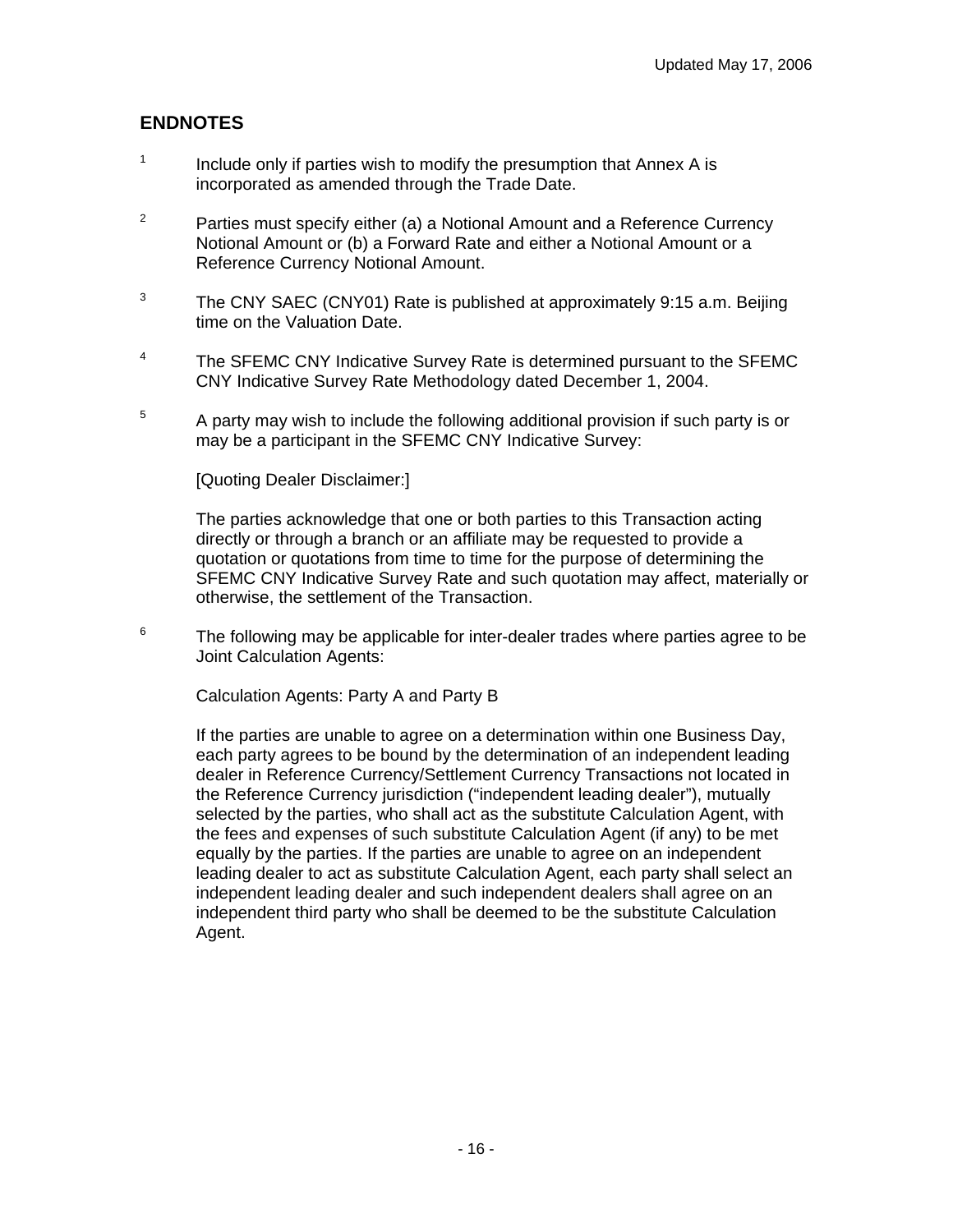# **Amended Chinese Renminbi Rate Source Definition**

<span id="page-16-0"></span>Effective as of December 1, 2004, Annex A of the 1998 FX and Currency Option Definitions (the "1998 Definitions") is amended to add a new Section  $4.5(a)(i)(B)$  as follows:

(B) "SFEMC CNY INDICATIVE SURVEY RATE" or "CNY02" each means that the Spot Rate for a Rate Calculation Date will be the Chinese Renminbi/U.S. Dollar Specified Rate for U.S. Dollars, expressed as the amount of Chinese Renminbi per one U.S. Dollar, for settlement in two Business Days, as published on SFEMC's website ([www.sfemc.org](http://www.sfemc.org/)) at approximately 3:30 p.m. (Singapore time), or as soon thereafter as practicable, on such Rate Calculation Date. The Spot Rate will be calculated by SFEMC (or a service provider SFEMC may select in its sole discretion) pursuant to the SFEMC CNY Indicative Survey Methodology (which means a methodology, dated as of December 1, 2004, as amended from time to time, for a centralized industry-wide survey of financial institutions that are active participants in the Chinese Renminbi/U.S. Dollar markets for the purpose of determining the SFEMC CNY Indicative Survey Rate).

#### *Practitioner's Note:*

• *Parties that specify in confirmations that a particular version of Annex A applies to their trades should reference Annex A effective as of December 1, 2004 if they desire to incorporate the new Chinese Renminbi rate source definition into their trades. If parties do not specify in their confirmations a particular version of Annex A, the above Chinese Renminbi rate source definition will apply to trades that incorporate the 1998 Definitions and have a trade date on or after December 1, 2004.*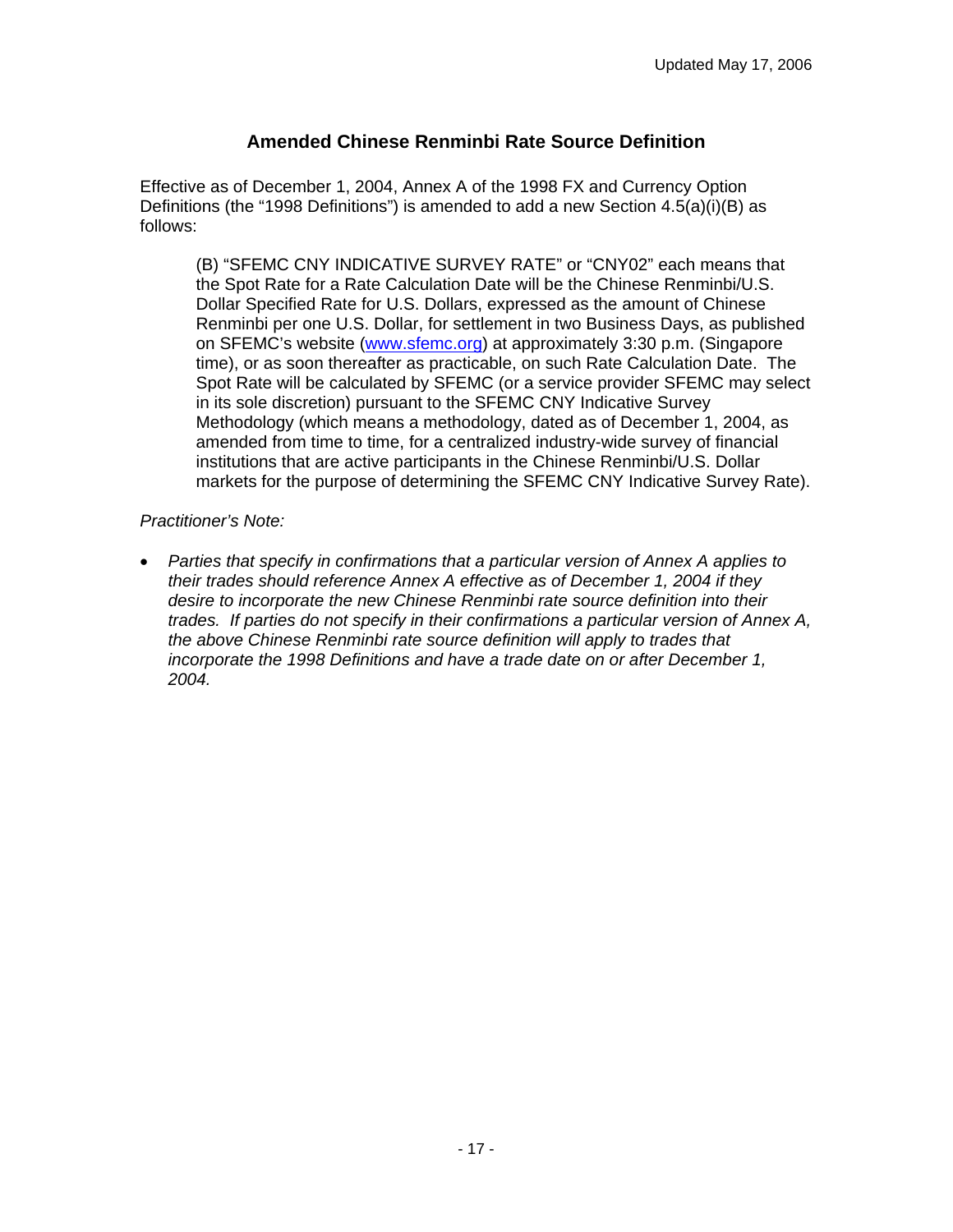## <span id="page-17-0"></span>**Singapore Foreign Exchange Market Committee ("SFEMC") CNY Indicative Survey Rate Methodology Dated as of December 1, 2004**

Capitalized terms not defined below are defined in the 1998 FX and Currency Option Definitions as published by the International Swaps and Derivatives Association, EMTA, Inc. and the Foreign Exchange Committee, or in the 2004 SFEMC, EMTA & FXC Template Terms for CNY/USD Non-Deliverable FX Transaction.

#### I. The SFEMC CNY Indicative Survey

- Commencing the CNY Indicative Survey: SFEMC (itself or through a service provider SFEMC will select in its sole discretion) will conduct a survey of financial institutions for the purpose of determining the SFEMC CNY Indicative Survey Rate, beginning at 11:00 a.m. (Singapore time) or as soon thereafter as practicable on a Business Day in Beijing (or a calendar day that would have been a Business Day but for an Unscheduled Holiday), following any 14 calendar day period during which valuation is deferred or postponed (or both).
- Polled Banks: For purposes of determining the CNY Indicative Survey Rate for a Valuation Date, SFEMC (itself or through a service provider) will survey financial institutions that are active participants in the CNY/U.S. Dollar market (each, a "Participating Bank") and included in a current list of Participating Banks published on the SFEMC's website [\(www.sfemc.org](http://www.sfemc.org/)) (the "Publication Site"). Only one office of each financial institution will be included as a Participating Bank in each CNY Indicative Survey.
- Survey Question: Each Participating Bank will be asked to provide its reasonable judgment of what is (or, in the case of an Unscheduled Holiday, would be) the current prevailing free market CNY spot rate (bid-offer pair) for a standard size CNY/U.S. Dollar wholesale financial transaction for same-day settlement in the Beijing marketplace on the Valuation Date. In arriving at this indicative quotation, each Participating Bank will be directed to take such factors into consideration as it deems appropriate, which factors may (but need not) include any or all of the following: the spot rate(s) implied in the offshore non-deliverable foreign exchange market for CNY/U.S. Dollar transactions; the spot rate implied by any other financial market transactions (to the extent that such other financial markets are open for business); the spot rate used in connection with any commercial transactions for goods or services from offshore suppliers or providers; any existing rate for trade finance transactions; and any other existing unofficial rate for CNY/U.S. Dollar transactions (commercial or otherwise).

#### II. Use of Survey Results

• SFEMC (itself or through a service provider) will determine the mid-point of each bidoffer pair. The arithmetic mean of the mid-points will be used to determine the CNY Indicative Survey Rate, rounded to the fourth decimal point as described below.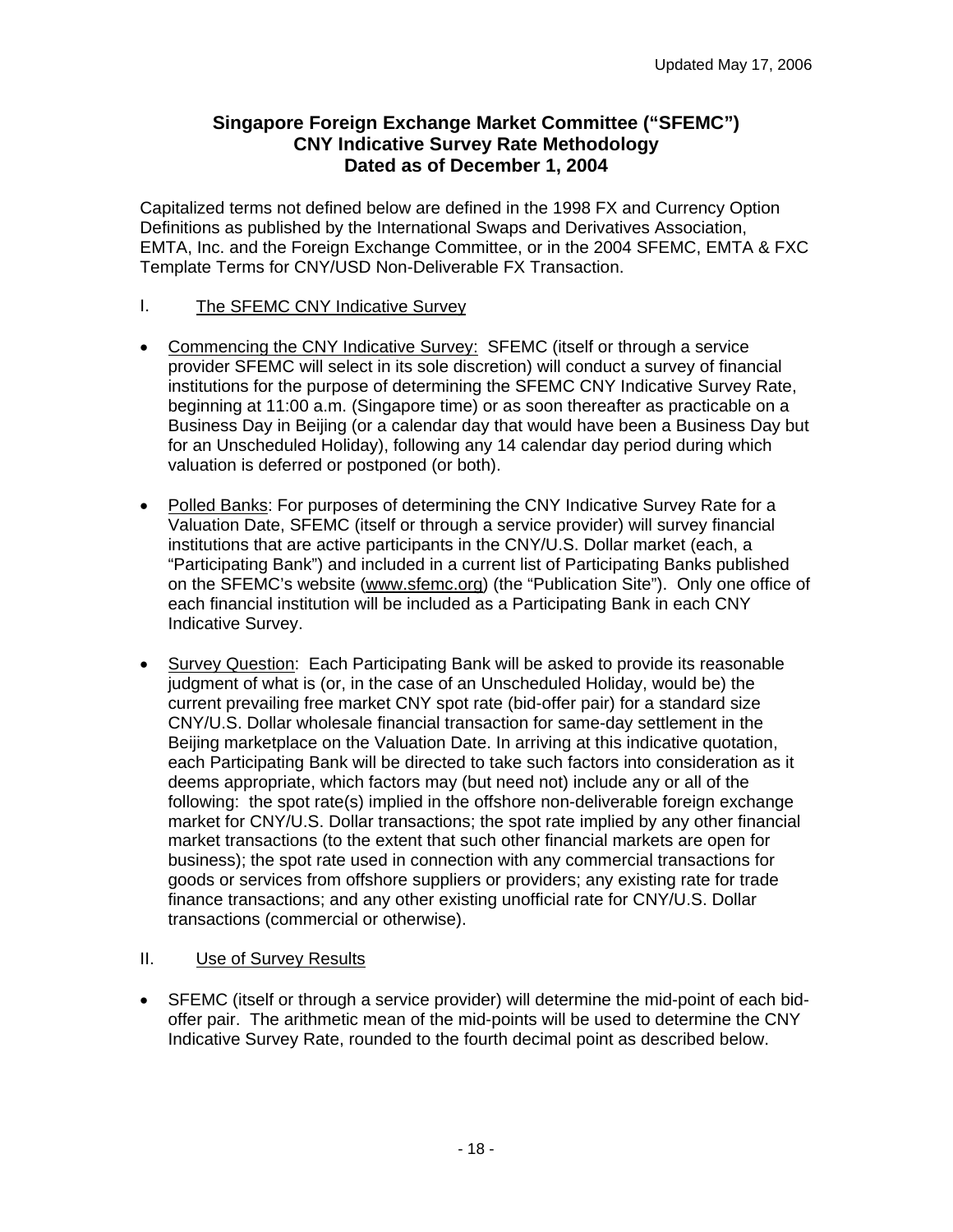- If the CNY Indicative Survey results in 21 or more responses, then the 4 highest and 4 lowest mid-points will be eliminated, and the arithmetic mean of the remaining midpoints will be computed and will constitute the CNY Indicative Survey Rate for such Valuation Date. For purposes of eliminating the 4 highest and 4 lowest mid-points, if more than 4 mid-points have the same highest value or lowest value, then only 4 such mid-points will be eliminated
- If the CNY Indicative Survey results in less than 21 but 11 or more responses, then the 2 highest and 2 lowest mid-points will be eliminated, and the arithmetic mean of the remaining mid-points will be computed and will constitute the CNY Indicative Survey Rate for such Valuation Date. For purposes of eliminating the 2 highest and 2 lowest mid-points, if more than 2 mid-points have the same highest value or lowest value, then only 2 such mid-points will be eliminated.
- If the CNY Indicative Survey results in less than 11 but 8 or more responses, then the highest and the lowest mid-points will be eliminated and the arithmetic mean of the remaining midpoints will be computed and will constitute the CNY Indicative Survey Rate for such Valuation Date. For purposes of eliminating the highest and lowest mid-points, if more than 1 mid-point has the same highest value or lowest value, then only 1 such mid-point will be eliminated.
- If the CNY Indicative Survey results in less than 8 but 5 or more responses, then no mid-points will be eliminated and the arithmetic mean of all midpoints will be computed and will constitute the CNY Indicative Survey Rate for such Valuation Date.
- Quotes will be provided to the fourth decimal point (e.g., 1.0000).

#### III. Insufficient Responses

- If the CNY Indicative Survey results in less than 5 responses from Participating Banks ("Insufficient Responses"), no CNY Indicative Survey Rate will be available for the relevant Valuation Date. The next CNY Indicative Survey will take place on the next succeeding Business Day in Beijing (or calendar day that would have been a Business Day but for an Unscheduled Holiday), subject to Section V below.
- IV. CNY Indicative Survey Rate Publication
- The CNY Indicative Survey Rate will be published on the Publication Site at 3:30 p.m. (Singapore time), or as soon thereafter as practicable.
- As soon as it is determined that the CNY Indicative Survey will result in Insufficient Responses, a notice that no CNY Indicative Survey Rate is available for the Valuation Date will be published on the Publication Site.
- The response of each Participating Bank to the Indicative Survey (bid-offer pair) will be available on the Publication Site at 9:00 a.m. (Singapore time) on the first Business Day in Beijing (or calendar day that would have been a Business Day but for an Unscheduled Holiday) following the Business Day on which the relevant CNY Indicative Survey Rate is published, or as soon thereafter as practicable.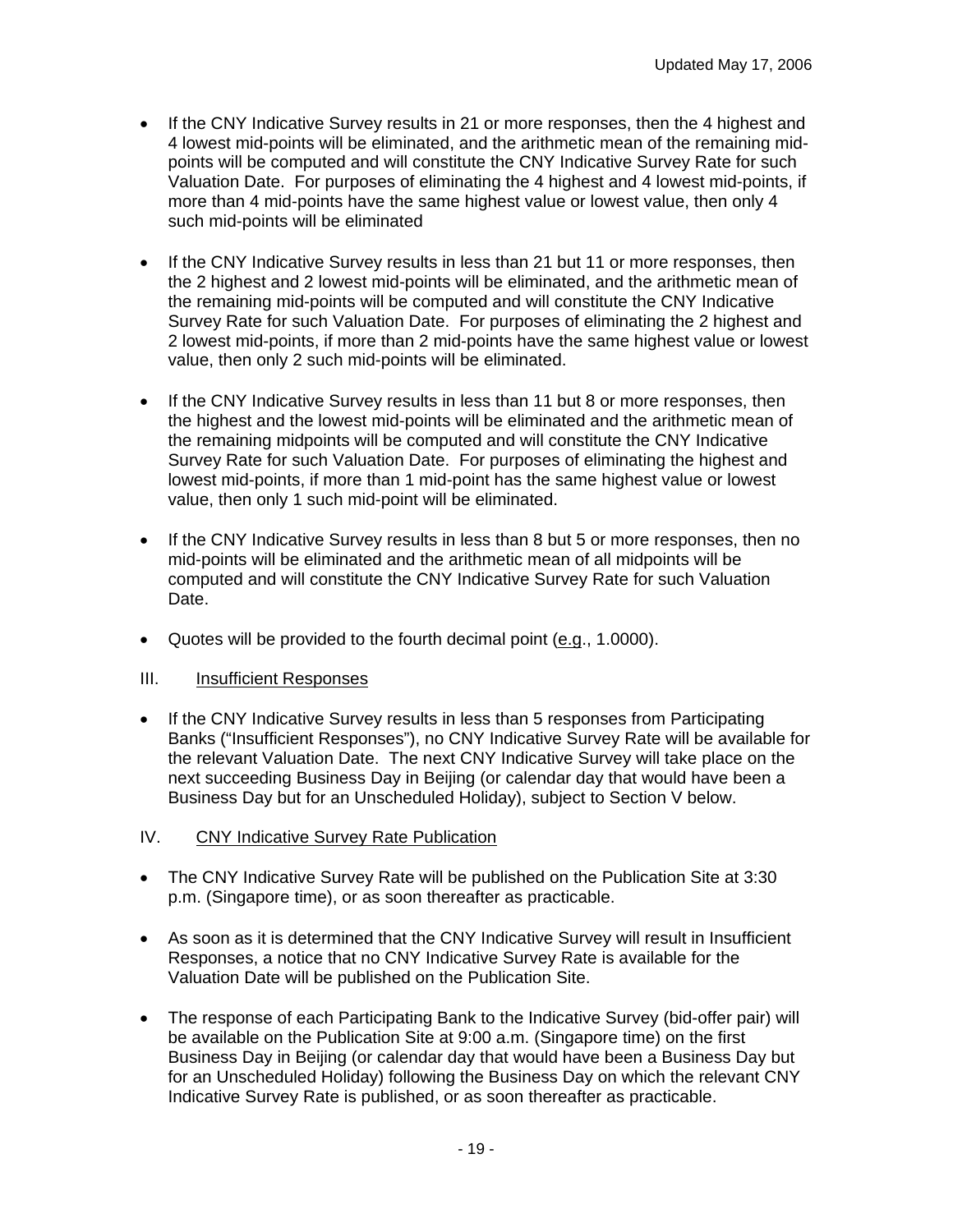## V. Discontinuing the CNY Indicative Survey

- The CNY Indicative Survey will be discontinued (i) on the calendar day first following the Business Day in Beijing on which the CNY SAEC (CNY 01) is available for the determination of a Settlement Rate, or (ii) on the calendar day first following polling for the CNY Indicative Survey that results in Insufficient Responses for three consecutive polling days. Notwithstanding the foregoing, nothing herein will be construed to prevent SFEMC from continuing or re-initiating the CNY Indicative Survey at an appropriate time.
- A notice that the CNY Indicative Survey has been discontinued will be published on the Publication Site.

#### VI. Amendments to the Methodology

• SFEMC may, in its discretion, from time to time, make such administrative, procedural or other modifications to this Methodology as are appropriate to ensure the continued operation and integrity of the CNY Indicative Survey**.** 

#### VII. Disclaimer

• SFEMC (and any service provider SFEMC may select) disclaim liability for the CNY Indicative Survey Rate, and no representation or warranty, express or implied, is made concerning the CNY Indicative Survey Rate (including, without limitation, the methodology for determining the CNY Indicative Survey Rate and its suitability for any particular use).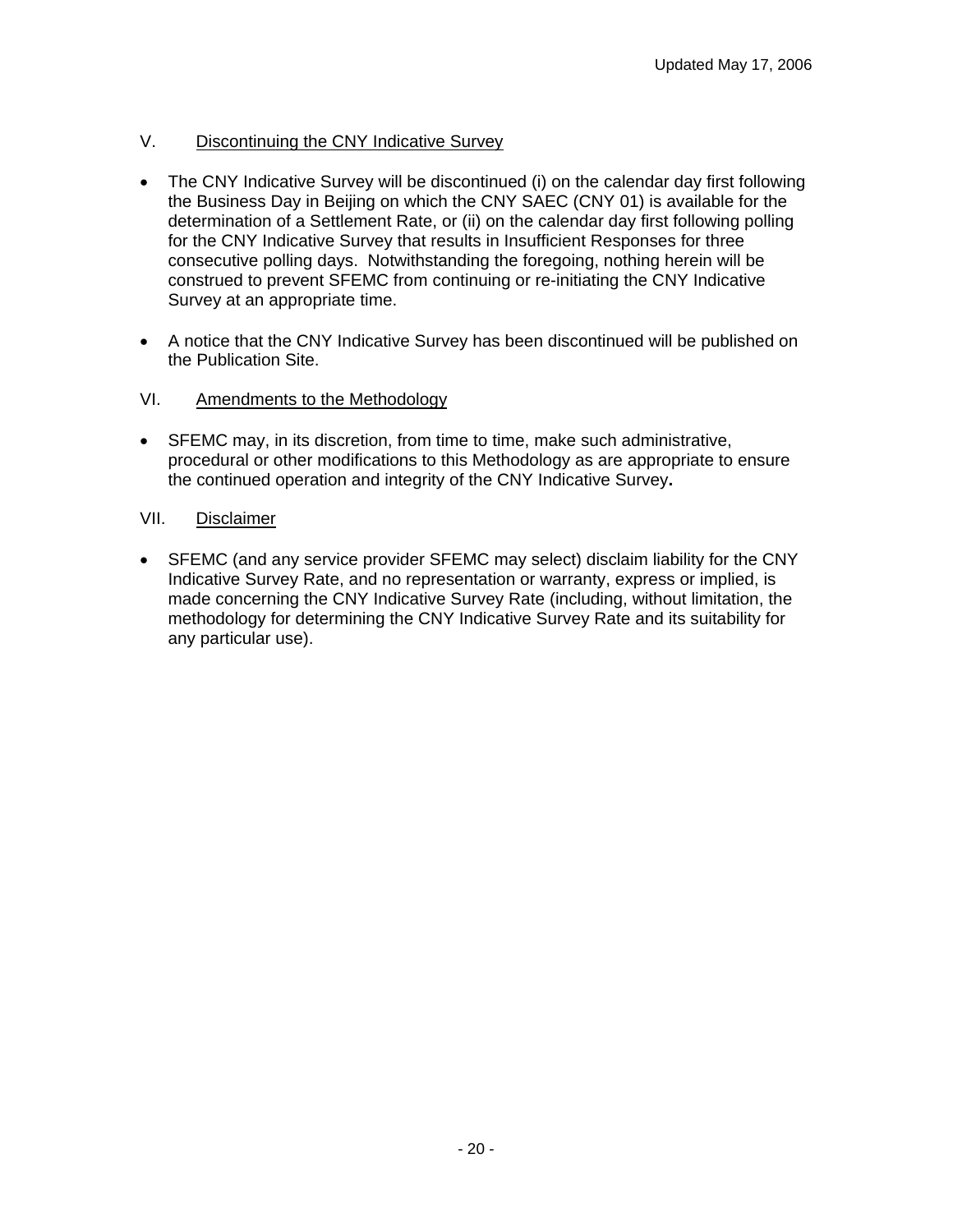# **Appendix B – Indonesian Rupiah**

<span id="page-20-0"></span>**2004 Template Terms Annex A Rate Source Definitions SFEMC Indicative Survey Methodology**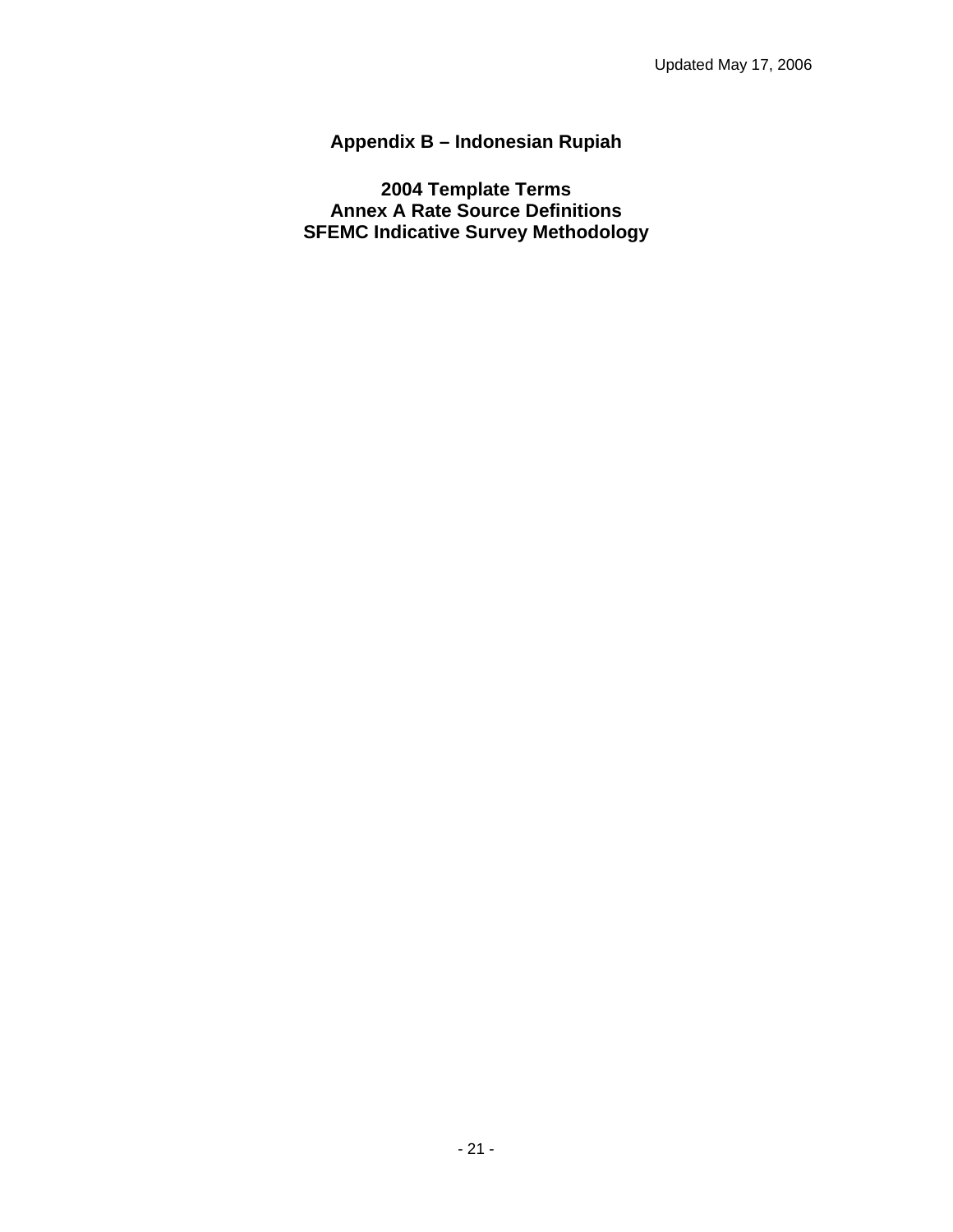#### **2004 SFEMC, EMTA & FXC Template Terms for IDR/USD Non-Deliverable FX Transaction**

<span id="page-21-0"></span>

| <b>General Terms:</b>                                                                       |                                                                                                                                                                                                                                                                                                                                                                                                                                                                                                                                                                                   |
|---------------------------------------------------------------------------------------------|-----------------------------------------------------------------------------------------------------------------------------------------------------------------------------------------------------------------------------------------------------------------------------------------------------------------------------------------------------------------------------------------------------------------------------------------------------------------------------------------------------------------------------------------------------------------------------------|
| Trade Date:                                                                                 |                                                                                                                                                                                                                                                                                                                                                                                                                                                                                                                                                                                   |
| [Date of Annex A] <sup>1</sup> :                                                            |                                                                                                                                                                                                                                                                                                                                                                                                                                                                                                                                                                                   |
| <b>Reference Currency:</b>                                                                  | <b>IDR</b>                                                                                                                                                                                                                                                                                                                                                                                                                                                                                                                                                                        |
| [Notional Amount] <sup>2</sup> :                                                            |                                                                                                                                                                                                                                                                                                                                                                                                                                                                                                                                                                                   |
| [Forward Rate] <sup>2</sup> :                                                               |                                                                                                                                                                                                                                                                                                                                                                                                                                                                                                                                                                                   |
| Reference Currency                                                                          |                                                                                                                                                                                                                                                                                                                                                                                                                                                                                                                                                                                   |
| Notional Amount] <sup>2</sup> :                                                             |                                                                                                                                                                                                                                                                                                                                                                                                                                                                                                                                                                                   |
| Reference Currency Buyer:                                                                   |                                                                                                                                                                                                                                                                                                                                                                                                                                                                                                                                                                                   |
| <b>Reference Currency Seller:</b>                                                           |                                                                                                                                                                                                                                                                                                                                                                                                                                                                                                                                                                                   |
| <b>Settlement Currency:</b>                                                                 | U.S. Dollars                                                                                                                                                                                                                                                                                                                                                                                                                                                                                                                                                                      |
| Settlement Date:<br>Settlement:<br><b>Settlement Rate Option:</b><br><b>Valuation Date:</b> | [DATE CERTAIN], subject to adjustment if the<br>Scheduled Valuation Date is<br>adjusted in<br>accordance with the Following Business Day<br>Convention or if Valuation Postponement applies,<br>and in each such case, the Settlement Date shall<br>be as soon as practicable, but in no event later<br>than two Business Days after the date on which<br>the Spot Rate is determined.<br>Non-Deliverable<br>IDR ABS (IDR01) $3$<br>[DATE CERTAIN] ("Scheduled Valuation Date"),<br>subject to adjustment in accordance with the<br>Preceding Business Day Convention; and in the |
|                                                                                             | event of an Unscheduled Holiday, subject to                                                                                                                                                                                                                                                                                                                                                                                                                                                                                                                                       |
|                                                                                             | adjustment in accordance with the Following<br><b>Business Day Convention.</b>                                                                                                                                                                                                                                                                                                                                                                                                                                                                                                    |
| <b>Disruption Events:</b>                                                                   |                                                                                                                                                                                                                                                                                                                                                                                                                                                                                                                                                                                   |
| Price Source Disruption:                                                                    | Applicable                                                                                                                                                                                                                                                                                                                                                                                                                                                                                                                                                                        |
| <b>Disruption Fallbacks:</b>                                                                |                                                                                                                                                                                                                                                                                                                                                                                                                                                                                                                                                                                   |
| 1. Valuation Postponement                                                                   |                                                                                                                                                                                                                                                                                                                                                                                                                                                                                                                                                                                   |
| <b>Fallback Reference Price:</b><br>2.                                                      | SFEMC IDR Indicative Survey Rate (IDR02)4,5                                                                                                                                                                                                                                                                                                                                                                                                                                                                                                                                       |
| 3. Fallback Survey<br>Valuation<br>Postponement                                             |                                                                                                                                                                                                                                                                                                                                                                                                                                                                                                                                                                                   |
| 4. Calculation Agent<br>Determination of Settlement<br>Rate                                 |                                                                                                                                                                                                                                                                                                                                                                                                                                                                                                                                                                                   |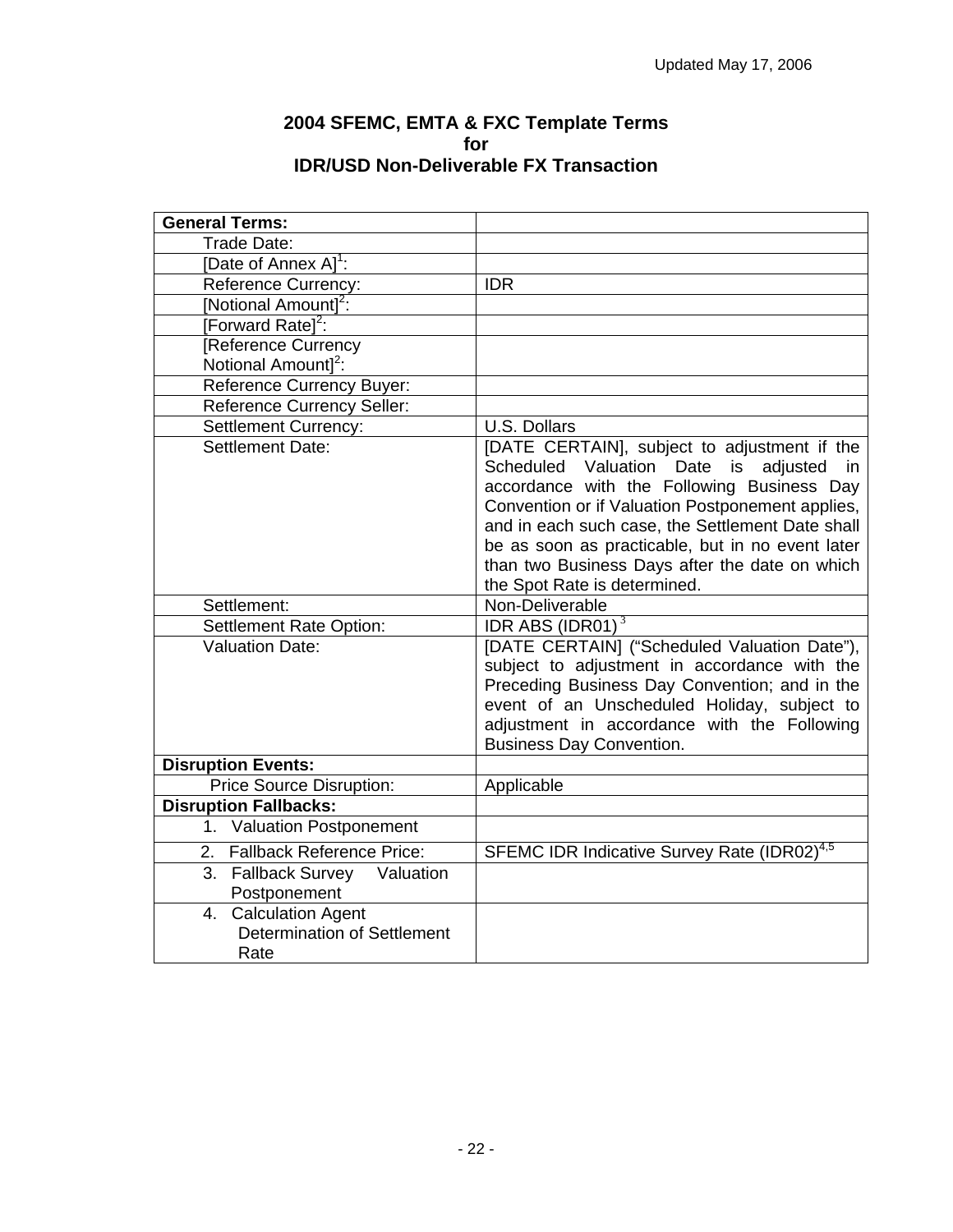| <b>Other Terms:</b>                                      |                                                                                                                                                                                                                                                                                                                                                                                                                                                                                                                                                                                                                                                                                                                                                   |
|----------------------------------------------------------|---------------------------------------------------------------------------------------------------------------------------------------------------------------------------------------------------------------------------------------------------------------------------------------------------------------------------------------------------------------------------------------------------------------------------------------------------------------------------------------------------------------------------------------------------------------------------------------------------------------------------------------------------------------------------------------------------------------------------------------------------|
| "Unscheduled Holiday":                                   | "Unscheduled Holiday" means that a day is not a<br>Business Day and the market was not aware of<br>such fact (by means of a public announcement or<br>publicly<br>reference<br>to<br>other<br>by<br>available<br>information) until a time later than 9:00 a.m. local<br>time in the Principal Financial Center(s) of the<br>Reference Currency two Business Days prior to<br>the Scheduled Valuation Date.                                                                                                                                                                                                                                                                                                                                       |
| "Deferral Period" for<br><b>Unscheduled Holiday:</b>     | In the event the Scheduled Valuation Date<br>becomes subject to the Following Business Day<br>Convention, and if the Valuation Date has not<br>occurred on or before the 14 <sup>th</sup> consecutive day<br>after the Scheduled Valuation Date (any such<br>period being a "Deferral Period"), then the next<br>day after the Deferral Period that would have<br>been a Business Day but for the Unscheduled<br>Holiday, shall be deemed to be the Valuation<br>Date.                                                                                                                                                                                                                                                                            |
| "Valuation Postponement"<br>for Price Source Disruption: | "Valuation Postponement" means, for purposes of<br>obtaining a Settlement Rate, that the Spot Rate<br>will be determined on the Business Day first<br>succeeding the day on which the Price Source<br>Disruption ceases to exist, unless the Price<br>Source Disruption continues to exist (measured<br>from the date that, but for the occurrence of the<br>Price Source Disruption, would have been the<br>Valuation Date) for a consecutive number of<br>calendar days equal to the Maximum Days of<br>Postponement. In such event, the Spot Rate will<br>be determined on the next Business Day after the<br>Maximum Days of Postponement in accordance<br>with the next applicable Disruption Fallback.                                      |
| "Fallback Survey Valuation<br>Postponement":             | "Fallback Survey Valuation Postponement" means<br>that, in the event that the Fallback Reference<br>Price is not available on or before the 3 <sup>rd</sup> Business<br>Day (or day that would have been a Business Day<br>but for an Unscheduled Holiday) succeeding the<br>end of either (i) Valuation Postponement for Price<br>Disruption,<br>(ii)<br>Deferral<br>Source<br>Period<br>for<br>Unscheduled Holiday, or (iii) Cumulative Events,<br>then the Settlement Rate will be determined in<br>accordance with the next applicable Disruption<br>Fallback on such day. For the avoidance of<br>doubt, Cumulative Events, if applicable, does not<br>preclude<br>of<br>postponement<br>valuation<br>in.<br>accordance with this provision. |
| <b>Cumulative Events:</b>                                | Except as provided below, in no event shall the<br>total number of consecutive calendar days during                                                                                                                                                                                                                                                                                                                                                                                                                                                                                                                                                                                                                                               |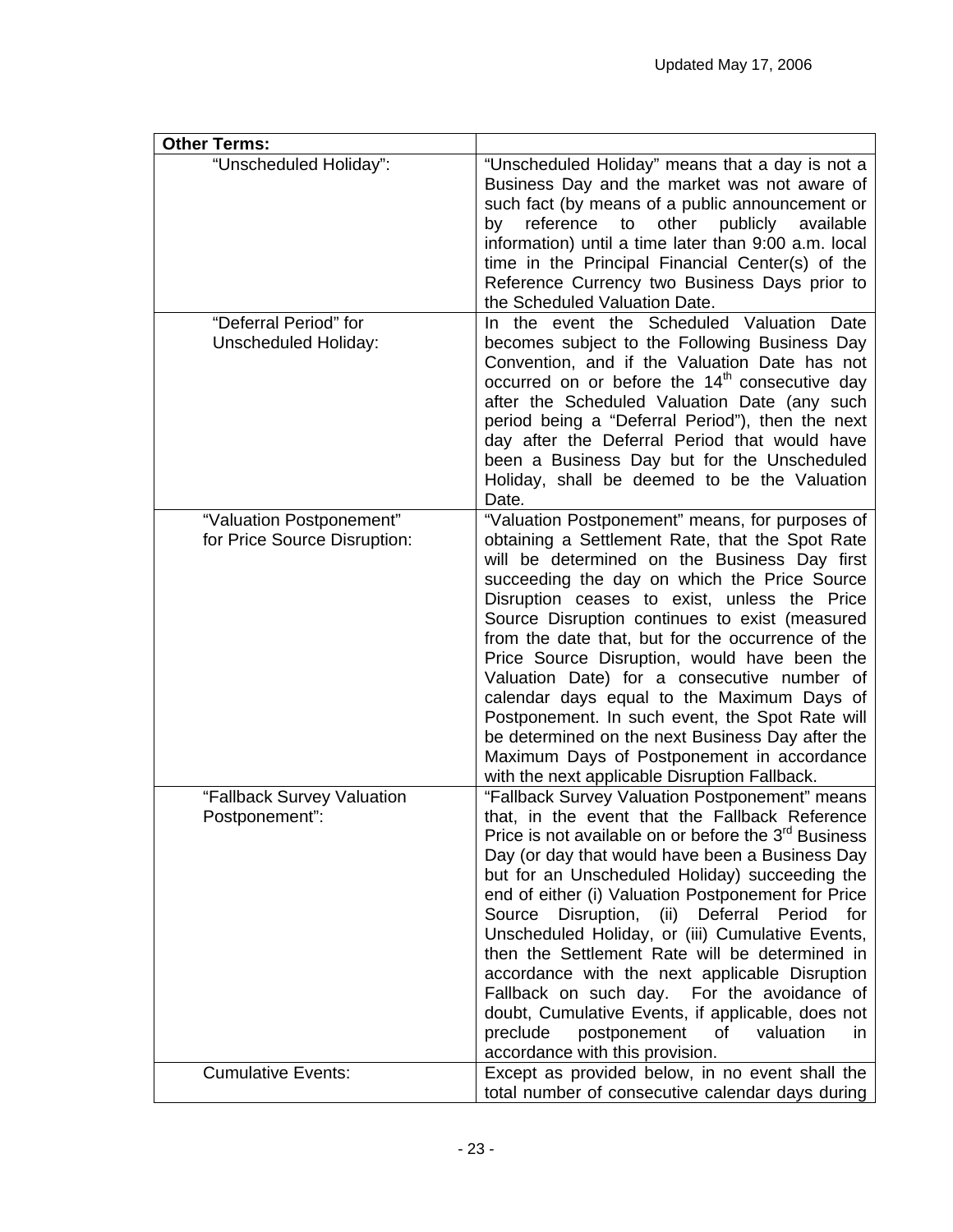|                                                               | which either (i) valuation is deferred due to an<br>Unscheduled Holiday, or (ii) a Valuation<br>Postponement shall occur (or any combination of<br>(i) and (ii)), exceed 14 consecutive calendar days<br>in the aggregate. Accordingly, (x) if, upon the<br>lapse of any such 14 day period, an Unscheduled<br>Holiday shall have occurred or be continuing on<br>the day following such period that otherwise would<br>have been a Business Day, then such day shall<br>be deemed to be a Valuation Date, and (y) if,<br>upon the lapse of any such 14 day period, a Price<br>Source Disruption shall have occurred or be<br>continuing on the day following such period on<br>which the Spot Rate otherwise would be<br>determined, then Valuation Postponement shall<br>not apply and the Spot Rate shall be determined<br>in accordance with the next Disruption Fallback. |
|---------------------------------------------------------------|--------------------------------------------------------------------------------------------------------------------------------------------------------------------------------------------------------------------------------------------------------------------------------------------------------------------------------------------------------------------------------------------------------------------------------------------------------------------------------------------------------------------------------------------------------------------------------------------------------------------------------------------------------------------------------------------------------------------------------------------------------------------------------------------------------------------------------------------------------------------------------|
| Maximum Days of Postponement:                                 | 14 calendar days                                                                                                                                                                                                                                                                                                                                                                                                                                                                                                                                                                                                                                                                                                                                                                                                                                                               |
| Relevant City for Business Day for<br><b>Valuation Date:</b>  | Jakarta and Singapore                                                                                                                                                                                                                                                                                                                                                                                                                                                                                                                                                                                                                                                                                                                                                                                                                                                          |
| Relevant City for Business Day for<br><b>Settlement Date:</b> | New York                                                                                                                                                                                                                                                                                                                                                                                                                                                                                                                                                                                                                                                                                                                                                                                                                                                                       |
| Calculation Agent: <sup>6</sup>                               |                                                                                                                                                                                                                                                                                                                                                                                                                                                                                                                                                                                                                                                                                                                                                                                                                                                                                |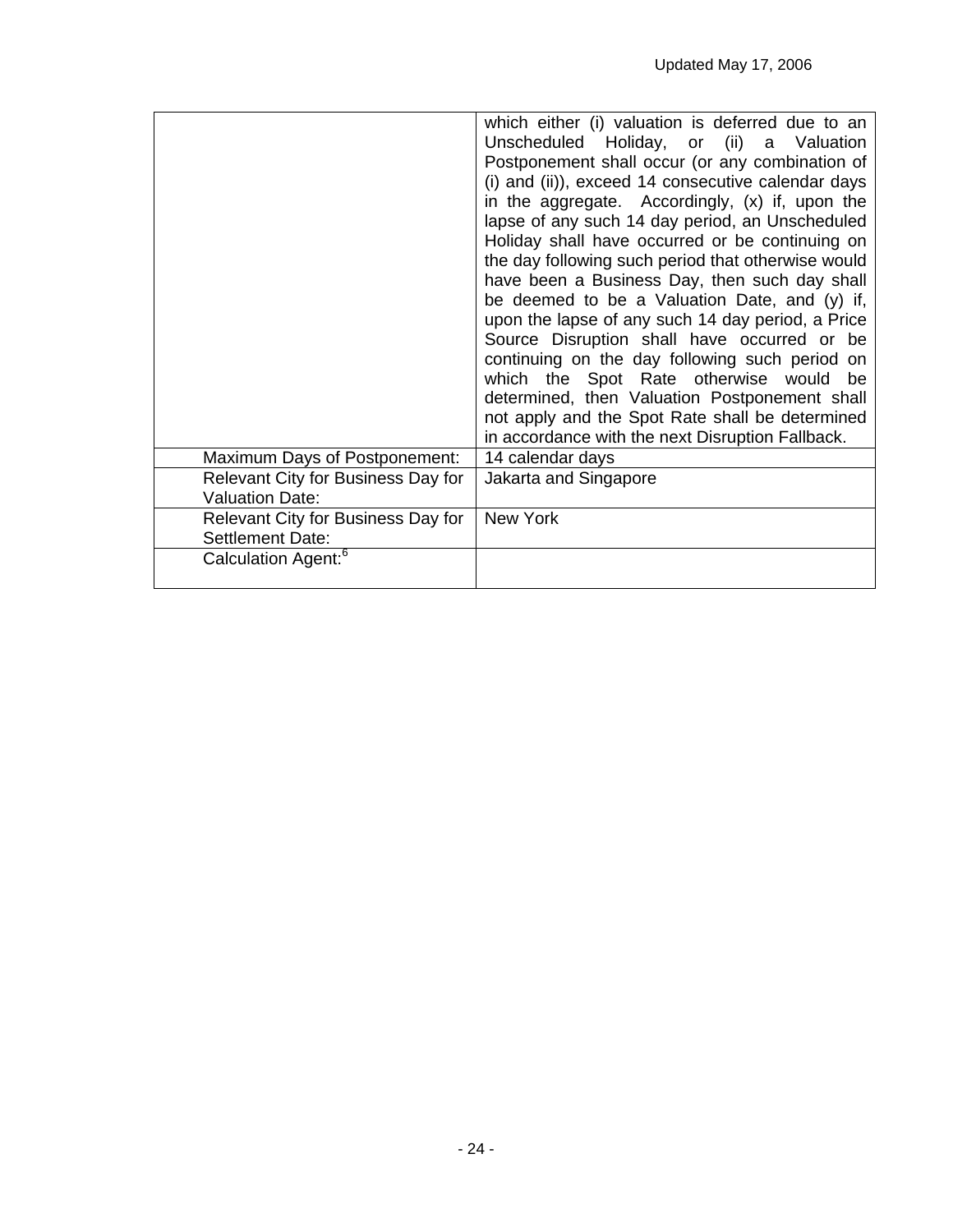# **ENDNOTES**

- $1$  Include only if parties wish to modify the presumption that Annex A is incorporated as amended through the Trade Date.
- <sup>2</sup> Parties must specify either (a) a Notional Amount and a Reference Currency Notional Amount or (b) a Forward Rate and either a Notional Amount or a Reference Currency Notional Amount.
- $3$  The IDR ABS (IDR01) Rate is published at approximately 11:00 a.m. Singapore time on the Valuation Date.
- $4$  The SFEMC IDR Indicative Survey Rate is determined pursuant to the SFEMC IDR Indicative Survey Rate Methodology dated December 1, 2004.
- 5 A party may wish to include the following additional provision if such party is or may be a participant in the SFEMC IDR Indicative Survey:

[Quoting Dealer Disclaimer:]

The parties acknowledge that one or both parties to this Transaction acting directly or through a branch or an affiliate may be requested to provide a quotation or quotations from time to time for the purpose of determining the SFEMC IDR Indicative Survey Rate and such quotation may affect, materially or otherwise, the settlement of the Transaction.

6 The following may be applicable for inter-dealer trades where parties agree to be Joint Calculation Agents:

Calculation Agents: Party A and Party B

If the parties are unable to agree on a determination within one Business Day, each party agrees to be bound by the determination of an independent leading dealer in Reference Currency/Settlement Currency Transactions not located in the Reference Currency jurisdiction ("independent leading dealer"), mutually selected by the parties, who shall act as the substitute Calculation Agent, with the fees and expenses of such substitute Calculation Agent (if any) to be met equally by the parties. If the parties are unable to agree on an independent leading dealer to act as substitute Calculation Agent, each party shall select an independent leading dealer and such independent dealers shall agree on an independent third party who shall be deemed to be the substitute Calculation Agent.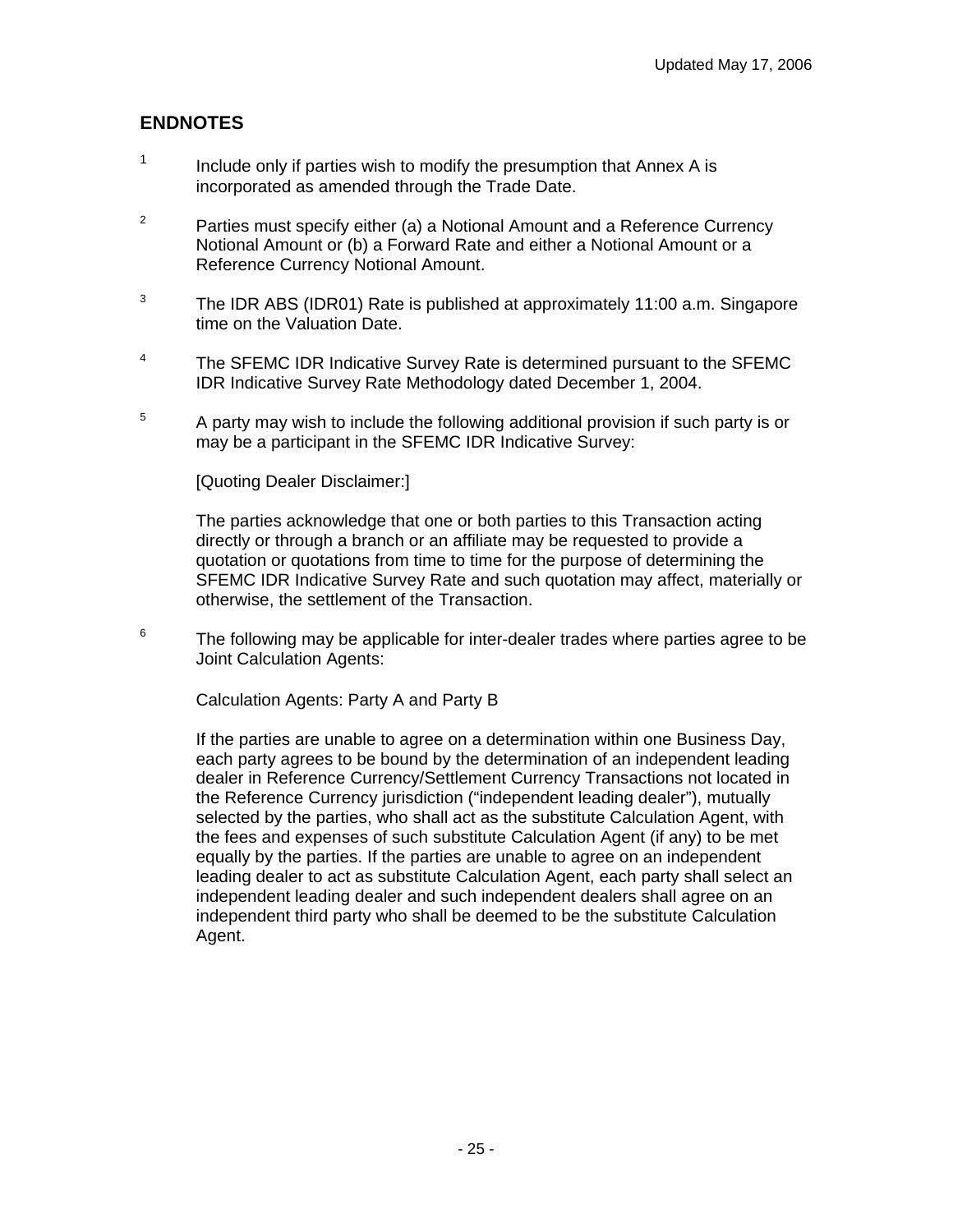# **Indonesian Rupiah Rate Source Definition**

<span id="page-25-0"></span>Effective as of December 1, 2004, Annex A of the 1998 FX and Currency Option Definitions (the "1998 Definitions") is amended to add new Sections 4.5(a)(vii)(A) and 4.5(a)(vii)(B) as follows:

(A) "IDR ABS" or "IDR01" each mean that the Spot Rate for a Rate Calculation Date will be the Indonesian Rupiah/U.S. Dollar spot rate, expressed as the amount of Indonesian Rupiah per one U.S. Dollar, for settlement in two Business Days, reported by the Association of Banks in Singapore which appears on the Telerate Page 50157 to the right of the caption "Spot" under the column "IDR" at approximately 11:00 a.m., Singapore time on that Rate Calculation Date.

(B) "SFEMC IDR INDICATIVE SURVEY RATE" or "IDR02" each means that the Spot Rate for a Rate Calculation Date will be the Indonesian Rupiah/U.S. Dollar Specified Rate for U.S. Dollars, expressed as the amount of Indonesian Rupiah per one U.S. Dollar, for settlement in two Business Days, as published on SFEMC's website [\(www.sfemc.org\)](http://www.sfemc.org/) at approximately 3:30 p.m., Singapore time, or as soon thereafter as practicable, on such Rate Calculation Date. The Spot Rate will be calculated by SFEMC (or a service provider SFEMC may select in its sole discretion) pursuant to the SFEMC IDR Indicative Survey Methodology (which means a methodology, dated as of December 1, 2004, as amended from time to time, for a centralized industry-wide survey of financial institutions that are active participants in the Indonesian Rupiah/U.S. Dollar markets for the purpose of determining the SFEMC IDR Indicative Survey Rate).

#### *Practitioner's Notes:*

- *"IDR ABS" or "IDR01" refer to a rate reported by the Association of Banks in Singapore, which is derived from a poll of offshore banks based of their perception of onshore rates.*
- *Parties that specify in confirmations that a particular version of Annex A applies to their trades should reference Annex A effective as of December 1, 2004 if they desire to incorporate any or all of the new Indonesian Rupiah rate source definitions into their trades. If parties do not specify in their confirmations a particular version of Annex A, the above Indonesian Rupiah rate source definitions will apply to trades that incorporate the 1998 Definitions and have a trade date on or after December 1, 2004.*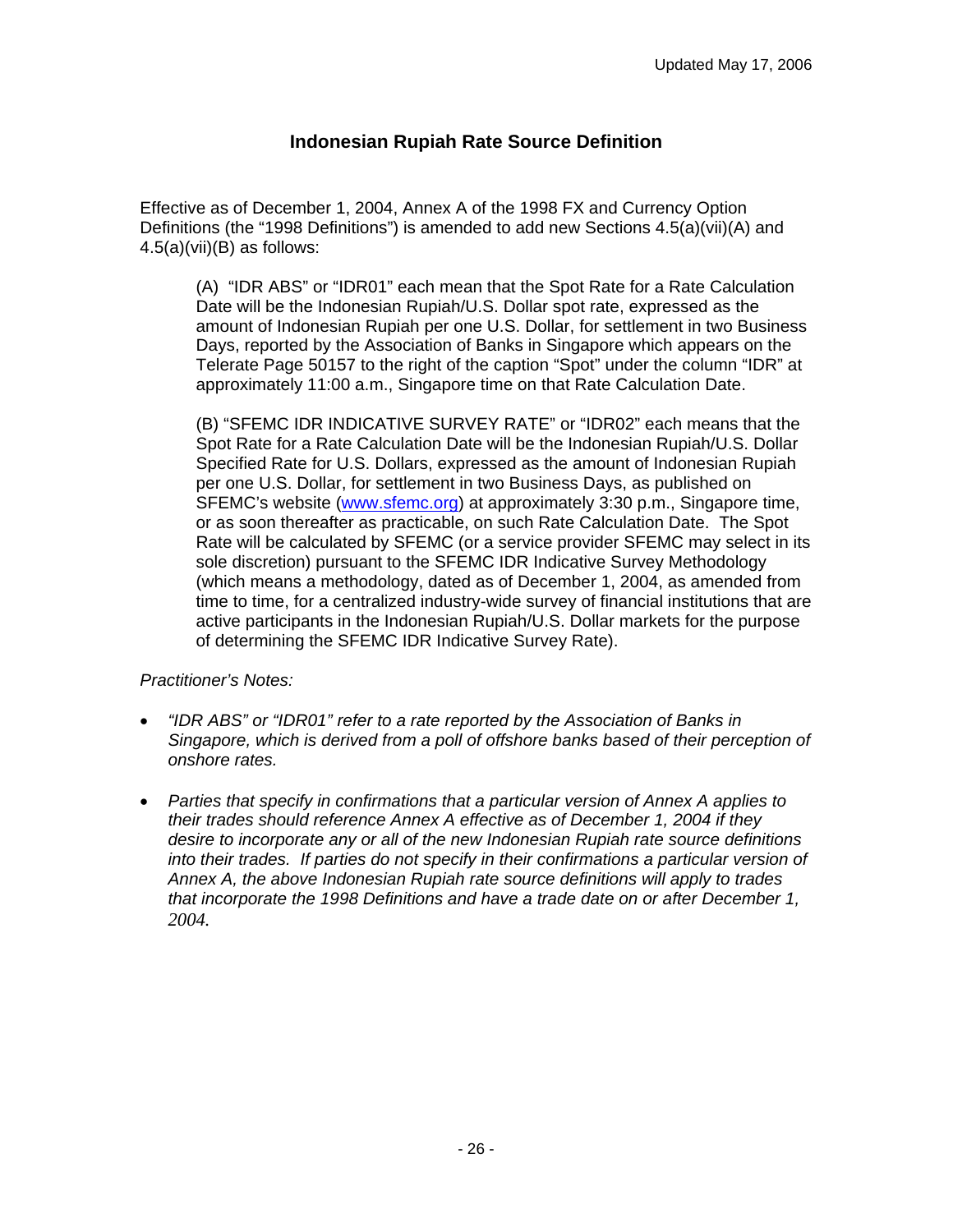## <span id="page-26-0"></span>**Singapore Foreign Exchange Market Committee ("SFEMC") IDR Indicative Survey Rate Methodology Dated as of December 1, 2004**

Capitalized terms not defined below are defined in the 1998 FX and Currency Option Definitions as published by the International Swaps and Derivatives Association, EMTA, Inc. and the Foreign Exchange Committee, or in the 2004 SFEMC, EMTA & FXC Template Terms for IDR/USD Non-Deliverable FX Transaction.

#### I. The SFEMC IDR Indicative Survey

- Commencing the IDR Indicative Survey: SFEMC (itself or through a service provider SFEMC will select in its sole discretion) will conduct a survey of financial institutions for the purpose of determining the SFEMC IDR Indicative Survey Rate, beginning at 11:00 a.m. (Singapore time) or as soon thereafter as practicable on a Business Day in both Jakarta and Singapore (or a calendar day that would have been a Business Day but for an Unscheduled Holiday), following any 14 calendar day period during which valuation is deferred or postponed (or both).
- Polled Banks: For purposes of determining the IDR Indicative Survey Rate for a Valuation Date, SFEMC (itself or through a service provider) will survey financial institutions that are active participants in the IDR/U.S. Dollar market (each, a "Participating Bank") and included in a current list of Participating Banks published on the SFEMC's website [\(www.sfemc.org](http://www.sfemc.org/)) (the "Publication Site"). Only one office of each financial institution will be included as a Participating Bank in each IDR Indicative Survey.
- Survey Question: Each Participating Bank will be asked to provide its reasonable judgment of what is (or, in the case of an Unscheduled Holiday, would be) the current prevailing free market IDR spot rate (bid-offer pair) for a standard size IDR/U.S. Dollar wholesale financial transaction for same-day settlement in the Jakarta marketplace on the Valuation Date. In arriving at this indicative quotation, each Participating Bank will be directed to take such factors into consideration as it deems appropriate, which factors may (but need not) include any or all of the following: the spot rate(s) implied in the offshore non-deliverable foreign exchange market for IDR/U.S. Dollar transactions; the spot rate implied by any other financial market transactions (to the extent that such other financial markets are open for business); the spot rate used in connection with any commercial transactions for goods or services from offshore suppliers or providers; any existing rate for trade finance transactions; and any other existing unofficial rate for IDR/U.S. Dollar transactions (commercial or otherwise).

#### II. Use of Survey Results

- SFEMC (itself or through a service provider) will determine the mid-point of each bidoffer pair. The arithmetic mean of the mid-points will be used to determine the IDR Indicative Survey Rate, rounded to the fourth decimal point as described below.
- If the IDR Indicative Survey results in 21 or more responses, then the 4 highest and 4 lowest mid-points will be eliminated, and the arithmetic mean of the remaining mid-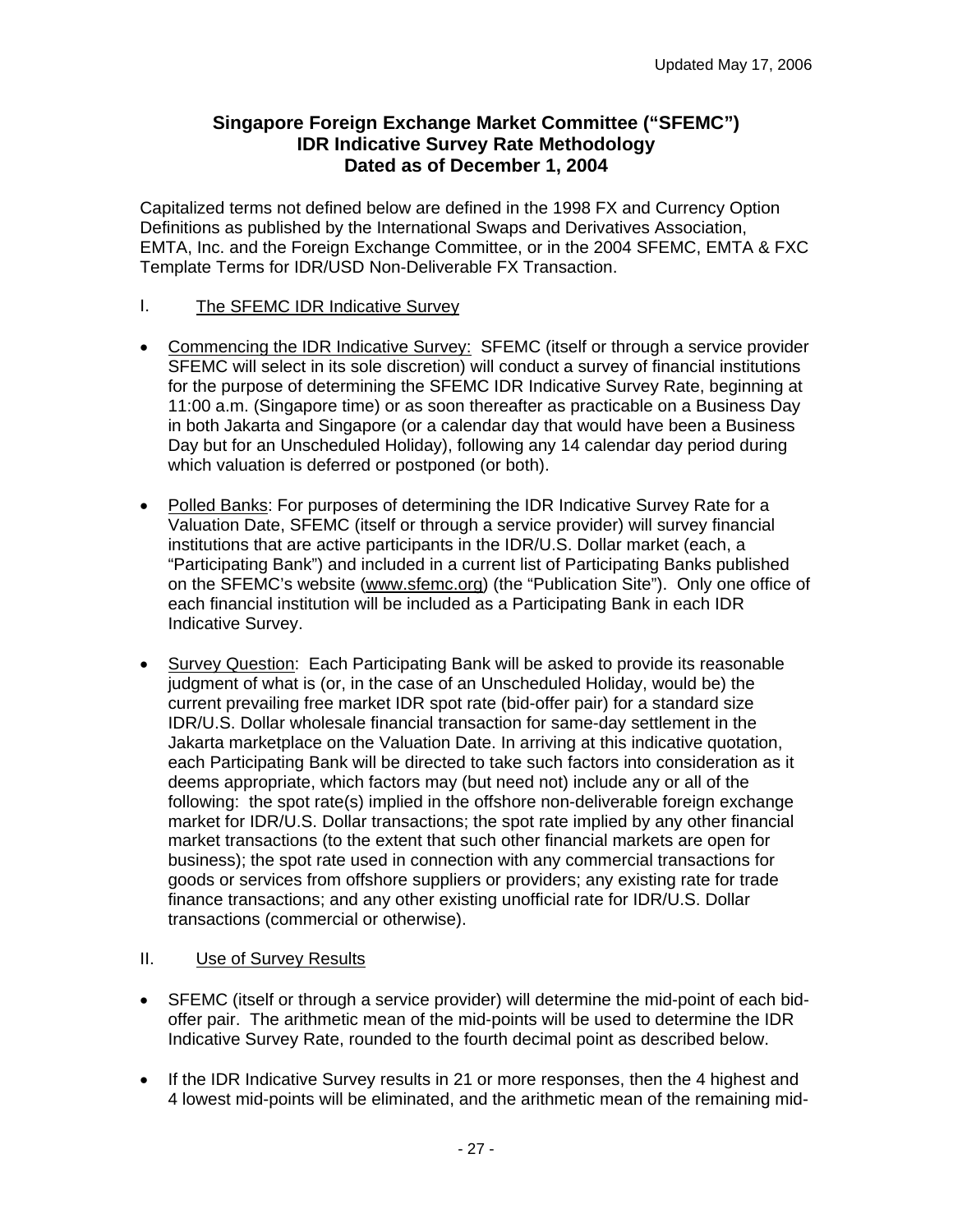points will be computed and will constitute the IDR Indicative Survey Rate for such Valuation Date. For purposes of eliminating the 4 highest and 4 lowest mid-points, if more than 4 mid-points have the same highest value or lowest value, then only 4 such mid-points will be eliminated

- If the IDR Indicative Survey results in less than 21 but 11 or more responses, then the 2 highest and 2 lowest mid-points will be eliminated, and the arithmetic mean of the remaining mid-points will be computed and will constitute the IDR Indicative Survey Rate for such Valuation Date. For purposes of eliminating the 2 highest and 2 lowest mid-points, if more than 2 mid-points have the same highest value or lowest value, then only 2 such mid-points will be eliminated.
- If the IDR Indicative Survey results in less than 11 but 8 or more responses, then the highest and the lowest mid-points will be eliminated and the arithmetic mean of the remaining midpoints will be computed and will constitute the IDR Indicative Survey Rate for such Valuation Date. For purposes of eliminating the highest and lowest mid-points, if more than 1 mid-point has the same highest value or lowest value, then only 1 such mid-point will be eliminated.
- If the IDR Indicative Survey results in less than 8 but 5 or more responses, then no mid-points will be eliminated and the arithmetic mean of all midpoints will be computed and will constitute the IDR Indicative Survey Rate for such Valuation Date.
- Quotes will be provided to the fourth decimal point (e.g., 1.0000).

#### III. Insufficient Responses

• If the IDR Indicative Survey results in less than 5 responses from Participating Banks ("Insufficient Responses"), no IDR Indicative Survey Rate will be available for the relevant Valuation Date. The next IDR Indicative Survey will take place on the next succeeding Business Day in both Jakarta and Singapore (or calendar day that would have been a Business Day but for an Unscheduled Holiday), subject to Section V below.

### IV. IDR Indicative Survey Rate Publication

- The IDR Indicative Survey Rate will be published on the Publication Site at 3:30 p.m. (Singapore time), or as soon thereafter as practicable.
- As soon as it is determined that the IDR Indicative Survey will result in Insufficient Responses, a notice that no IDR Indicative Survey Rate is available for the Valuation Date will be published on the Publication Site.
- The response of each Participating Bank to the Indicative Survey (bid-offer pair) will be available on the Publication Site at 9:00 a.m. (Singapore time) on the first Business Day in both Jakarta and Singapore (or calendar day that would have been a Business Day but for an Unscheduled Holiday) following the Business Day on which the relevant IDR Indicative Survey Rate is published, or as soon thereafter as practicable.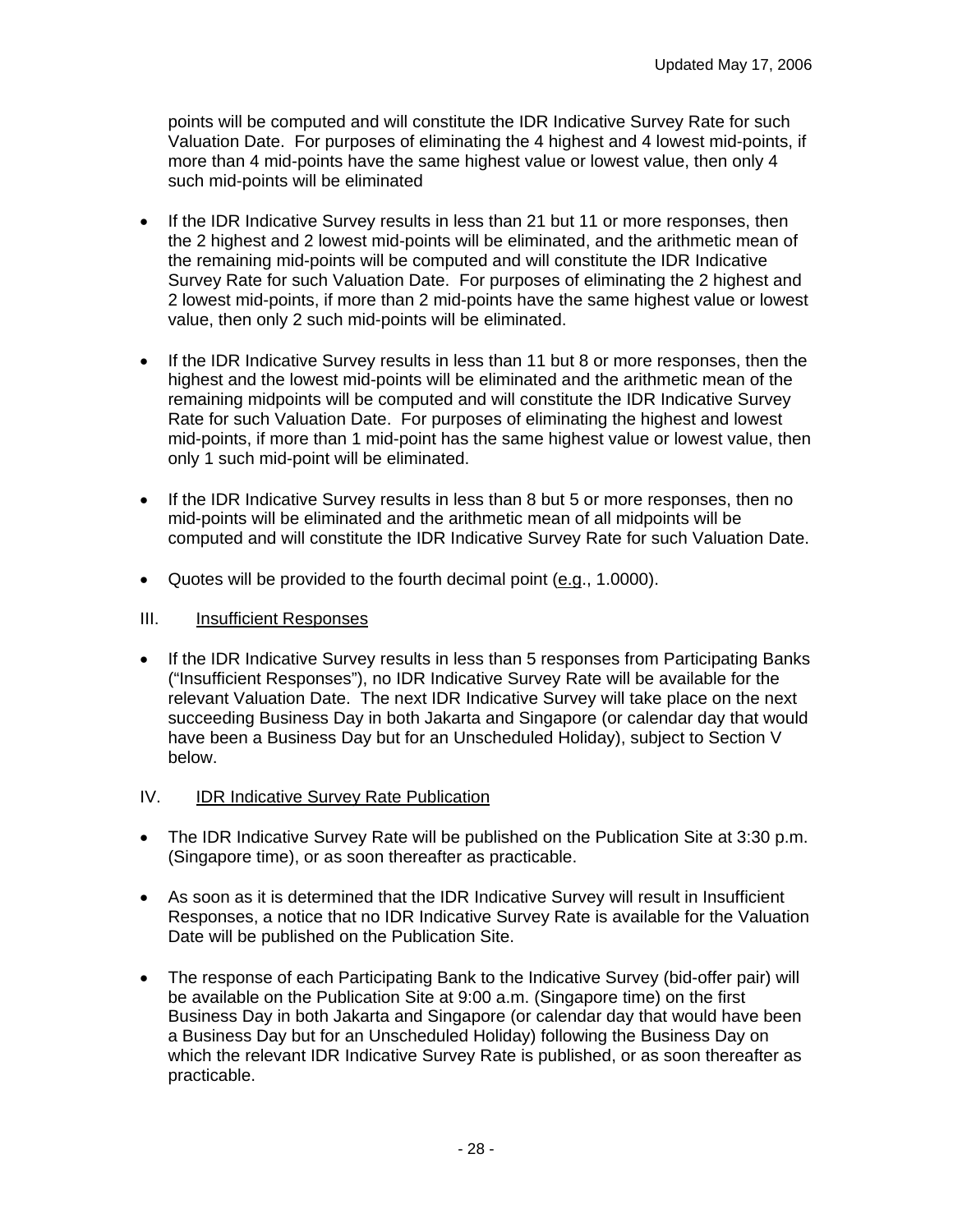### V. Discontinuing the IDR Indicative Survey

- The IDR Indicative Survey will be discontinued (i) on the calendar day first following the Business Day in both Jakarta and Singapore on which the IDR ABS (IDR 01) is available for the determination of a Settlement Rate, or (ii) on the calendar day first following polling for the IDR Indicative Survey that results in Insufficient Responses for three consecutive polling days. Notwithstanding the foregoing, nothing herein will be construed to prevent SFEMC from continuing or re-initiating the IDR Indicative Survey at an appropriate time.
- A notice that the IDR Indicative Survey has been discontinued will be published on the Publication Site.

#### VI. Amendments to the Methodology

• SFEMC may, in its discretion, from time to time, make such administrative, procedural or other modifications to this Methodology as are appropriate to ensure the continued operation and integrity of the IDR Indicative Survey.

#### VII. Disclaimer

• SFEMC (and any service provider SFEMC may select) disclaim liability for the IDR Indicative Survey Rate, and no representation or warranty, express or implied, is made concerning the IDR Indicative Survey Rate (including, without limitation, the methodology for determining the IDR Indicative Survey Rate and its suitability for any particular use).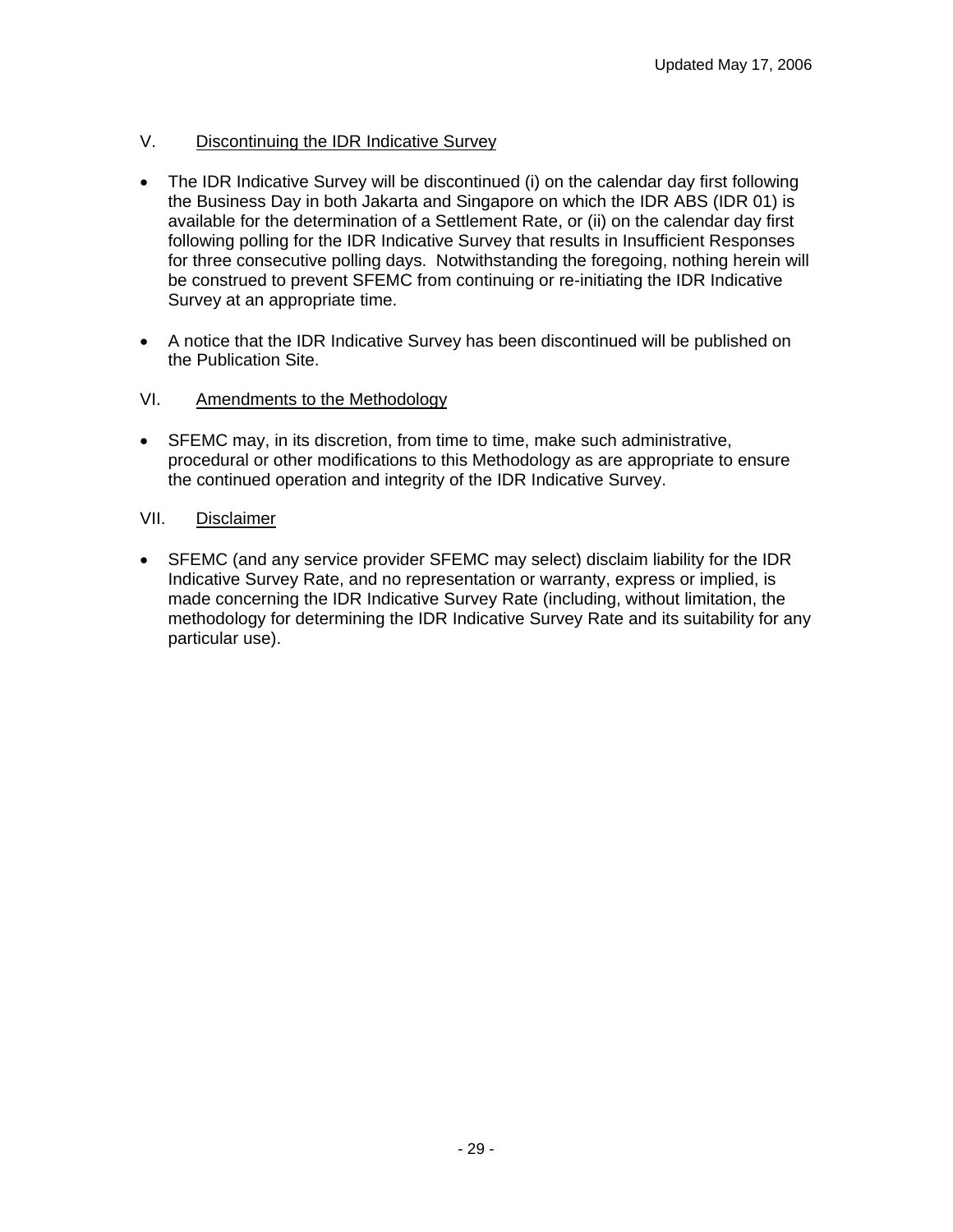# **Appendix C – Indian Rupee**

<span id="page-29-0"></span>**2004 Template Terms Annex A Rate Source Definitions SFEMC Indicative Survey Methodology**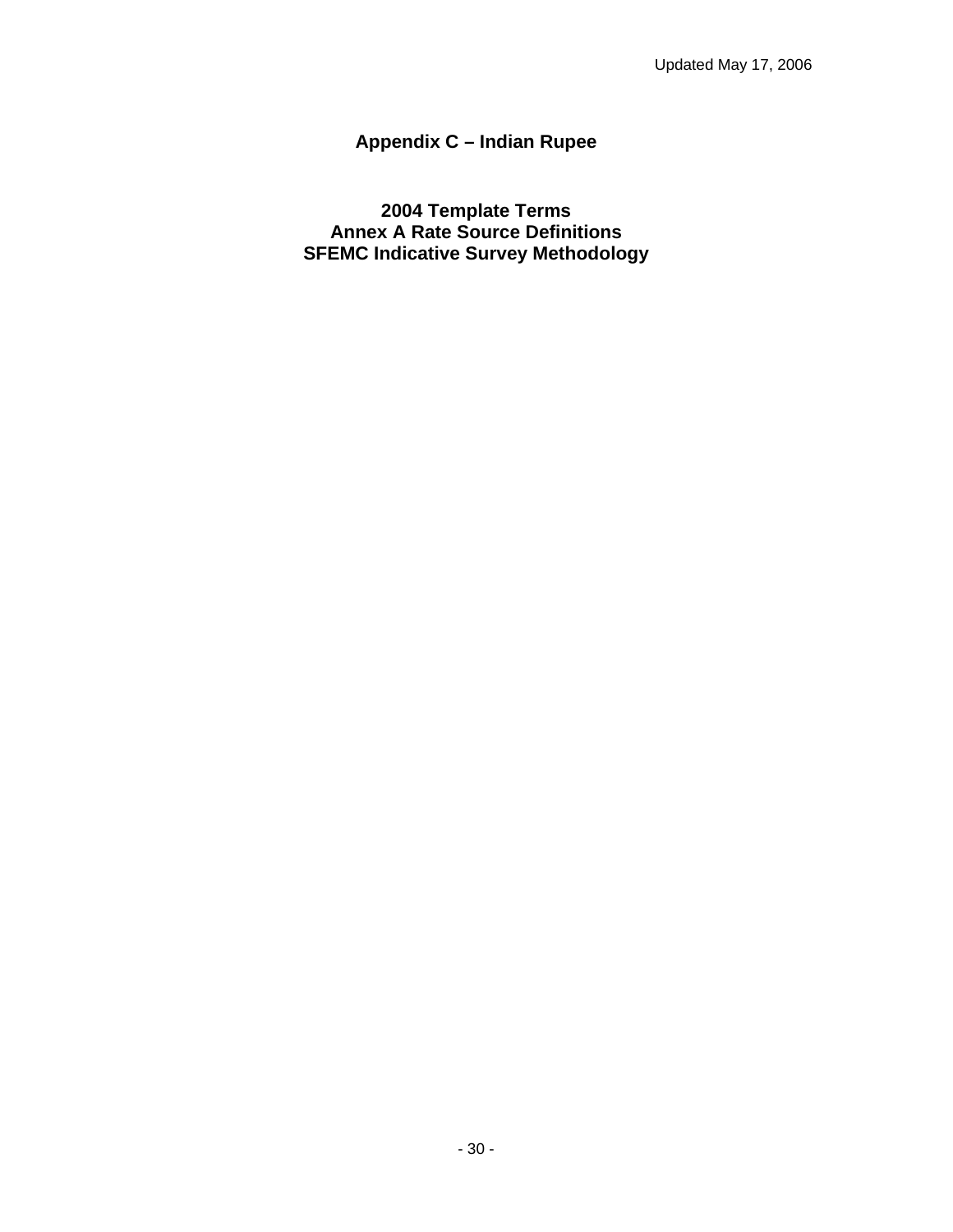#### **2004 SFEMC, EMTA & FXC Template Terms for INR/USD Non-Deliverable FX Transaction**

<span id="page-30-0"></span>

| <b>General Terms:</b>                                              |                                                                                                                                                                                                                                                                                                                                                                                        |
|--------------------------------------------------------------------|----------------------------------------------------------------------------------------------------------------------------------------------------------------------------------------------------------------------------------------------------------------------------------------------------------------------------------------------------------------------------------------|
| Trade Date:                                                        |                                                                                                                                                                                                                                                                                                                                                                                        |
| [Date of Annex A] <sup>1</sup> :                                   |                                                                                                                                                                                                                                                                                                                                                                                        |
| <b>Reference Currency:</b>                                         | <b>INR</b>                                                                                                                                                                                                                                                                                                                                                                             |
| [Notional Amount] <sup>2</sup> :                                   |                                                                                                                                                                                                                                                                                                                                                                                        |
| [Forward Rate] <sup>2</sup> :                                      |                                                                                                                                                                                                                                                                                                                                                                                        |
| [Reference Currency                                                |                                                                                                                                                                                                                                                                                                                                                                                        |
| Notional Amount] <sup>2</sup> :                                    |                                                                                                                                                                                                                                                                                                                                                                                        |
| Reference Currency Buyer:                                          |                                                                                                                                                                                                                                                                                                                                                                                        |
| <b>Reference Currency Seller:</b>                                  |                                                                                                                                                                                                                                                                                                                                                                                        |
| <b>Settlement Currency:</b>                                        | U.S. Dollars                                                                                                                                                                                                                                                                                                                                                                           |
| Settlement Date:                                                   | [DATE CERTAIN], subject to adjustment if the<br>Scheduled Valuation Date is<br>adjusted in<br>accordance with the Following Business Day<br>Convention or if Valuation Postponement applies,<br>and in each such case, the Settlement Date shall<br>be as soon as practicable, but in no event later<br>than two Business Days after the date on which<br>the Spot Rate is determined. |
| Settlement:                                                        | Non-Deliverable                                                                                                                                                                                                                                                                                                                                                                        |
| Settlement Rate Option:                                            | INR RBIB (INR01) $3$                                                                                                                                                                                                                                                                                                                                                                   |
| <b>Valuation Date:</b>                                             | [DATE CERTAIN] ("Scheduled Valuation Date"),<br>subject to adjustment in accordance with the<br>Preceding Business Day Convention; and in the<br>event of an Unscheduled Holiday, subject to<br>adjustment in accordance with the Following<br><b>Business Day Convention.</b>                                                                                                         |
| <b>Disruption Events:</b>                                          |                                                                                                                                                                                                                                                                                                                                                                                        |
| Price Source Disruption:                                           | Applicable                                                                                                                                                                                                                                                                                                                                                                             |
| <b>Disruption Fallbacks:</b>                                       |                                                                                                                                                                                                                                                                                                                                                                                        |
| 1. Valuation Postponement                                          |                                                                                                                                                                                                                                                                                                                                                                                        |
| Fallback Reference Price:<br>2.                                    | SFEMC INR Indicative Survey Rate (INR02)4,5                                                                                                                                                                                                                                                                                                                                            |
| 3. Fallback Survey<br><b>Valuation Postponement</b>                |                                                                                                                                                                                                                                                                                                                                                                                        |
| 4. Calculation Agent<br>Determination of<br><b>Settlement Rate</b> |                                                                                                                                                                                                                                                                                                                                                                                        |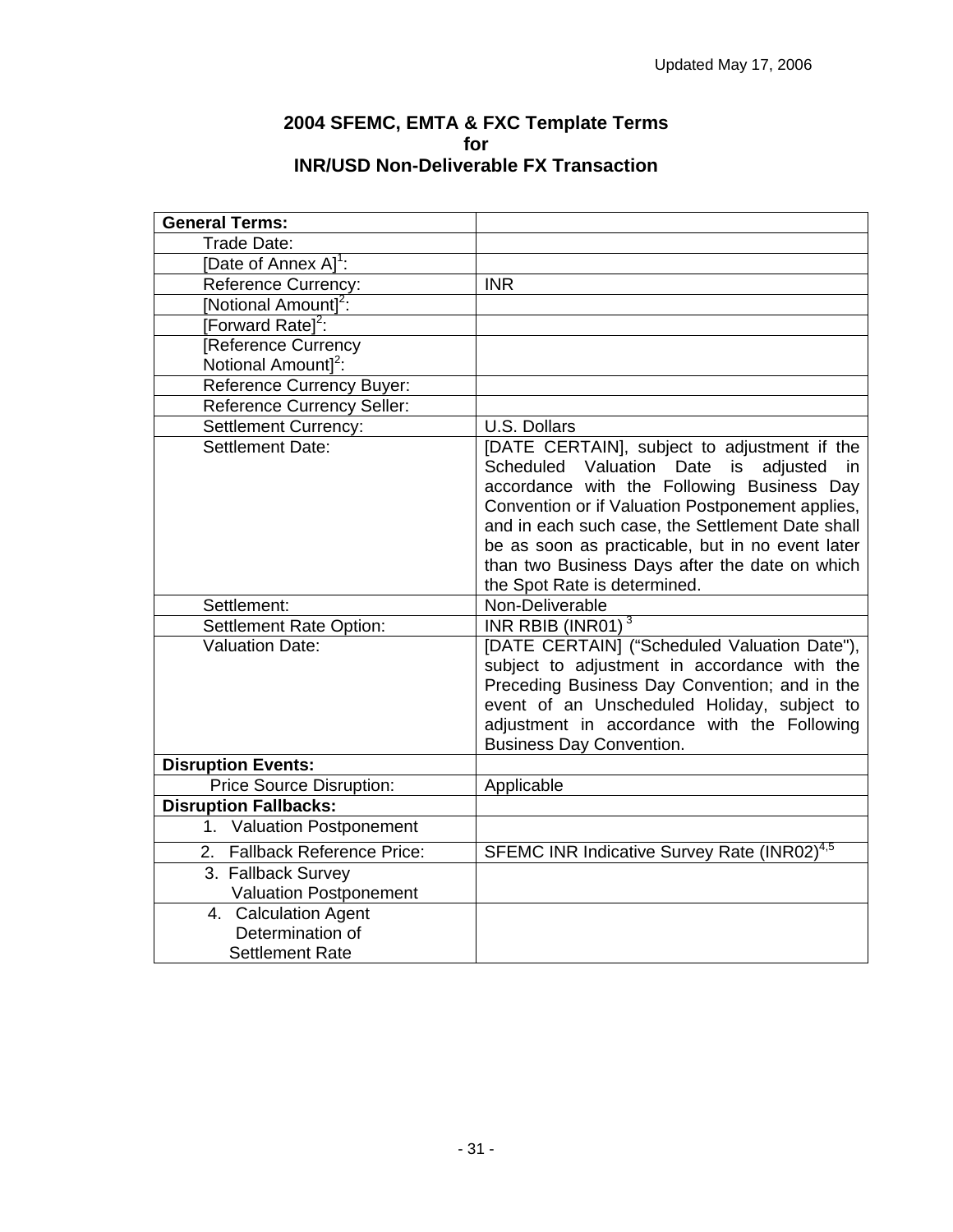| <b>Other Terms:</b>                                             |                                                                                                                                                                                                                                                                                                                                                                                                                                                                                                                                                                                                                                                                                                                          |
|-----------------------------------------------------------------|--------------------------------------------------------------------------------------------------------------------------------------------------------------------------------------------------------------------------------------------------------------------------------------------------------------------------------------------------------------------------------------------------------------------------------------------------------------------------------------------------------------------------------------------------------------------------------------------------------------------------------------------------------------------------------------------------------------------------|
| "Unscheduled Holiday":                                          | "Unscheduled Holiday" means that a day is not a<br>Business Day and the market was not aware of<br>such fact (by means of a public announcement or<br>reference to other<br>publicly available<br>by<br>information) until a time later than 9:00 a.m. local<br>time in the Principal Financial Center(s) of the<br>Reference Currency two Business Days prior to<br>the Scheduled Valuation Date.                                                                                                                                                                                                                                                                                                                       |
| "Deferral Period" for<br>Unscheduled Holiday:                   | In the event the Scheduled Valuation Date<br>becomes subject to the Following Business Day<br>Convention, and if the Valuation Date has not<br>occurred on or before the 14 <sup>th</sup> consecutive day<br>after the Scheduled Valuation Date (any such<br>period being a "Deferral Period"), then the next<br>day after the Deferral Period that would have<br>been a Business Day but for the Unscheduled<br>Holiday, shall be deemed to be the Valuation<br>Date.                                                                                                                                                                                                                                                   |
| "Valuation Postponement" for<br><b>Price Source Disruption:</b> | "Valuation Postponement" means, for purposes<br>of obtaining a Settlement Rate, that the Spot<br>Rate will be determined on the Business Day first<br>succeeding the day on which the Price Source<br>Disruption ceases to exist, unless the Price<br>Source Disruption continues to exist (measured<br>from the date that, but for the occurrence of the<br>Price Source Disruption, would have been the<br>Valuation Date) for a consecutive number of<br>calendar days equal to the Maximum Days of<br>Postponement. In such event, the Spot Rate will<br>be determined on the next Business Day after<br>Days of Postponement<br>the<br>Maximum<br>in<br>accordance with the next applicable Disruption<br>Fallback. |
| "Fallback Survey Valuation<br>Postponement":                    | "Fallback<br>Survey Valuation<br>Postponement"<br>means that, in the event that the Fallback<br>Reference Price is not available on or before the<br>3 <sup>rd</sup> Business Day (or day that would have been a<br>Business Day but for an Unscheduled Holiday)<br>succeeding the end of either (i) Valuation<br>Postponement for Price Source Disruption, (ii)<br>Deferral Period for Unscheduled Holiday, or (iii)<br>Cumulative Events, then the Settlement Rate will<br>be determined in accordance with the next<br>applicable Disruption Fallback on such day. For<br>the avoidance of doubt, Cumulative Events, if<br>applicable, does not preclude postponement of                                              |
| <b>Cumulative Events:</b>                                       | valuation in accordance with this provision.<br>Except as provided below, in no event shall the                                                                                                                                                                                                                                                                                                                                                                                                                                                                                                                                                                                                                          |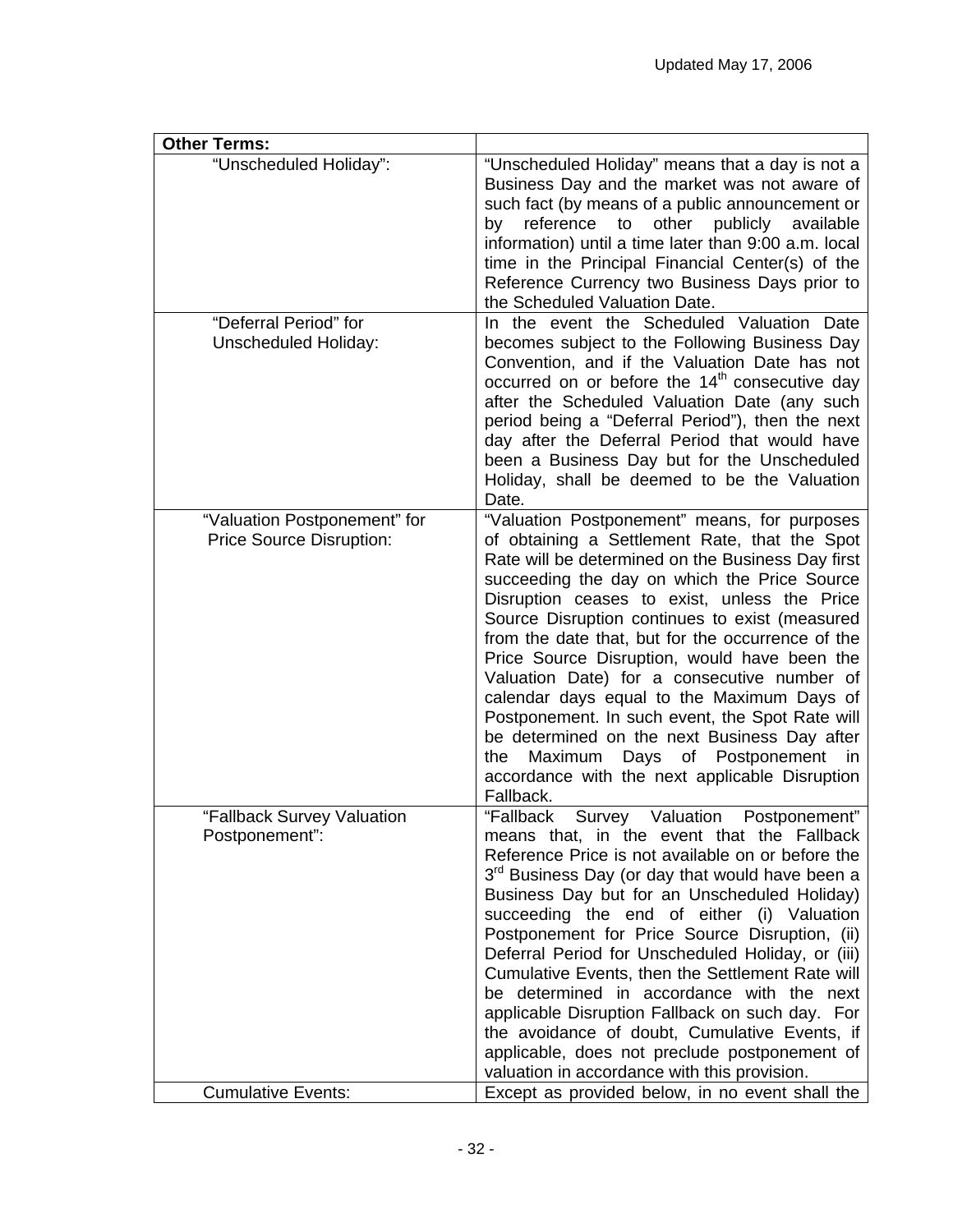|                                    | total number of consecutive calendar days during<br>which either (i) valuation is deferred due to an<br>Unscheduled Holiday, or (ii) a Valuation<br>Postponement shall occur (or any combination of<br>(i) and (ii)), exceed 14 consecutive calendar days<br>in the aggregate. Accordingly, (x) if, upon the<br>lapse of any such 14 day period, an Unscheduled<br>Holiday shall have occurred or be continuing on<br>the day following such period that otherwise<br>would have been a Business Day, then such day<br>shall be deemed to be a Valuation Date, and (y)<br>if, upon the lapse of any such 14 day period, a<br>Price Source Disruption shall have occurred or<br>be continuing on the day following such period on<br>which the Spot Rate otherwise would be<br>determined, then Valuation Postponement shall<br>not apply and the Spot Rate shall be determined<br>in accordance with the next Disruption Fallback. |
|------------------------------------|------------------------------------------------------------------------------------------------------------------------------------------------------------------------------------------------------------------------------------------------------------------------------------------------------------------------------------------------------------------------------------------------------------------------------------------------------------------------------------------------------------------------------------------------------------------------------------------------------------------------------------------------------------------------------------------------------------------------------------------------------------------------------------------------------------------------------------------------------------------------------------------------------------------------------------|
| Maximum Days of Postponement:      | 14 calendar days                                                                                                                                                                                                                                                                                                                                                                                                                                                                                                                                                                                                                                                                                                                                                                                                                                                                                                                   |
| Relevant City for Business Day for | Mumbai                                                                                                                                                                                                                                                                                                                                                                                                                                                                                                                                                                                                                                                                                                                                                                                                                                                                                                                             |
| <b>Valuation Date:</b>             |                                                                                                                                                                                                                                                                                                                                                                                                                                                                                                                                                                                                                                                                                                                                                                                                                                                                                                                                    |
| Relevant City for Business Day for | New York                                                                                                                                                                                                                                                                                                                                                                                                                                                                                                                                                                                                                                                                                                                                                                                                                                                                                                                           |
| Settlement Date:                   |                                                                                                                                                                                                                                                                                                                                                                                                                                                                                                                                                                                                                                                                                                                                                                                                                                                                                                                                    |
| Calculation Agent: <sup>6</sup>    |                                                                                                                                                                                                                                                                                                                                                                                                                                                                                                                                                                                                                                                                                                                                                                                                                                                                                                                                    |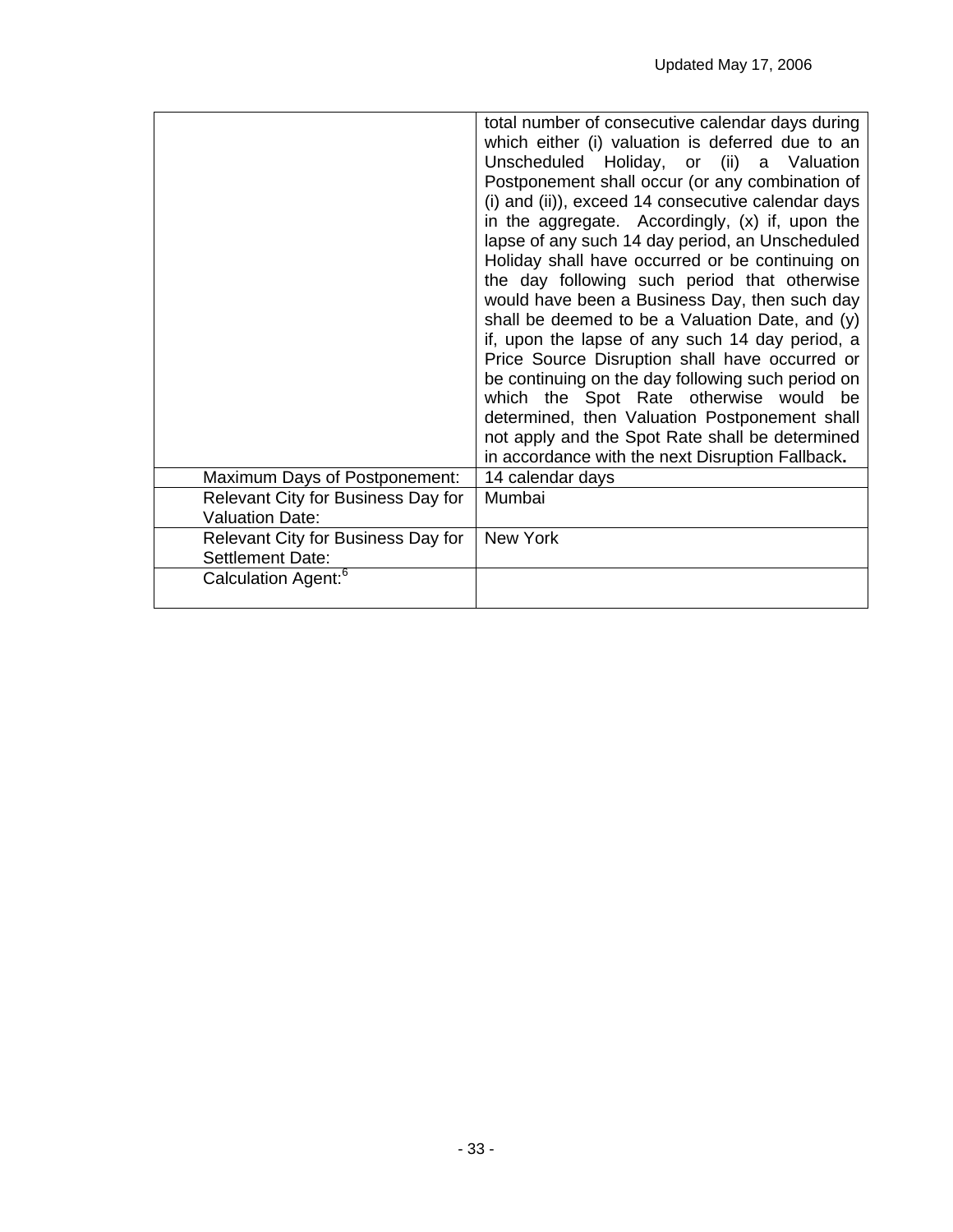# **ENDNOTES**

- $1$  Include only if parties wish to modify the presumption that Annex A is incorporated as amended through the Trade Date.
- <sup>2</sup> Parties must specify either (a) a Notional Amount and a Reference Currency Notional Amount or (b) a Forward Rate and either a Notional Amount or a Reference Currency Notional Amount.
- $3$  The INR RBIB (INR01) Rate is published at approximately 2:30 p.m. Mumbai time on the Valuation Date.
- $4$  The SFEMC INR Indicative Survey Rate is determined pursuant to the SFEMC INR Indicative Survey Rate Methodology dated December 1, 2004.
- 5 A party may wish to include the following additional provision if such party is or may be a participant in the SFEMC INR Indicative Survey:

[Quoting Dealer Disclaimer:]

The parties acknowledge that one or both parties to this Transaction acting directly or through a branch or an affiliate may be requested to provide a quotation or quotations from time to time for the purpose of determining the SFEMC INR Indicative Survey Rate and such quotation may affect, materially or otherwise, the settlement of the Transaction.

6 The following may be applicable for inter-dealer trades where parties agree to be Joint Calculation Agents:

Calculation Agents: Party A and Party B

If the parties are unable to agree on a determination within one Business Day, each party agrees to be bound by the determination of an independent leading dealer in Reference Currency/Settlement Currency Transactions not located in the Reference Currency jurisdiction ("independent leading dealer"), mutually selected by the parties, who shall act as the substitute Calculation Agent, with the fees and expenses of such substitute Calculation Agent (if any) to be met equally by the parties. If the parties are unable to agree on an independent leading dealer to act as substitute Calculation Agent, each party shall select an independent leading dealer and such independent dealers shall agree on an independent third party who shall be deemed to be the substitute Calculation Agent.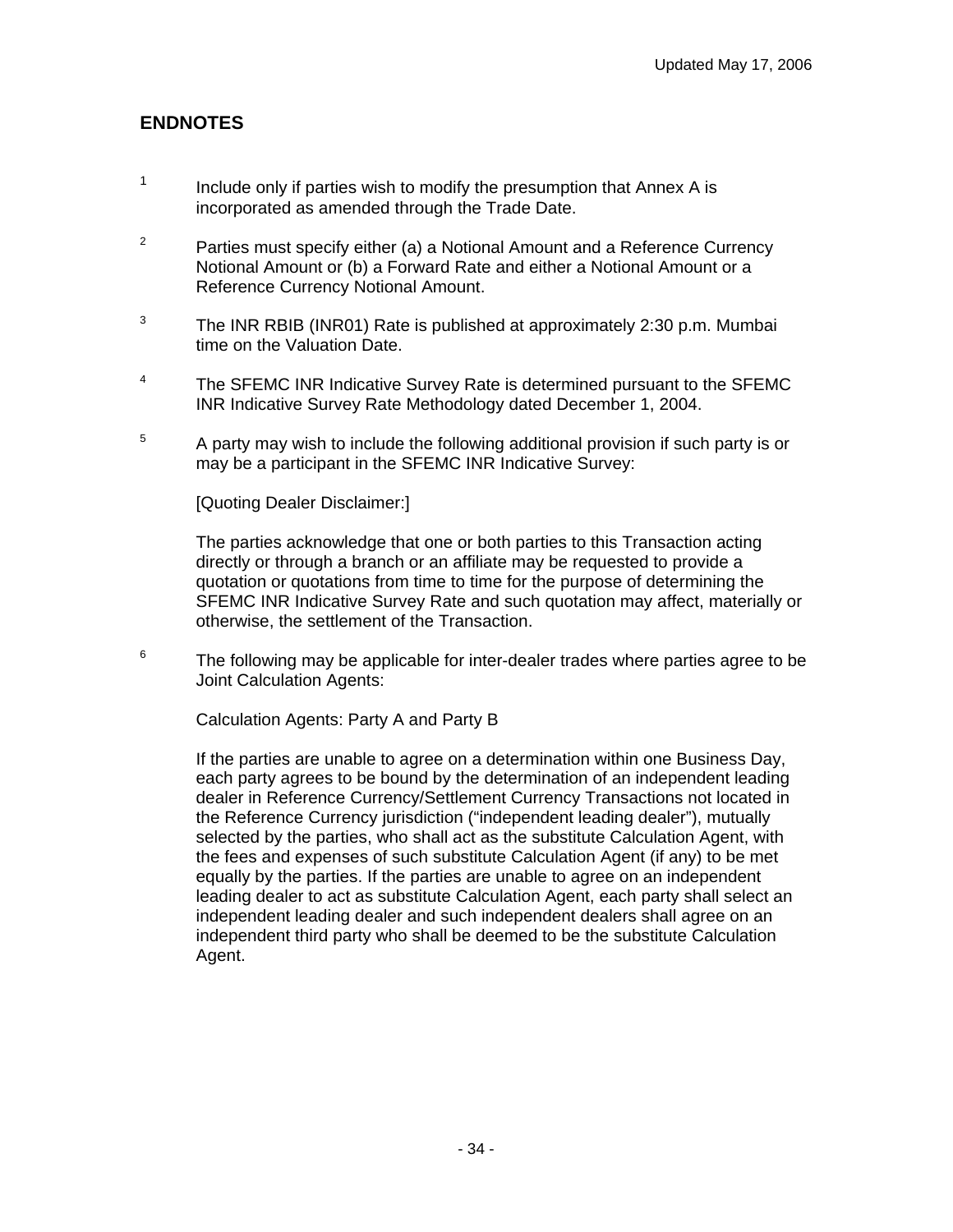# **Amended Indian Rupee Rate Source Definition**

<span id="page-34-0"></span>Effective as of December 1, 2004, Annex A of the 1998 FX and Currency Option Definitions (the "1998 Definitions") is amended to add a new Section 4.5(a)(ii)(B) as follows:

(B) "SFEMC INR INDICATIVE SURVEY RATE" or "INR02" each means that the Spot Rate for a Rate Calculation Date will be the Indian Rupee/U.S. Dollar Specified Rate for U.S. Dollars, expressed as the amount of Indian Rupee per one U.S. Dollar, for settlement in two Business Days, as published on SFEMC's website [\(www.sfemc.org](http://www.sfemc.org/)) at approximately 3:30 p.m. (Singapore time), or as soon thereafter as practicable, on such Rate Calculation Date. The Spot Rate will be calculated by SFEMC (or a service provider SFEMC may select in its sole discretion) pursuant to the SFEMC INR Indicative Survey Methodology (which means a methodology, dated as of December 1, 2004, as amended from time to time, for a centralized industry-wide survey of financial institutions that are active participants in the Indian Rupee/U.S. Dollar markets for the purpose of determining the SFEMC INR Indicative Survey Rate).

#### *Practitioner's Note:*

• *Parties that specify in confirmations that a particular version of Annex A applies to their trades should reference Annex A effective as of December 1, 2004 if they desire to incorporate the new Indian Rupee rate source definition into their trades. If parties do not specify in their confirmations a particular version of Annex A, the above Indian Rupee rate source definition will apply to trades that incorporate the 1998 Definitions and have a trade date on or after December 1, 2004.*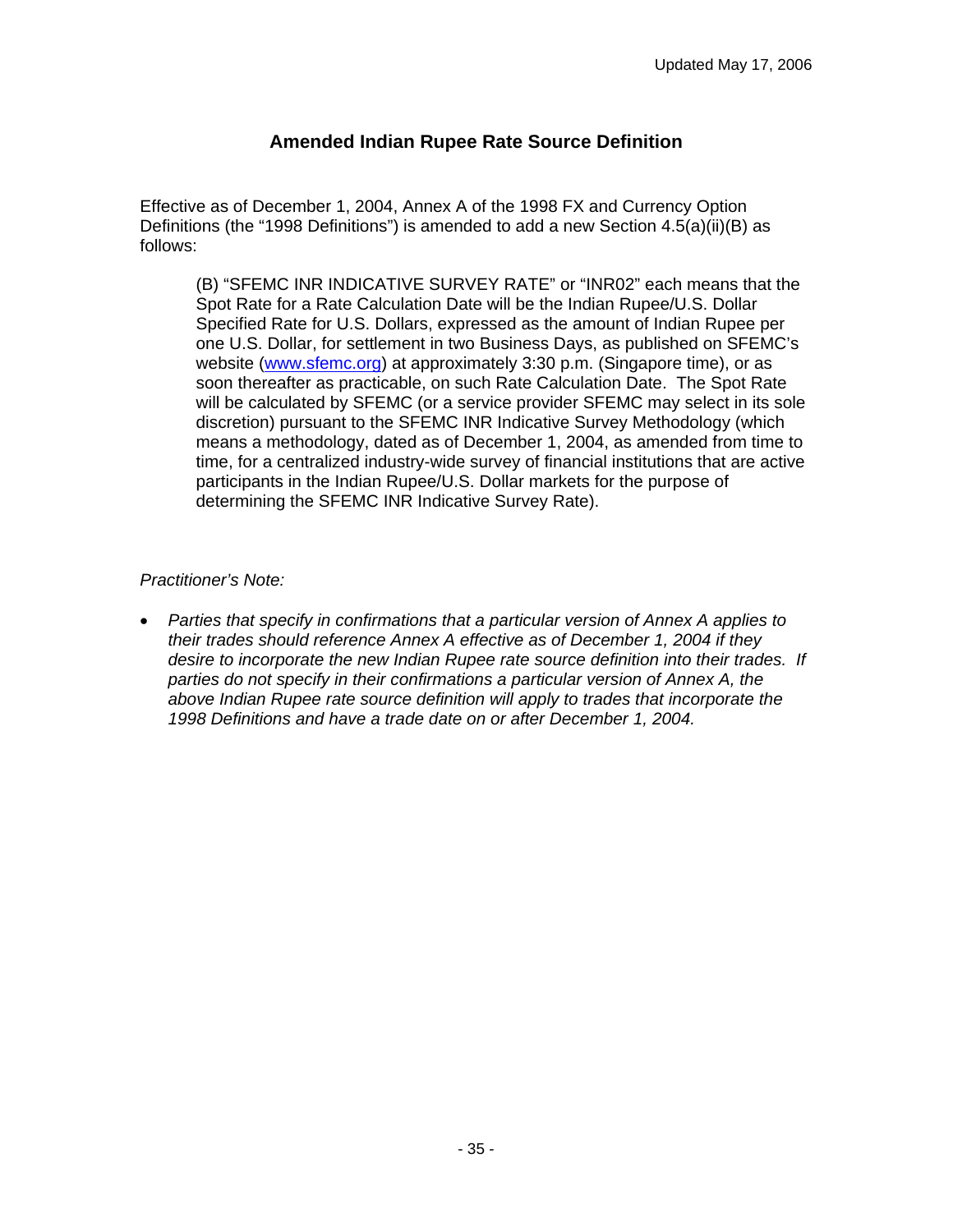## <span id="page-35-0"></span>**Singapore Foreign Exchange Market Committee ("SFEMC") INR Indicative Survey Rate Methodology Dated as of December 1, 2004**

Capitalized terms not defined below are defined in the 1998 FX and Currency Option Definitions as published by the International Swaps and Derivatives Association, EMTA, Inc. and the Foreign Exchange Committee, or in the 2004 SFEMC, EMTA & FXC Template Terms for INR/USD Non-Deliverable FX Transaction.

#### I. The SFEMC INR Indicative Survey

- Commencing the INR Indicative Survey: SFEMC (itself or through a service provider SFEMC will select in its sole discretion) will conduct a survey of financial institutions for the purpose of determining the SFEMC INR Indicative Survey Rate, beginning at 12:00 Noon (Singapore time) or as soon thereafter as practicable on a Business Day in Mumbai (or a calendar day that would have been a Business Day but for an Unscheduled Holiday), following any 14 calendar day period during which valuation is deferred or postponed (or both).
- Polled Banks: For purposes of determining the INR Indicative Survey Rate for a Valuation Date, SFEMC (itself or through a service provider) will survey financial institutions that are active participants in the INR/U.S. Dollar market (each, a "Participating Bank") and included in a current list of Participating Banks published on the SFEMC's website [\(www.sfemc.org](http://www.sfemc.org/)) (the "Publication Site"). Only one office of each financial institution will be included as a Participating Bank in each INR Indicative Survey.
- Survey Question: Each Participating Bank will be asked to provide its reasonable judgment of what is (or, in the case of an Unscheduled Holiday, would be) the current prevailing free market INR spot rate (bid-offer pair) for a standard size INR/U.S. Dollar wholesale financial transaction for same-day settlement in the Mumbai marketplace on the Valuation Date. In arriving at this indicative quotation, each Participating Bank will be directed to take such factors into consideration as it deems appropriate, which factors may (but need not) include any or all of the following: the spot rate(s) implied in the offshore non-deliverable foreign exchange market for INR/U.S. Dollar transactions; the spot rate implied by any other financial market transactions (to the extent that such other financial markets are open for business); the spot rate used in connection with any commercial transactions for goods or services from offshore suppliers or providers; any existing rate for trade finance transactions; and any other existing unofficial rate for INR/U.S. Dollar transactions (commercial or otherwise).

#### II. Use of Survey Results

- SFEMC (itself or through a service provider) will determine the mid-point of each bidoffer pair. The arithmetic mean of the mid-points will be used to determine the INR Indicative Survey Rate, rounded to the fourth decimal point as described below.
- If the INR Indicative Survey results in 21 or more responses, then the 4 highest and 4 lowest mid-points will be eliminated, and the arithmetic mean of the remaining mid-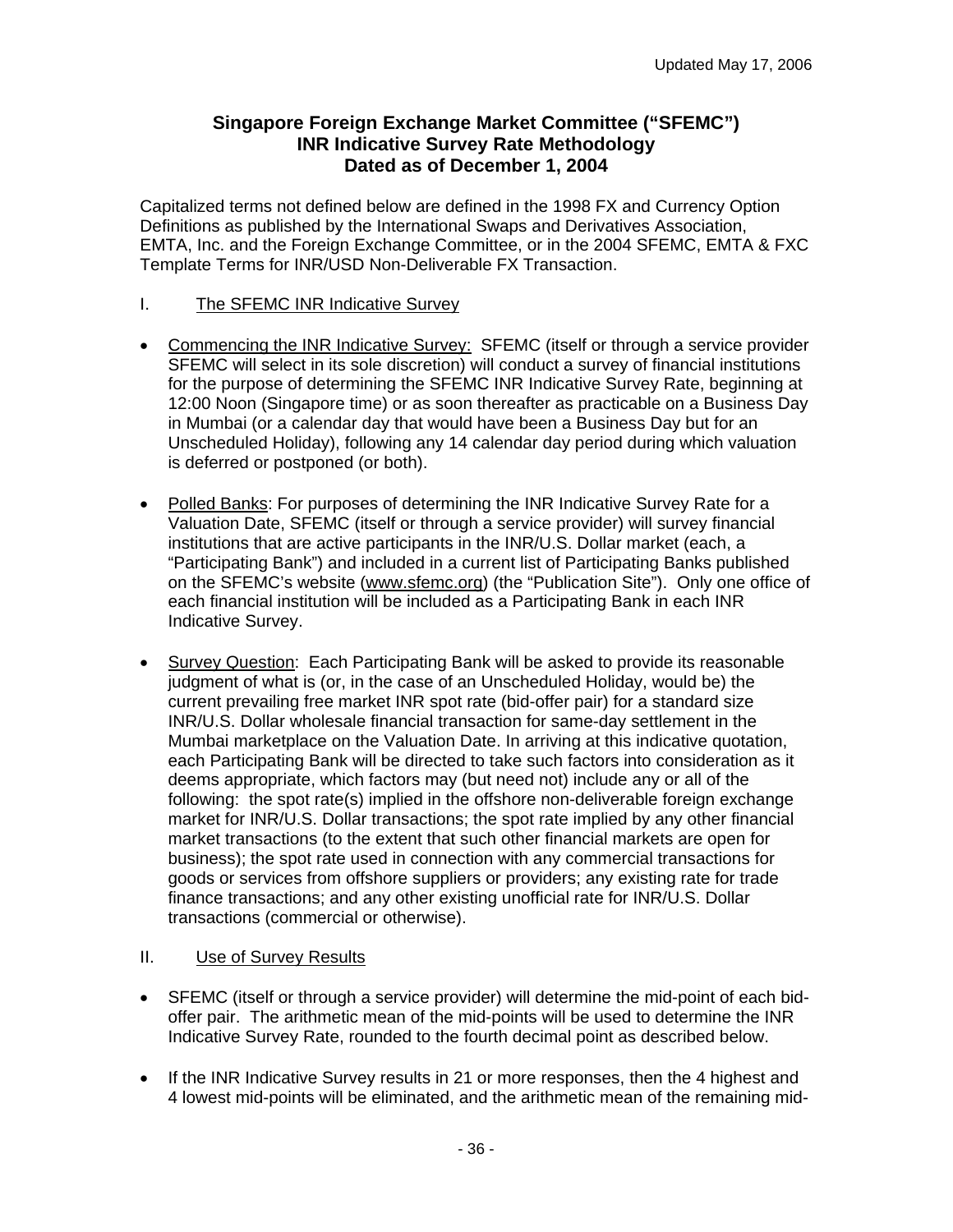points will be computed and will constitute the INR Indicative Survey Rate for such Valuation Date. For purposes of eliminating the 4 highest and 4 lowest mid-points, if more than 4 mid-points have the same highest value or lowest value, then only 4 such mid-points will be eliminated

- If the INR Indicative Survey results in less than 21 but 11 or more responses, then the 2 highest and 2 lowest mid-points will be eliminated, and the arithmetic mean of the remaining mid-points will be computed and will constitute the INR Indicative Survey Rate for such Valuation Date. For purposes of eliminating the 2 highest and 2 lowest mid-points, if more than 2 mid-points have the same highest value or lowest value, then only 2 such mid-points will be eliminated.
- If the INR Indicative Survey results in less than 11 but 8 or more responses, then the highest and the lowest mid-points will be eliminated and the arithmetic mean of the remaining midpoints will be computed and will constitute the INR Indicative Survey Rate for such Valuation Date. For purposes of eliminating the highest and lowest mid-points, if more than 1 mid-point has the same highest value or lowest value, then only 1 such mid-point will be eliminated.
- If the INR Indicative Survey results in less than 8 but 5 or more responses, then no mid-points will be eliminated and the arithmetic mean of all midpoints will be computed and will constitute the INR Indicative Survey Rate for such Valuation Date.
- Quotes will be provided to the fourth decimal point  $(e.g., 1.0000)$ .

#### III. Insufficient Responses

- If the INR Indicative Survey results in less than 5 responses from Participating Banks ("Insufficient Responses"), no INR Indicative Survey Rate will be available for the relevant Valuation Date. The next INR Indicative Survey will take place on the next succeeding Business Day in Mumbai (or calendar day that would have been a Business Day but for an Unscheduled Holiday), subject to Section V below.
- IV. INR Indicative Survey Rate Publication
- The INR Indicative Survey Rate will be published on the Publication Site at 3:30 p.m. (Singapore time), or as soon thereafter as practicable.
- As soon as it is determined that the INR Indicative Survey will result in Insufficient Responses, a notice that no INR Indicative Survey Rate is available for the Valuation Date will be published on the Publication Site.
- The response of each Participating Bank to the Indicative Survey (bid-offer pair) will be available on the Publication Site at 9:00 a.m. (Singapore time) on the first Business Day in Mumbai (or calendar day that would have been a Business Day but for an Unscheduled Holiday) following the Business Day on which the relevant INR Indicative Survey Rate is published, or as soon thereafter as practicable.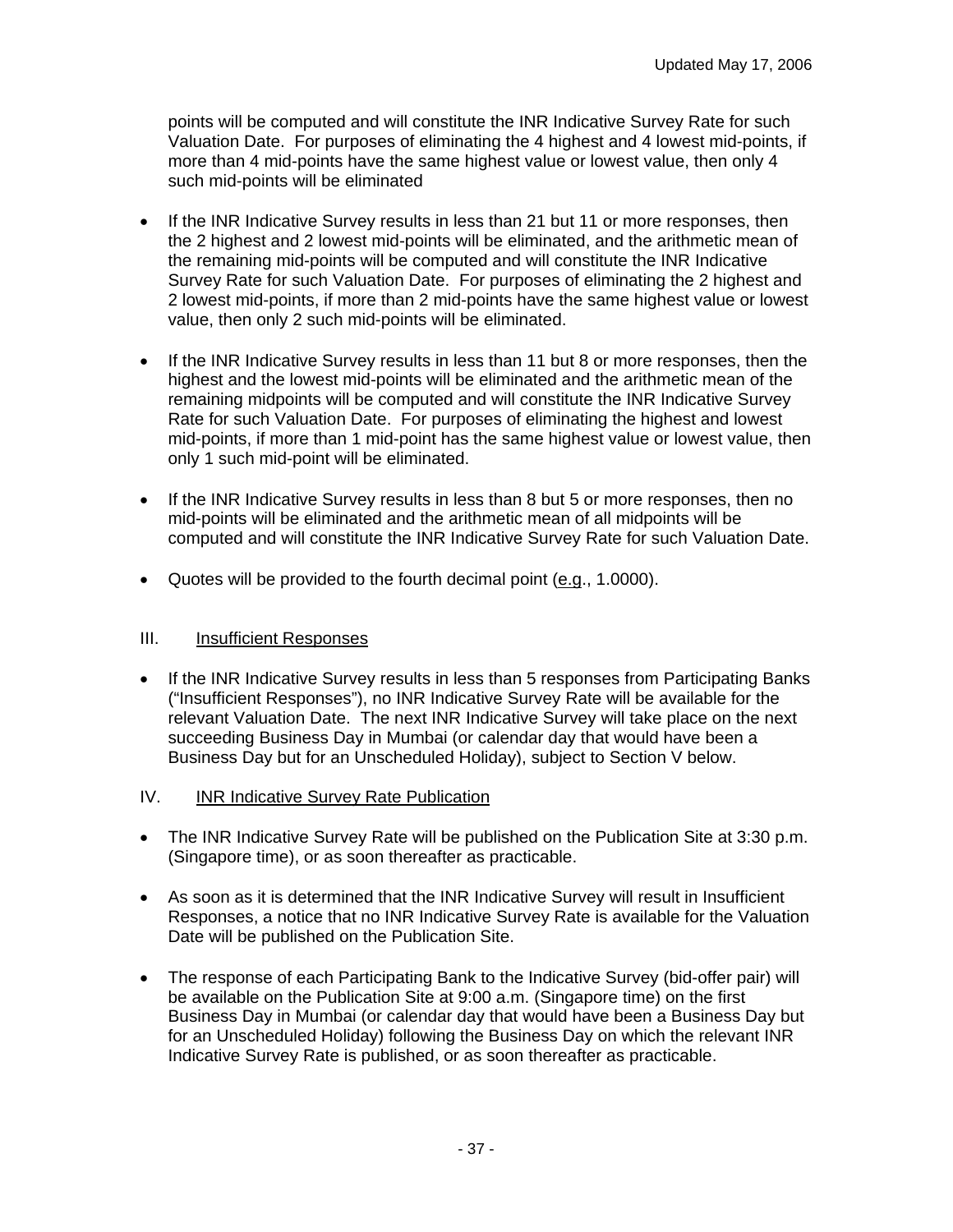### V. Discontinuing the INR Indicative Survey

- The INR Indicative Survey will be discontinued (i) on the calendar day first following the Business Day in Mumbai on which the INR RBIB (INR 01) is available for the determination of a Settlement Rate, or (ii) on the calendar day first following polling for the INR Indicative Survey that results in Insufficient Responses for three consecutive polling days. Notwithstanding the foregoing, nothing herein will be construed to prevent SFEMC from continuing or re-initiating the INR Indicative Survey at an appropriate time.
- A notice that the INR Indicative Survey has been discontinued will be published on the Publication Site.

#### VI. Amendments to the Methodology

• SFEMC may, in its discretion, from time to time, make such administrative, procedural or other modifications to this Methodology as are appropriate to ensure the continued operation and integrity of the INR Indicative Survey.

#### VII. Disclaimer

• SFEMC (and any service provider SFEMC may select) disclaim liability for the INR Indicative Survey Rate, and no representation or warranty, express or implied, is made concerning the INR Indicative Survey Rate (including, without limitation, the methodology for determining the INR Indicative Survey Rate and its suitability for any particular use).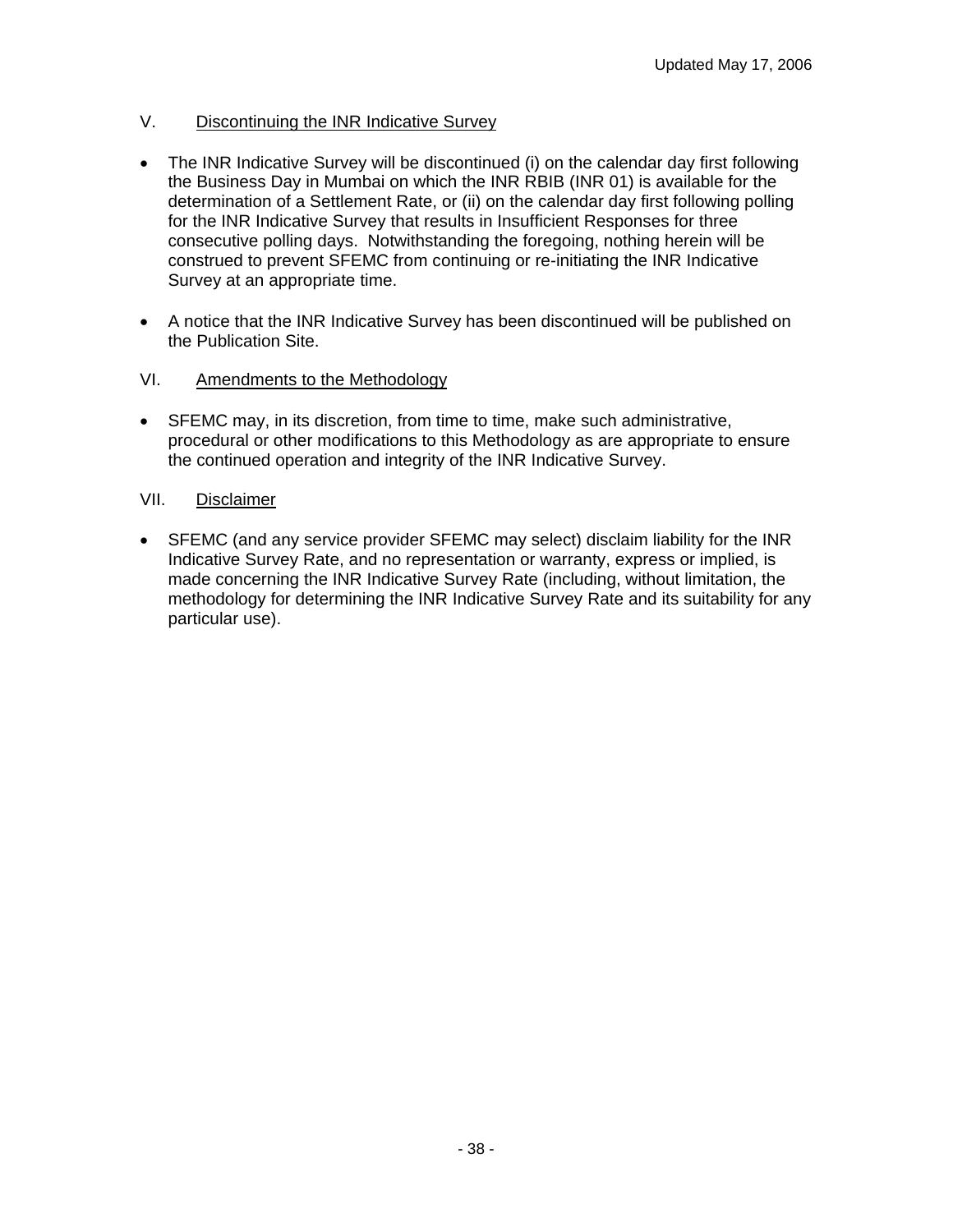# **Appendix D – Korean Won**

<span id="page-38-0"></span>**2004 Template Terms Annex A Rate Source Definitions SFEMC Indicative Survey Methodology**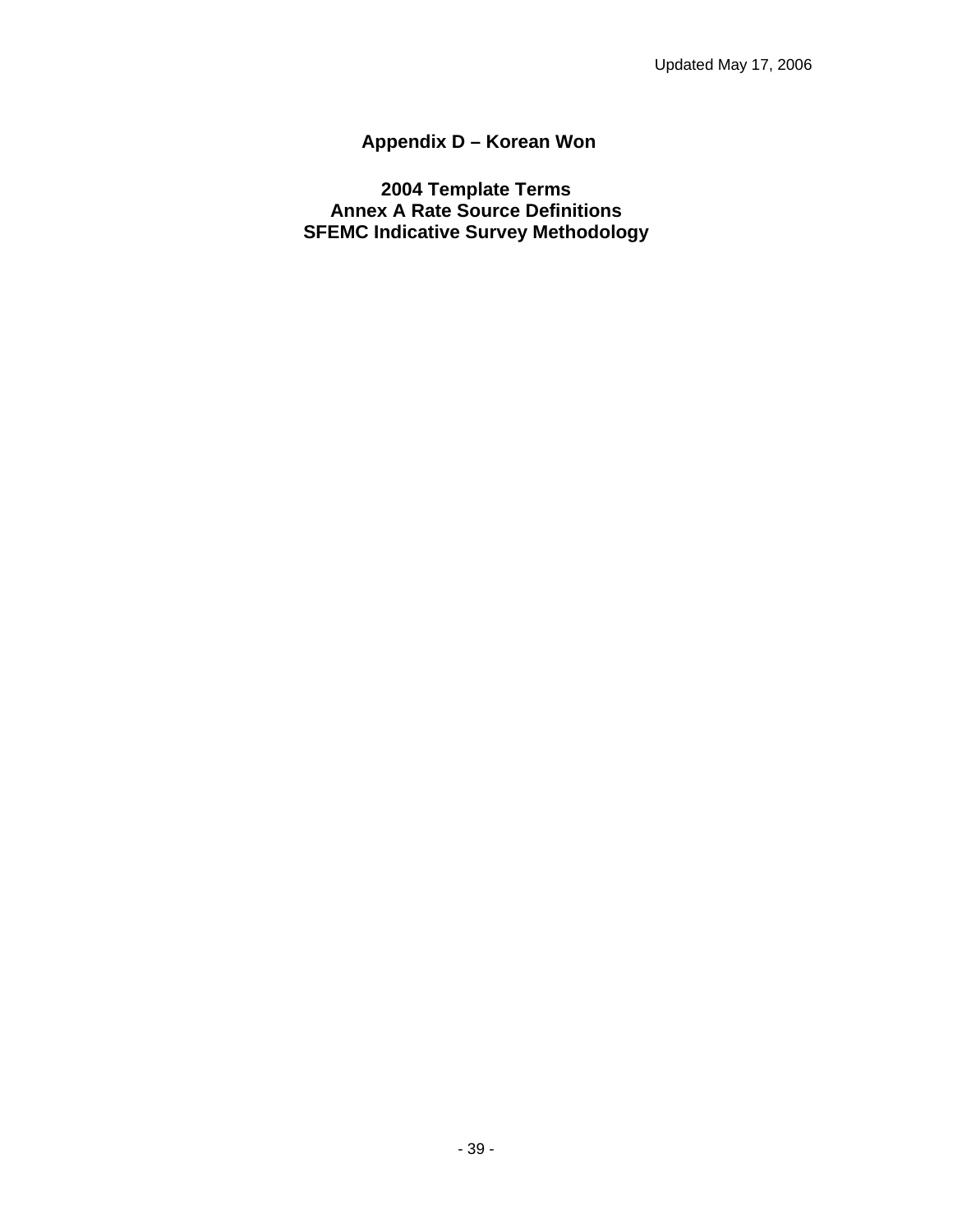#### **2004 SFEMC, EMTA & FXC Template Terms for KRW/USD Non-Deliverable FX Transaction**

<span id="page-39-0"></span>

| <b>General Terms:</b>                                              |                                                                                                                                                                                                                                                                                                                                                                                        |
|--------------------------------------------------------------------|----------------------------------------------------------------------------------------------------------------------------------------------------------------------------------------------------------------------------------------------------------------------------------------------------------------------------------------------------------------------------------------|
| Trade Date:                                                        |                                                                                                                                                                                                                                                                                                                                                                                        |
| [Date of Annex $\overline{Al}$ <sup>1</sup> :                      |                                                                                                                                                                                                                                                                                                                                                                                        |
| <b>Reference Currency:</b>                                         | <b>KRW</b>                                                                                                                                                                                                                                                                                                                                                                             |
| [Notional Amount] <sup>2</sup> :                                   |                                                                                                                                                                                                                                                                                                                                                                                        |
| [Forward Rate] <sup>2</sup> :                                      |                                                                                                                                                                                                                                                                                                                                                                                        |
| Reference Currency                                                 |                                                                                                                                                                                                                                                                                                                                                                                        |
| Notional Amount] <sup>2</sup> :                                    |                                                                                                                                                                                                                                                                                                                                                                                        |
| Reference Currency Buyer:                                          |                                                                                                                                                                                                                                                                                                                                                                                        |
| <b>Reference Currency Seller:</b>                                  |                                                                                                                                                                                                                                                                                                                                                                                        |
| <b>Settlement Currency:</b>                                        | U.S. Dollars                                                                                                                                                                                                                                                                                                                                                                           |
| Settlement Date:                                                   | [DATE CERTAIN], subject to adjustment if the<br>Scheduled Valuation Date is<br>adjusted in<br>accordance with the Following Business Day<br>Convention or if Valuation Postponement applies,<br>and in each such case, the Settlement Date shall<br>be as soon as practicable, but in no event later<br>than two Business Days after the date on which<br>the Spot Rate is determined. |
| Settlement:                                                        | Non-Deliverable                                                                                                                                                                                                                                                                                                                                                                        |
| Settlement Rate Option:                                            | KRW KFTC18 (KRW0 $2)^3$                                                                                                                                                                                                                                                                                                                                                                |
| <b>Valuation Date:</b>                                             | [DATE CERTAIN] ("Scheduled Valuation Date"),<br>subject to adjustment in accordance with the<br>Preceding Business Day Convention; and in the<br>event of an Unscheduled Holiday, subject to<br>adjustment in accordance with the Following<br><b>Business Day Convention.</b>                                                                                                         |
| <b>Disruption Events:</b>                                          |                                                                                                                                                                                                                                                                                                                                                                                        |
| Price Source Disruption:                                           | Applicable                                                                                                                                                                                                                                                                                                                                                                             |
| <b>Disruption Fallbacks:</b>                                       |                                                                                                                                                                                                                                                                                                                                                                                        |
| 1. Valuation Postponement                                          |                                                                                                                                                                                                                                                                                                                                                                                        |
| 2. Fallback Reference Price:                                       | SFEMC KRW Indicative Survey Rate (KRW04) <sup>4,5</sup>                                                                                                                                                                                                                                                                                                                                |
| 3. Fallback Survey<br><b>Valuation Postponement</b>                |                                                                                                                                                                                                                                                                                                                                                                                        |
| 4. Calculation Agent<br><b>Determination of Settlement</b><br>Rate |                                                                                                                                                                                                                                                                                                                                                                                        |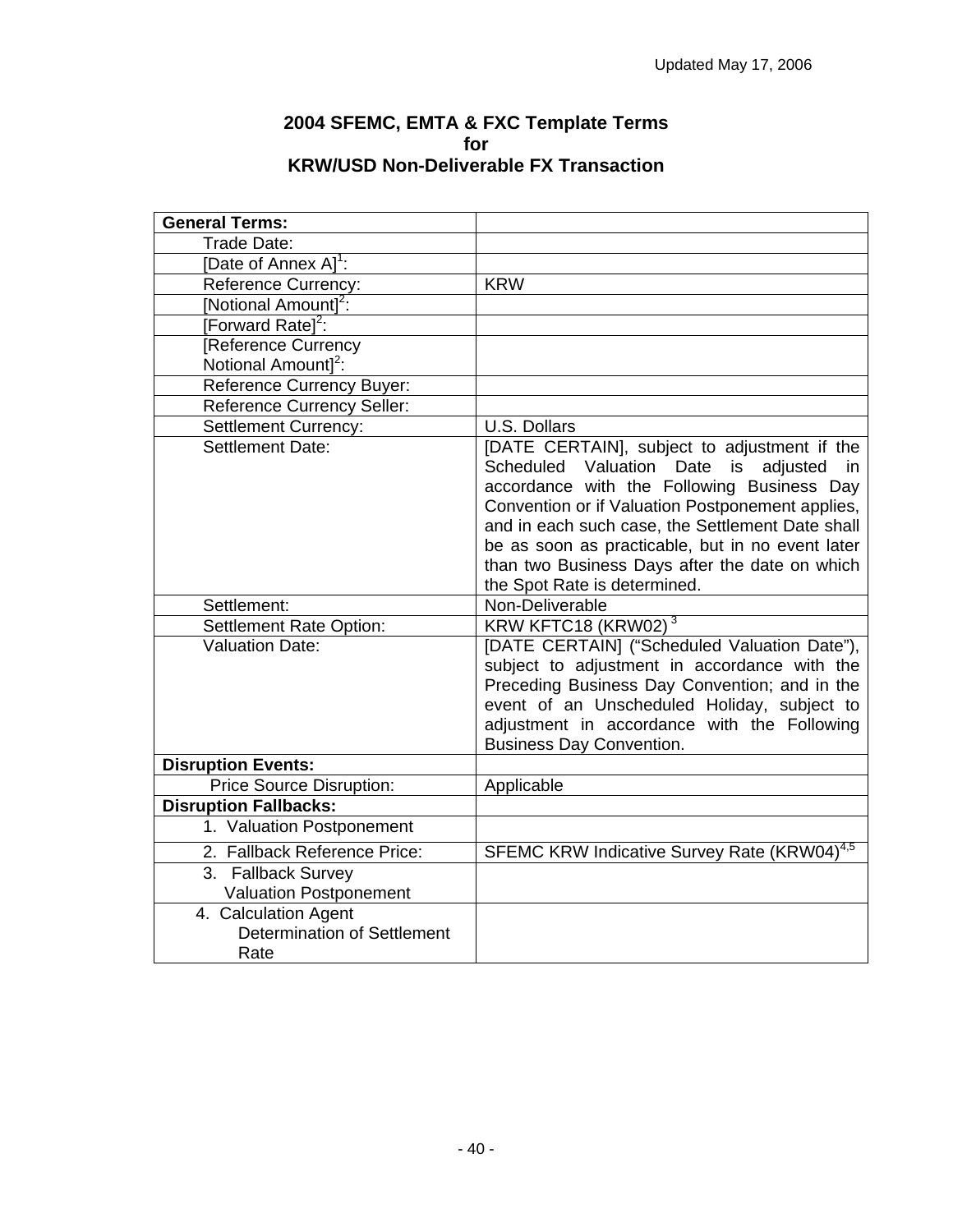| <b>Other Terms:</b>                                             |                                                                                                                                                                                                                                                                                                                                                                                                                                                                                                                                                                                                                                                                                                                             |
|-----------------------------------------------------------------|-----------------------------------------------------------------------------------------------------------------------------------------------------------------------------------------------------------------------------------------------------------------------------------------------------------------------------------------------------------------------------------------------------------------------------------------------------------------------------------------------------------------------------------------------------------------------------------------------------------------------------------------------------------------------------------------------------------------------------|
| "Unscheduled Holiday":                                          | "Unscheduled Holiday" means that a day is not a<br>Business Day and the market was not aware of<br>such fact (by means of a public announcement or<br>by<br>reference<br>to<br>other<br>publicly<br>available<br>information) until a time later than 9:00 a.m. local<br>time in the Principal Financial Center(s) of the<br>Reference Currency two Business Days prior to<br>the Scheduled Valuation Date.                                                                                                                                                                                                                                                                                                                 |
| "Deferral Period" for<br><b>Unscheduled Holiday:</b>            | In the event the Scheduled Valuation Date<br>becomes subject to the Following Business Day<br>Convention, and if the Valuation Date has not<br>occurred on or before the 14 <sup>th</sup> consecutive day<br>after the Scheduled Valuation Date (any such<br>period being a "Deferral Period"), then the next<br>day after the Deferral Period that would have<br>been a Business Day but for the Unscheduled<br>Holiday, shall be deemed to be the Valuation<br>Date.                                                                                                                                                                                                                                                      |
| "Valuation Postponement" for<br><b>Price Source Disruption:</b> | "Valuation Postponement" means, for purposes<br>of obtaining a Settlement Rate, that the Spot<br>Rate will be determined on the Business Day first<br>succeeding the day on which the Price Source<br>Disruption ceases to exist, unless the Price<br>Source Disruption continues to exist (measured<br>from the date that, but for the occurrence of the<br>Price Source Disruption, would have been the<br>Valuation Date) for a consecutive number of<br>calendar days equal to the Maximum Days of<br>Postponement. In such event, the Spot Rate will<br>be determined on the next Business Day after<br>Maximum<br>Days of Postponement<br>the<br>in in<br>accordance with the next applicable Disruption<br>Fallback. |
| "Fallback Survey Valuation<br>Postponement":                    | "Fallback<br>Survey Valuation Postponement"<br>means that, in the event that the Fallback<br>Reference Price is not available on or before the<br>3 <sup>rd</sup> Business Day (or day that would have been a<br>Business Day but for an Unscheduled Holiday)<br>succeeding the end of either (i) Valuation<br>Postponement for Price Source Disruption, (ii)<br>Deferral Period for Unscheduled Holiday, or (iii)<br>Cumulative Events, then the Settlement Rate will<br>be determined in accordance with the next<br>applicable Disruption Fallback on such day. For<br>the avoidance of doubt, Cumulative Events, if<br>applicable, does not preclude postponement of                                                    |
| <b>Cumulative Events:</b>                                       | valuation in accordance with this provision.<br>Except as provided below, in no event shall the                                                                                                                                                                                                                                                                                                                                                                                                                                                                                                                                                                                                                             |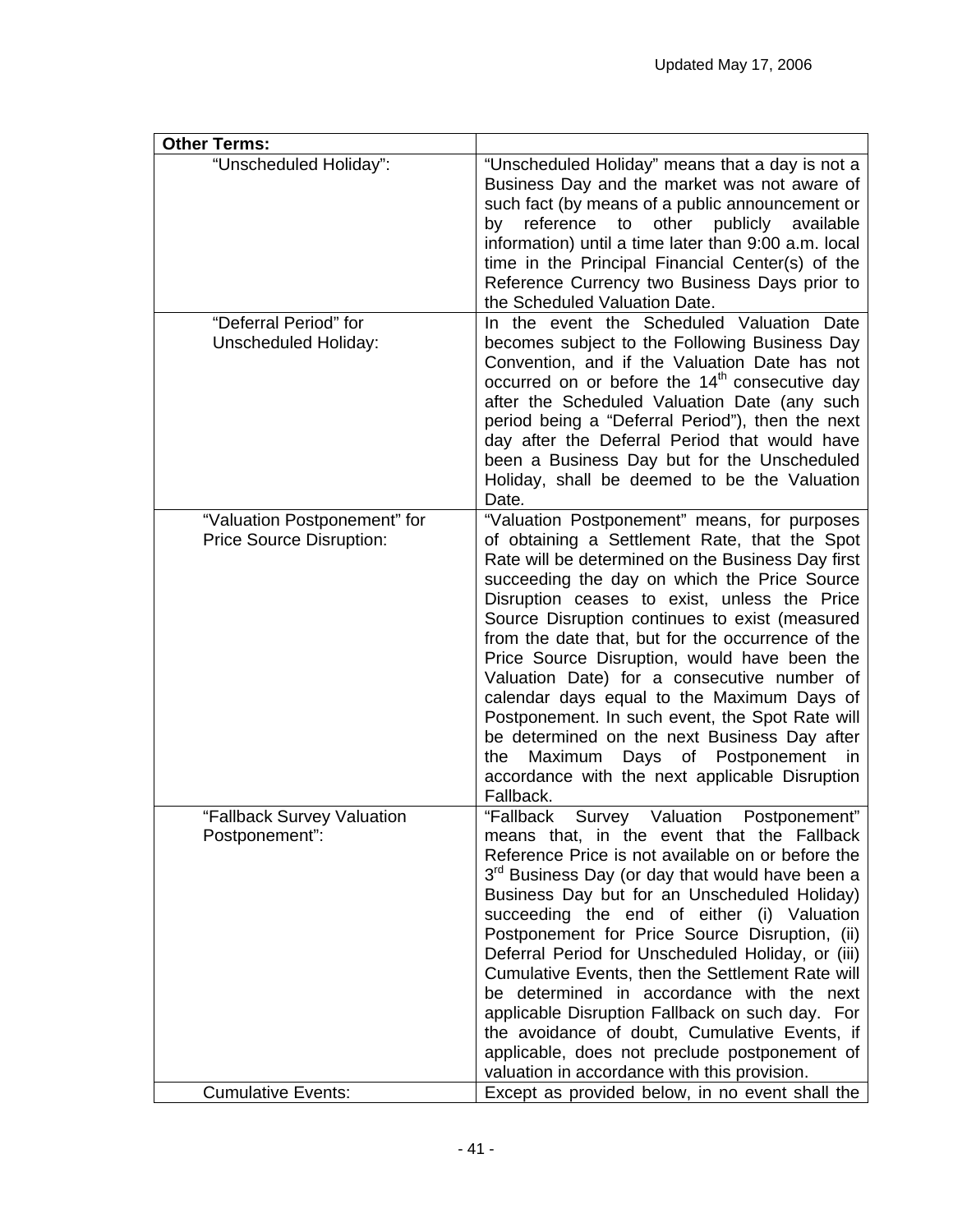|                                    | total number of consecutive calendar days during<br>which either (i) valuation is deferred due to an<br>Unscheduled Holiday, or (ii) a Valuation<br>Postponement shall occur (or any combination of<br>(i) and (ii)), exceed 14 consecutive calendar days<br>in the aggregate. Accordingly, (x) if, upon the<br>lapse of any such 14 day period, an Unscheduled<br>Holiday shall have occurred or be continuing on<br>the day following such period that otherwise<br>would have been a Business Day, then such day<br>shall be deemed to be a Valuation Date, and (y)<br>if, upon the lapse of any such 14 day period, a<br>Price Source Disruption shall have occurred or<br>be continuing on the day following such period on<br>which the Spot Rate otherwise would be<br>determined, then Valuation Postponement shall<br>not apply and the Spot Rate shall be determined<br>in accordance with the next Disruption Fallback. |
|------------------------------------|------------------------------------------------------------------------------------------------------------------------------------------------------------------------------------------------------------------------------------------------------------------------------------------------------------------------------------------------------------------------------------------------------------------------------------------------------------------------------------------------------------------------------------------------------------------------------------------------------------------------------------------------------------------------------------------------------------------------------------------------------------------------------------------------------------------------------------------------------------------------------------------------------------------------------------|
| Maximum Days of Postponement:      | 14 calendar days                                                                                                                                                                                                                                                                                                                                                                                                                                                                                                                                                                                                                                                                                                                                                                                                                                                                                                                   |
| Relevant City for Business Day for | Seoul                                                                                                                                                                                                                                                                                                                                                                                                                                                                                                                                                                                                                                                                                                                                                                                                                                                                                                                              |
| <b>Valuation Date:</b>             |                                                                                                                                                                                                                                                                                                                                                                                                                                                                                                                                                                                                                                                                                                                                                                                                                                                                                                                                    |
| Relevant City for Business Day for | <b>New York</b>                                                                                                                                                                                                                                                                                                                                                                                                                                                                                                                                                                                                                                                                                                                                                                                                                                                                                                                    |
| <b>Settlement Date:</b>            |                                                                                                                                                                                                                                                                                                                                                                                                                                                                                                                                                                                                                                                                                                                                                                                                                                                                                                                                    |
| Calculation Agent: <sup>6</sup>    |                                                                                                                                                                                                                                                                                                                                                                                                                                                                                                                                                                                                                                                                                                                                                                                                                                                                                                                                    |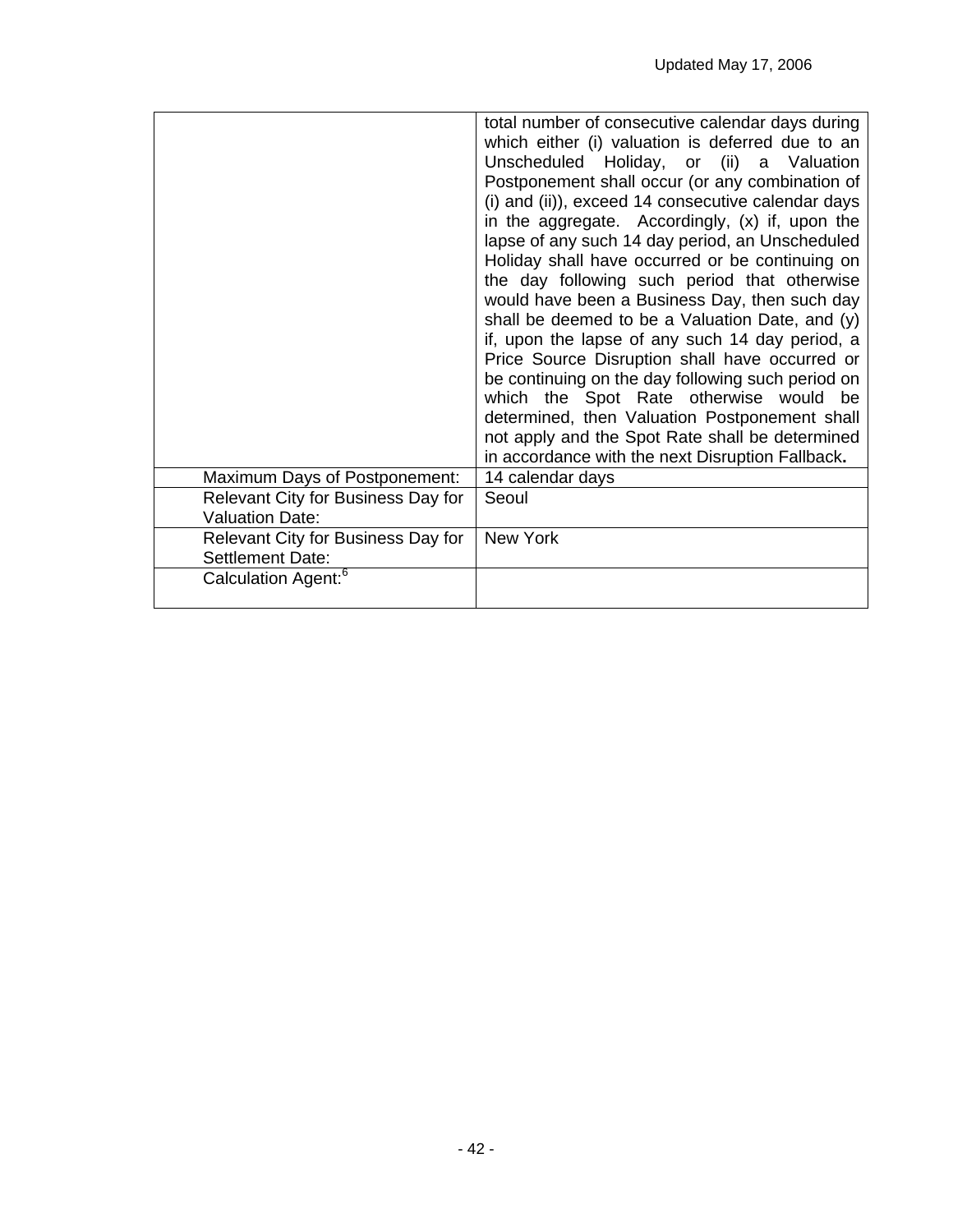# **ENDNOTES**

- 1 Include only if parties wish to modify the presumption that Annex A is incorporated as amended through the Trade Date.
- <sup>2</sup> Parties must specify either (a) a Notional Amount and a Reference Currency Notional Amount or (b) a Forward Rate and either a Notional Amount or a Reference Currency Notional Amount.
- $3$  The KRW KFTC18 (KRW02) Rate is published at approximately 3:30 p.m. Seoul time on the Valuation Date.
- $4$  The SFEMC KRW Indicative Survey Rate is determined pursuant to the SFEMC KRW Indicative Survey Rate Methodology dated December 1, 2004.
- $5 A$  party may wish to include the following additional provision if such party is or may be a participant in the SFEMC KRW Indicative Survey:

[Quoting Dealer Disclaimer:]

The parties acknowledge that one or both parties to this Transaction acting directly or through a branch or an affiliate may be requested to provide a quotation or quotations from time to time for the purpose of determining the SFEMC KRW Indicative Survey Rate and such quotation may affect, materially or otherwise, the settlement of the Transaction.

 $6$  The following may be applicable for inter-dealer trades where parties agree to be Joint Calculation Agents:

Calculation Agents: Party A and Party B

If the parties are unable to agree on a determination within one Business Day, each party agrees to be bound by the determination of an independent leading dealer in Reference Currency/Settlement Currency Transactions not located in the Reference Currency jurisdiction ("independent leading dealer"), mutually selected by the parties, who shall act as the substitute Calculation Agent, with the fees and expenses of such substitute Calculation Agent (if any) to be met equally by the parties. If the parties are unable to agree on an independent leading dealer to act as substitute Calculation Agent, each party shall select an independent leading dealer and such independent dealers shall agree on an independent third party who shall be deemed to be the substitute Calculation Agent.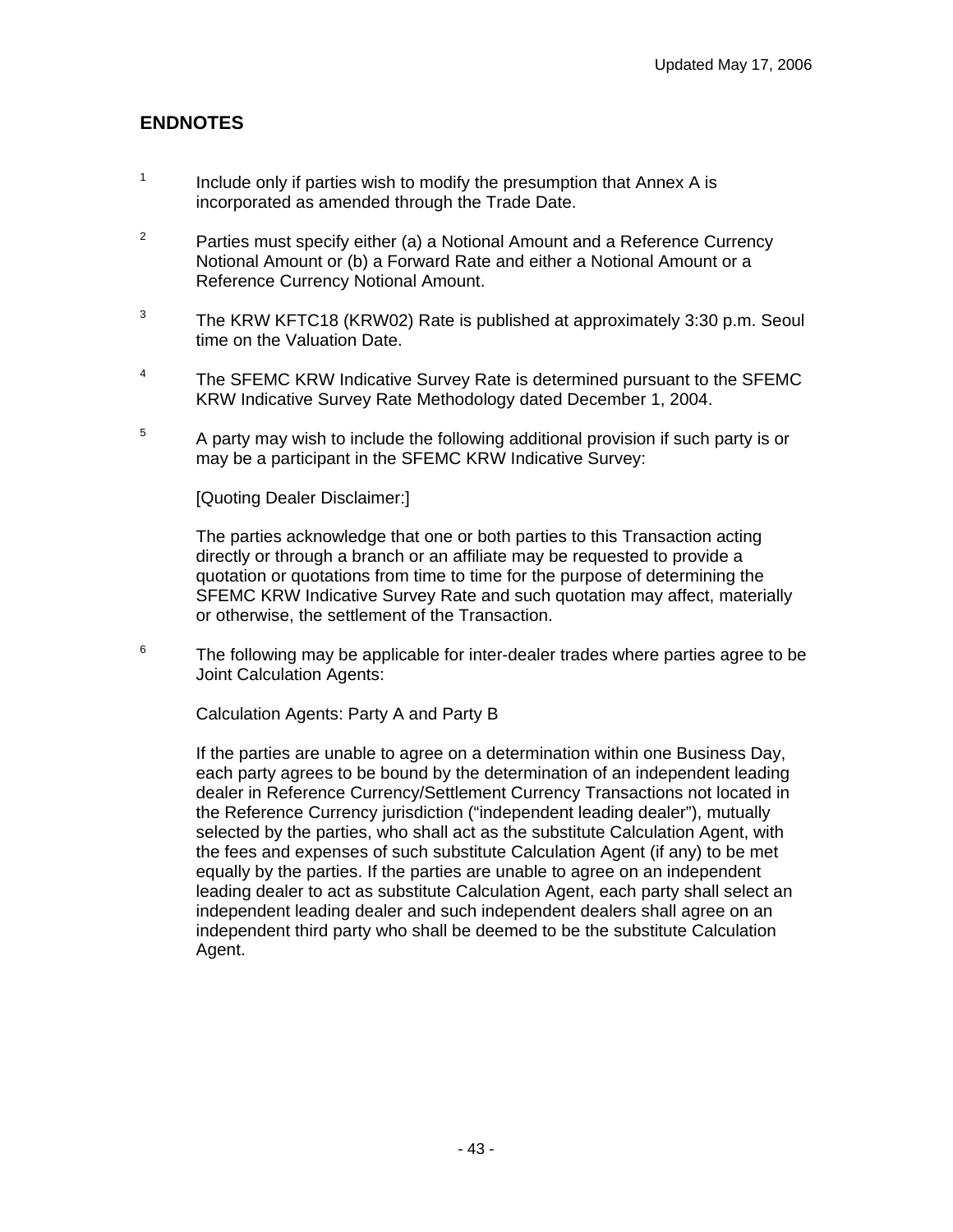# **Amended Korean Won Rate Source Definition**

<span id="page-43-0"></span>Effective as of December 1, 2004, Annex A of the 1998 FX and Currency Option Definitions (the "1998 Definitions") is amended to add a new Section  $4.5(a)(iii)(C)$  as follows:

(C) "SFEMC KRW INDICATIVE SURVEY RATE" or "KRW04" each means that the Spot Rate for a Rate Calculation Date will be the Korean Won/U.S. Dollar Specified Rate for U.S. Dollars, expressed as the amount of Korean Won per one U.S. Dollar, for settlement in two Business Days, as published on SFEMC's website [\(www.sfemc.org](http://www.sfemc.org/)) at approximately 3:30 p.m., Singapore time, or as soon thereafter as practicable, on such Rate Calculation Date. The Spot Rate will be calculated by SFEMC (or a service provider SFEMC may select in its sole discretion) pursuant to the SFEMC KRW Indicative Survey Methodology (which means a methodology, dated as of December 1, 2004, as amended from time to time, for a centralized industry-wide survey of financial institutions that are active participants in the Korean Won/U.S. Dollar markets for the purpose of determining the SFEMC KRW Indicative Survey Rate).

#### *Practitioner's Note:*

• *Parties that specify in confirmations that a particular version of Annex A applies to their trades should reference Annex A effective as of December 1, 2004 if they desire to incorporate the new Korean Won rate source definition into their trades. If parties do not specify in their confirmations a particular version of Annex A, the above Korean Won rate source definition will apply to trades that incorporate the 1998 Definitions and have a trade date on or after December 1, 2004.*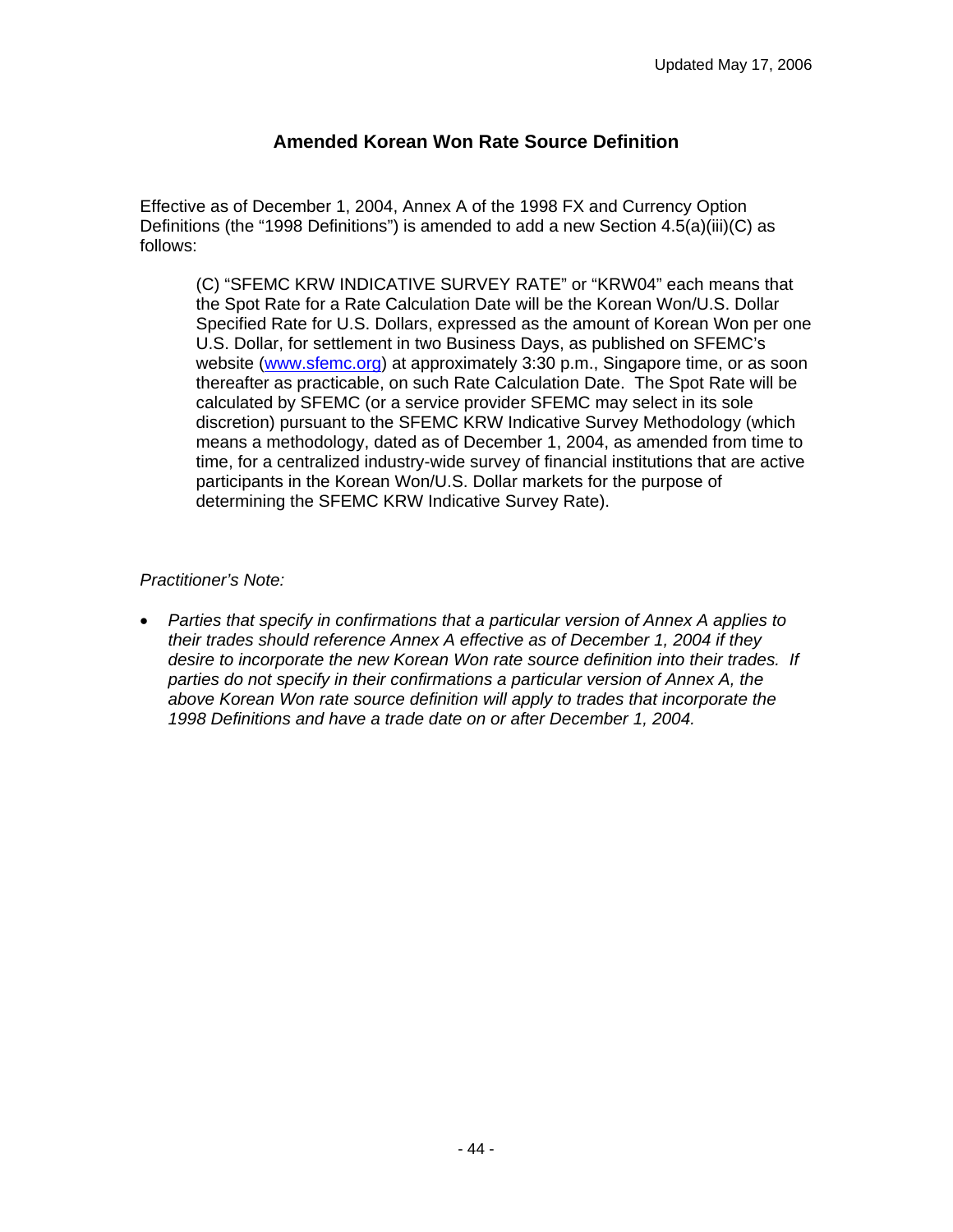## <span id="page-44-0"></span>**Singapore Foreign Exchange Market Committee ("SFEMC") KRW Indicative Survey Rate Methodology Dated as of December 1, 2004**

Capitalized terms not defined below are defined in the 1998 FX and Currency Option Definitions as published by the International Swaps and Derivatives Association, EMTA, Inc. and the Foreign Exchange Committee, or in the 2004 SFEMC, EMTA & FXC Template Terms for KRW/USD Non-Deliverable FX Transaction.

#### I. The SFEMC KRW Indicative Survey

- Commencing the KRW Indicative Survey: SFEMC (itself or through a service provider SFEMC will select in its sole discretion) will conduct a survey of financial institutions for the purpose of determining the SFEMC KRW Indicative Survey Rate, beginning at 11:00 a.m. (Singapore time) or as soon thereafter as practicable on a Business Day in Seoul (or a calendar day that would have been a Business Day but for an Unscheduled Holiday), following any 14 calendar day period during which valuation is deferred or postponed (or both).
- Polled Banks: For purposes of determining the KRW Indicative Survey Rate for a Valuation Date, SFEMC (itself or through a service provider) will survey financial institutions that are active participants in the KRW/U.S. Dollar market (each, a "Participating Bank") and included in a current list of Participating Banks published on the SFEMC's website [\(www.sfemc.org](http://www.sfemc.org/)) (the "Publication Site"). Only one office of each financial institution will be included as a Participating Bank in each KRW Indicative Survey.
- Survey Question: Each Participating Bank will be asked to provide its reasonable judgment of what is (or, in the case of an Unscheduled Holiday, would be) the current prevailing free market KRW spot rate (bid-offer pair) for a standard size KRW/U.S. Dollar wholesale financial transaction for same-day settlement in the Seoul marketplace on the Valuation Date. In arriving at this indicative quotation, each Participating Bank will be directed to take such factors into consideration as it deems appropriate, which factors may (but need not) include any or all of the following: the spot rate(s) implied in the offshore non-deliverable foreign exchange market for KRW/U.S. Dollar transactions; the spot rate implied by any other financial market transactions (to the extent that such other financial markets are open for business); the spot rate used in connection with any commercial transactions for goods or services from offshore suppliers or providers; any existing rate for trade finance transactions; and any other existing unofficial rate for KRW/U.S. Dollar transactions (commercial or otherwise).

#### II. Use of Survey Results

- SFEMC (itself or through a service provider) will determine the mid-point of each bidoffer pair. The arithmetic mean of the mid-points will be used to determine the KRW Indicative Survey Rate, rounded to the fourth decimal point as described below.
- If the KRW Indicative Survey results in 21 or more responses, then the 4 highest and 4 lowest mid-points will be eliminated, and the arithmetic mean of the remaining mid-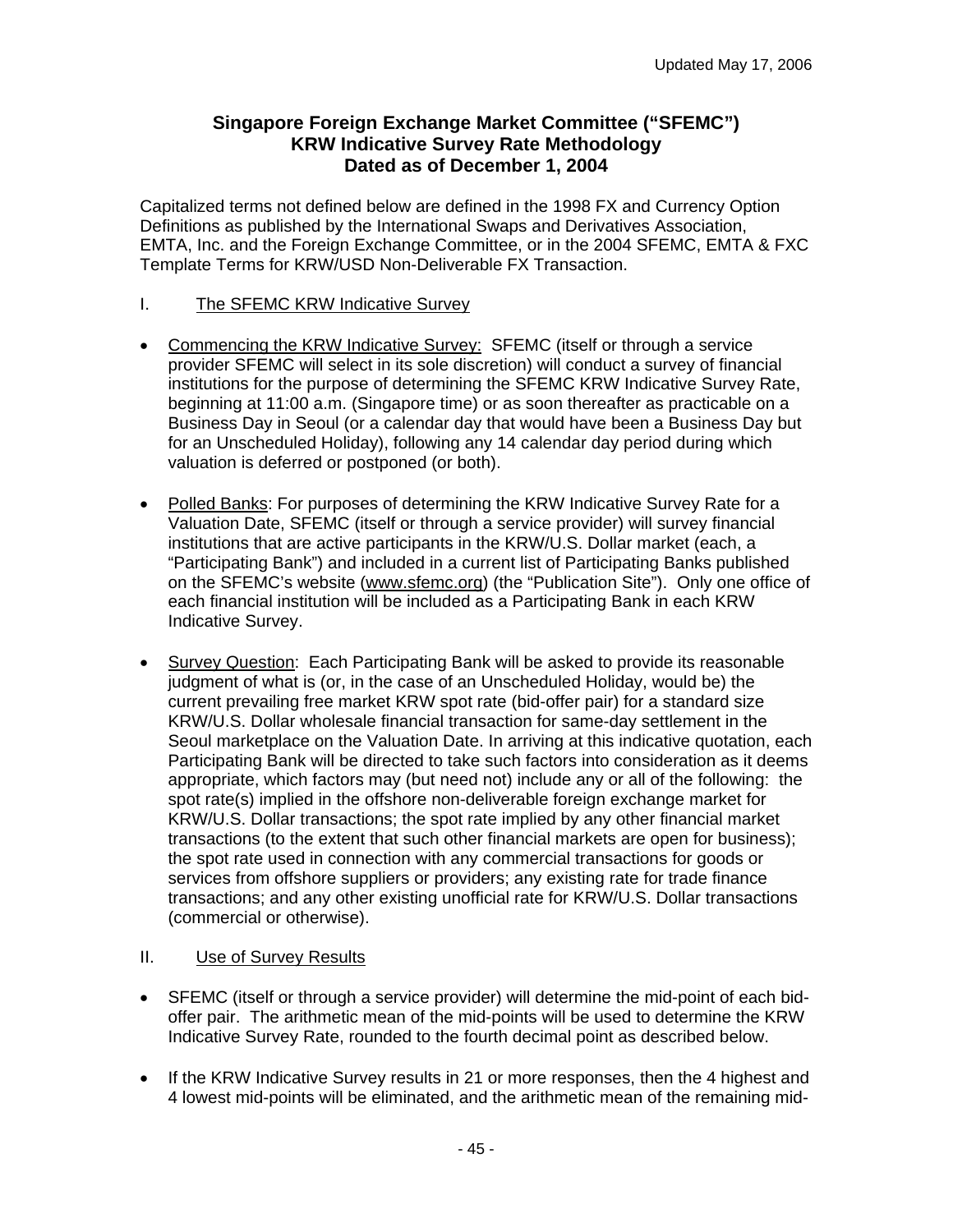points will be computed and will constitute the KRW Indicative Survey Rate for such Valuation Date. For purposes of eliminating the 4 highest and 4 lowest mid-points, if more than 4 mid-points have the same highest value or lowest value, then only 4 such mid-points will be eliminated

- If the KRW Indicative Survey results in less than 21 but 11 or more responses, then the 2 highest and 2 lowest mid-points will be eliminated, and the arithmetic mean of the remaining mid-points will be computed and will constitute the KRW Indicative Survey Rate for such Valuation Date. For purposes of eliminating the 2 highest and 2 lowest mid-points, if more than 2 mid-points have the same highest value or lowest value, then only 2 such mid-points will be eliminated.
- If the KRW Indicative Survey results in less than 11 but 8 or more responses, then the highest and the lowest mid-points will be eliminated and the arithmetic mean of the remaining midpoints will be computed and will constitute the KRW Indicative Survey Rate for such Valuation Date. For purposes of eliminating the highest and lowest mid-points, if more than 1 mid-point has the same highest value or lowest value, then only 1 such mid-point will be eliminated.
- If the KRW Indicative Survey results in less than 8 but 5 or more responses, then no mid-points will be eliminated and the arithmetic mean of all midpoints will be computed and will constitute the KRW Indicative Survey Rate for such Valuation Date.
- Quotes will be provided to the fourth decimal point (e.g., 1.0000).

#### III. Insufficient Responses

- If the KRW Indicative Survey results in less than 5 responses from Participating Banks ("Insufficient Responses"), no KRW Indicative Survey Rate will be available for the relevant Valuation Date. The next KRW Indicative Survey will take place on the next succeeding Business Day in Seoul (or calendar day that would have been a Business Day but for an Unscheduled Holiday), subject to Section V below.
- IV. KRW Indicative Survey Rate Publication
- The KRW Indicative Survey Rate will be published on the Publication Site at 3:30 p.m. (Singapore time), or as soon thereafter as practicable.
- As soon as it is determined that the KRW Indicative Survey will result in Insufficient Responses, a notice that no KRW Indicative Survey Rate is available for the Valuation Date will be published on the Publication Site.
- The response of each Participating Bank to the Indicative Survey (bid-offer pair) will be available on the Publication Site at 9:00 a.m. (Singapore time) on the first Business Day in Seoul (or calendar day that would have been a Business Day but for an Unscheduled Holiday) following the Business Day on which the relevant KRW Indicative Survey Rate is published, or as soon thereafter as practicable.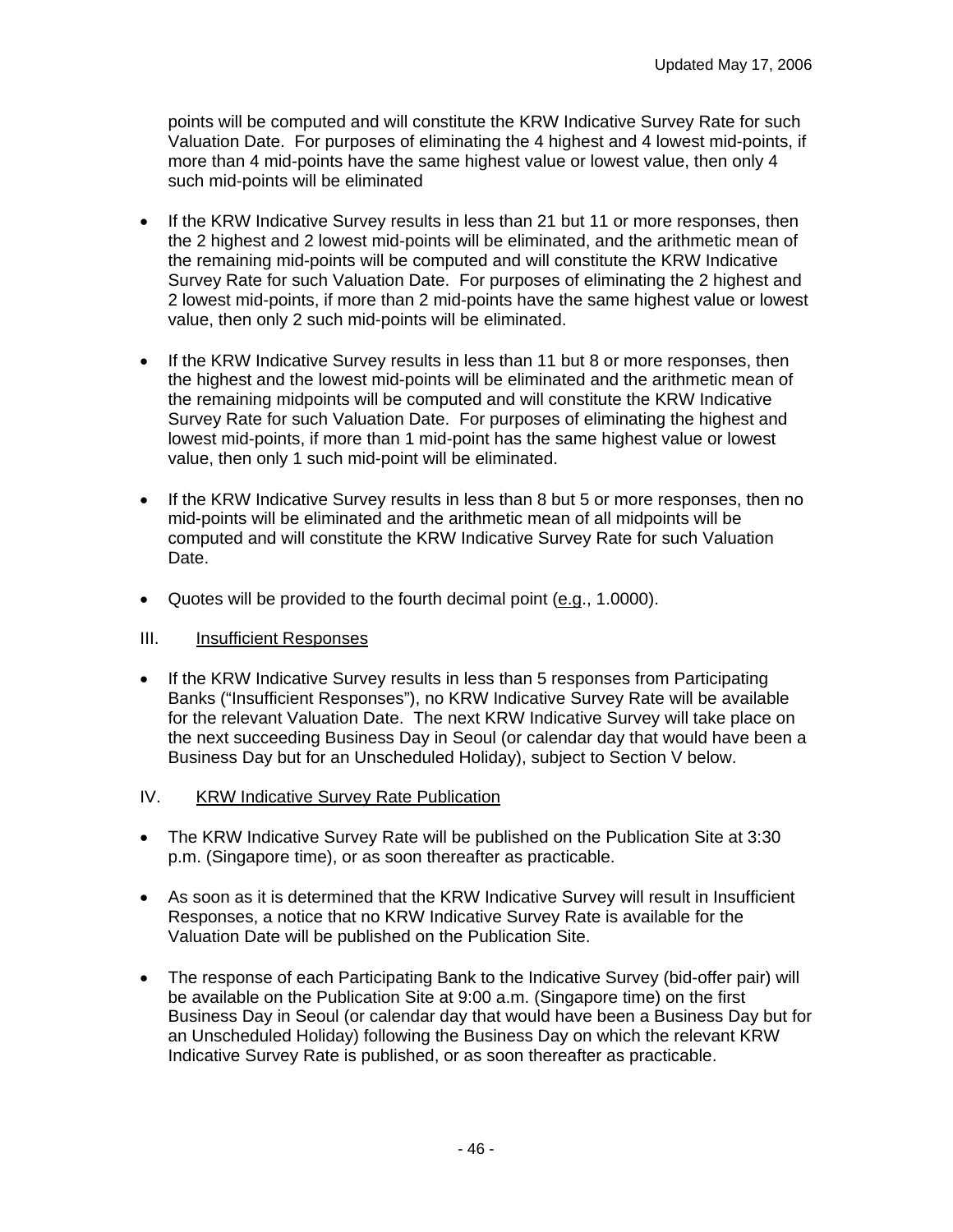### V. Discontinuing the KRW Indicative Survey

- The KRW Indicative Survey will be discontinued (i) on the calendar day first following the Business Day in Seoul on which the KRW KFTC18 (KRW 02) is available for the determination of a Settlement Rate, or (ii) on the calendar day first following polling for the KRW Indicative Survey that results in Insufficient Responses for three consecutive polling days. Notwithstanding the foregoing, nothing herein will be construed to prevent SFEMC from continuing or re-initiating the KRW Indicative Survey at an appropriate time.
- A notice that the KRW Indicative Survey has been discontinued will be published on the Publication Site.

#### VI. Amendments to the Methodology

• SFEMC may, in its discretion, from time to time, make such administrative, procedural or other modifications to this Methodology as are appropriate to ensure the continued operation and integrity of the KRW Indicative Survey.

#### VII. Disclaimer

• SFEMC (and any service provider SFEMC may select) disclaim liability for the KRW Indicative Survey Rate, and no representation or warranty, express or implied, is made concerning the KRW Indicative Survey Rate (including, without limitation, the methodology for determining the KRW Indicative Survey Rate and its suitability for any particular use).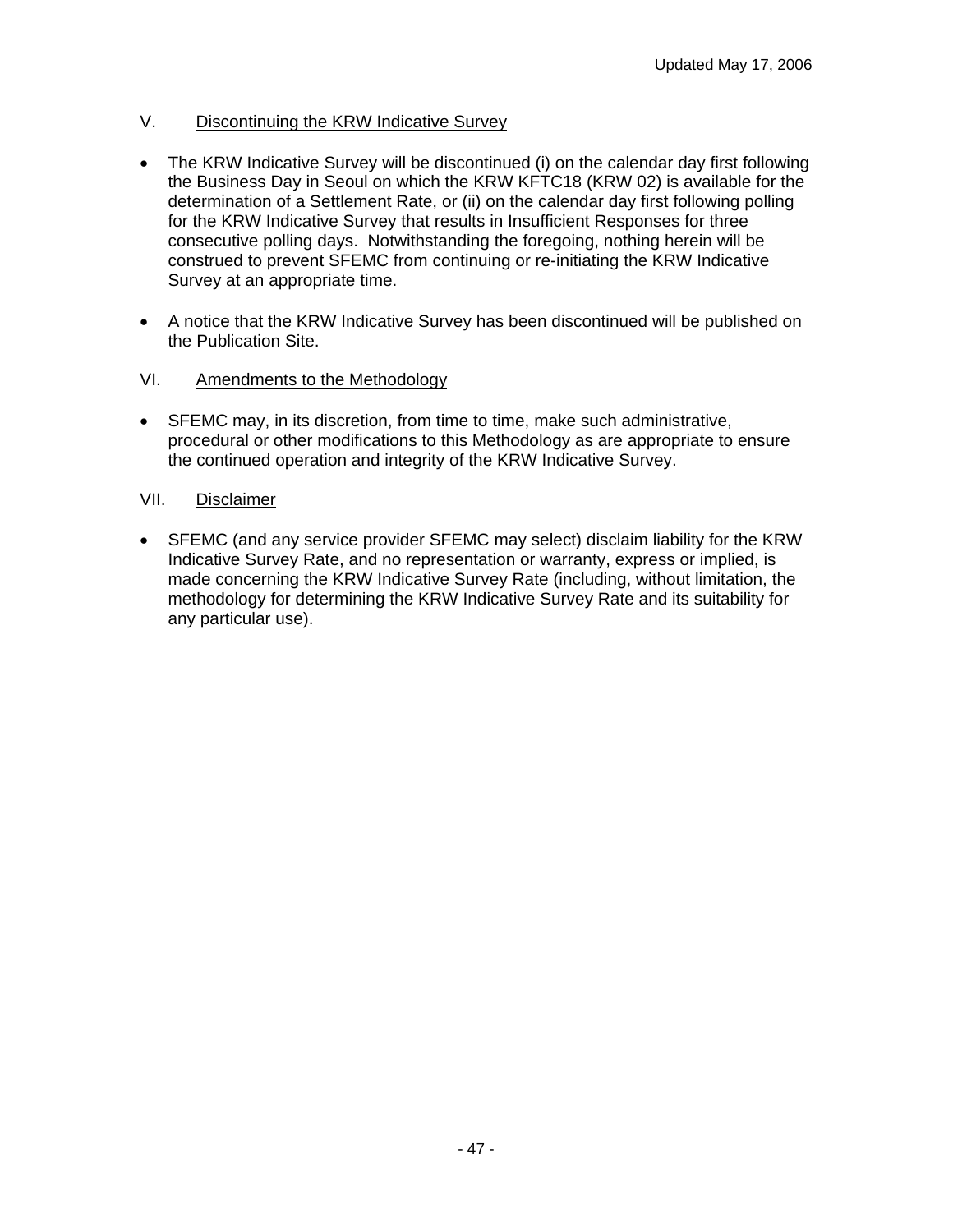# **Appendix E – Philippine Peso**

<span id="page-47-0"></span>**2004 Template Terms Annex A Rate Source Definitions SFEMC Indicative Survey Methodology**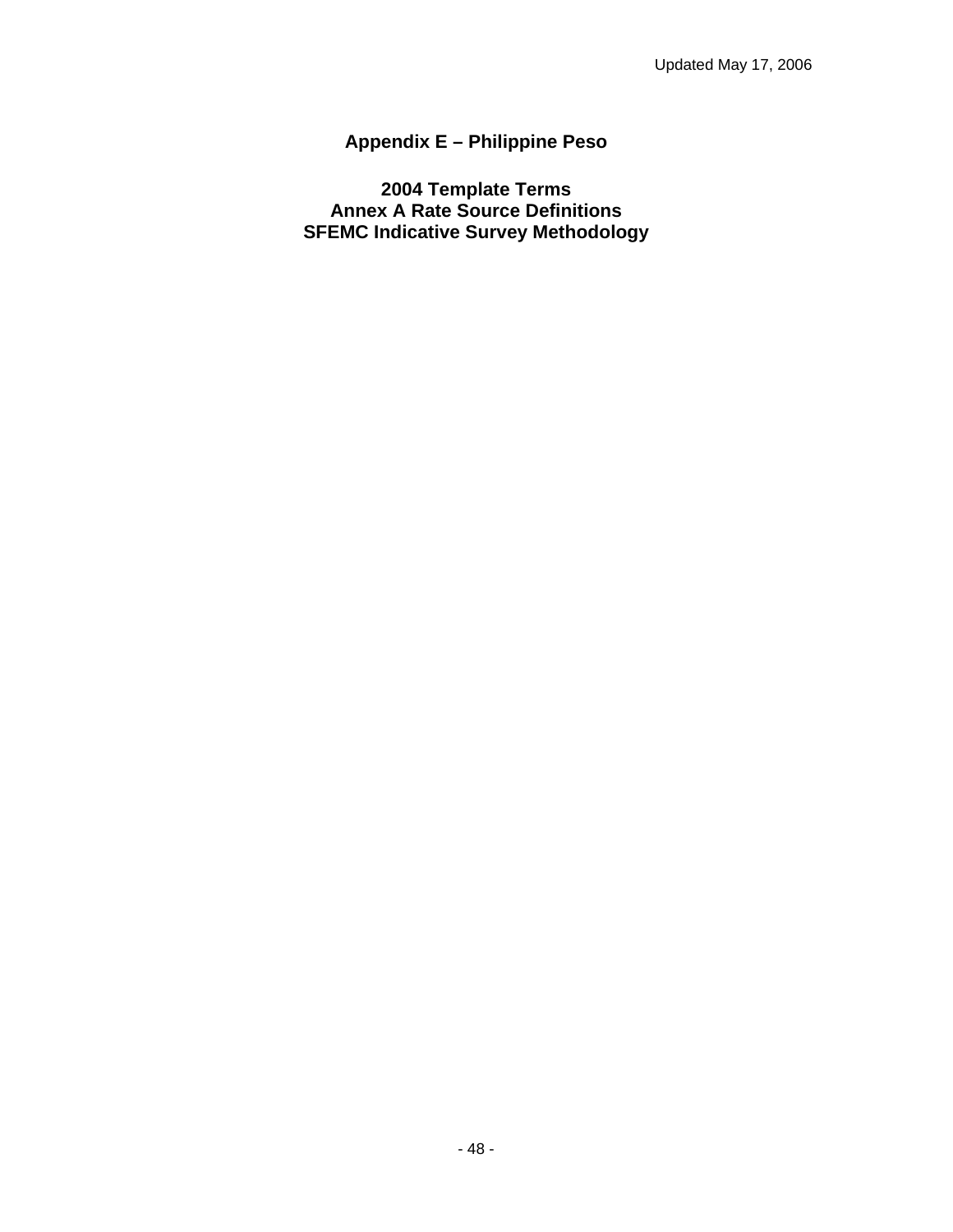#### **2004 SFEMC, EMTA & FXC Template Terms for PHP/USD Non-Deliverable FX Transaction**

<span id="page-48-0"></span>

| <b>General Terms:</b>                                       |                                                                                                                                                                                                                                                                                                                                                                                                                                             |
|-------------------------------------------------------------|---------------------------------------------------------------------------------------------------------------------------------------------------------------------------------------------------------------------------------------------------------------------------------------------------------------------------------------------------------------------------------------------------------------------------------------------|
| Trade Date:                                                 |                                                                                                                                                                                                                                                                                                                                                                                                                                             |
| [Date of Annex A] <sup>1</sup> :                            |                                                                                                                                                                                                                                                                                                                                                                                                                                             |
| <b>Reference Currency:</b>                                  | <b>PHP</b>                                                                                                                                                                                                                                                                                                                                                                                                                                  |
| [Notional Amount] <sup>2</sup> :                            |                                                                                                                                                                                                                                                                                                                                                                                                                                             |
| [Forward Rate] <sup>2</sup> :                               |                                                                                                                                                                                                                                                                                                                                                                                                                                             |
| [Reference Currency                                         |                                                                                                                                                                                                                                                                                                                                                                                                                                             |
| Notional Amount] <sup>2</sup> :                             |                                                                                                                                                                                                                                                                                                                                                                                                                                             |
| Reference Currency Buyer:                                   |                                                                                                                                                                                                                                                                                                                                                                                                                                             |
| <b>Reference Currency Seller:</b>                           |                                                                                                                                                                                                                                                                                                                                                                                                                                             |
| <b>Settlement Currency:</b>                                 | U.S. Dollars                                                                                                                                                                                                                                                                                                                                                                                                                                |
| Settlement Date:<br>Settlement:<br>Settlement Rate Option:  | [DATE CERTAIN], subject to adjustment if the<br>Scheduled Valuation Date is<br>adjusted in<br>accordance with the Following Business Day<br>Convention or if Valuation Postponement applies,<br>and in each such case, the Settlement Date shall<br>be as soon as practicable, but in no event later<br>than one Business Day after the date on which<br>the Spot Rate is determined.<br>Non-Deliverable<br>PHP PHPESO (PHP01) <sup>3</sup> |
| <b>Valuation Date:</b>                                      | [DATE CERTAIN] ("Scheduled Valuation Date"),                                                                                                                                                                                                                                                                                                                                                                                                |
|                                                             | subject to adjustment in accordance with the<br>Preceding Business Day Convention; and in the<br>event of an Unscheduled Holiday, subject to<br>adjustment in accordance with the Following<br><b>Business Day Convention.</b>                                                                                                                                                                                                              |
| <b>Disruption Events:</b>                                   |                                                                                                                                                                                                                                                                                                                                                                                                                                             |
| <b>Price Source Disruption:</b>                             | Applicable                                                                                                                                                                                                                                                                                                                                                                                                                                  |
| <b>Disruption Fallbacks:</b>                                |                                                                                                                                                                                                                                                                                                                                                                                                                                             |
| 1. Valuation Postponement                                   |                                                                                                                                                                                                                                                                                                                                                                                                                                             |
| <b>Fallback Reference Price:</b><br>2.                      | SFEMC PHP Indicative Survey Rate (PHP05) <sup>4,5</sup>                                                                                                                                                                                                                                                                                                                                                                                     |
| Valuation<br>3. Fallback Survey<br>Postponement             |                                                                                                                                                                                                                                                                                                                                                                                                                                             |
| 4. Calculation Agent<br>Determination of Settlement<br>Rate |                                                                                                                                                                                                                                                                                                                                                                                                                                             |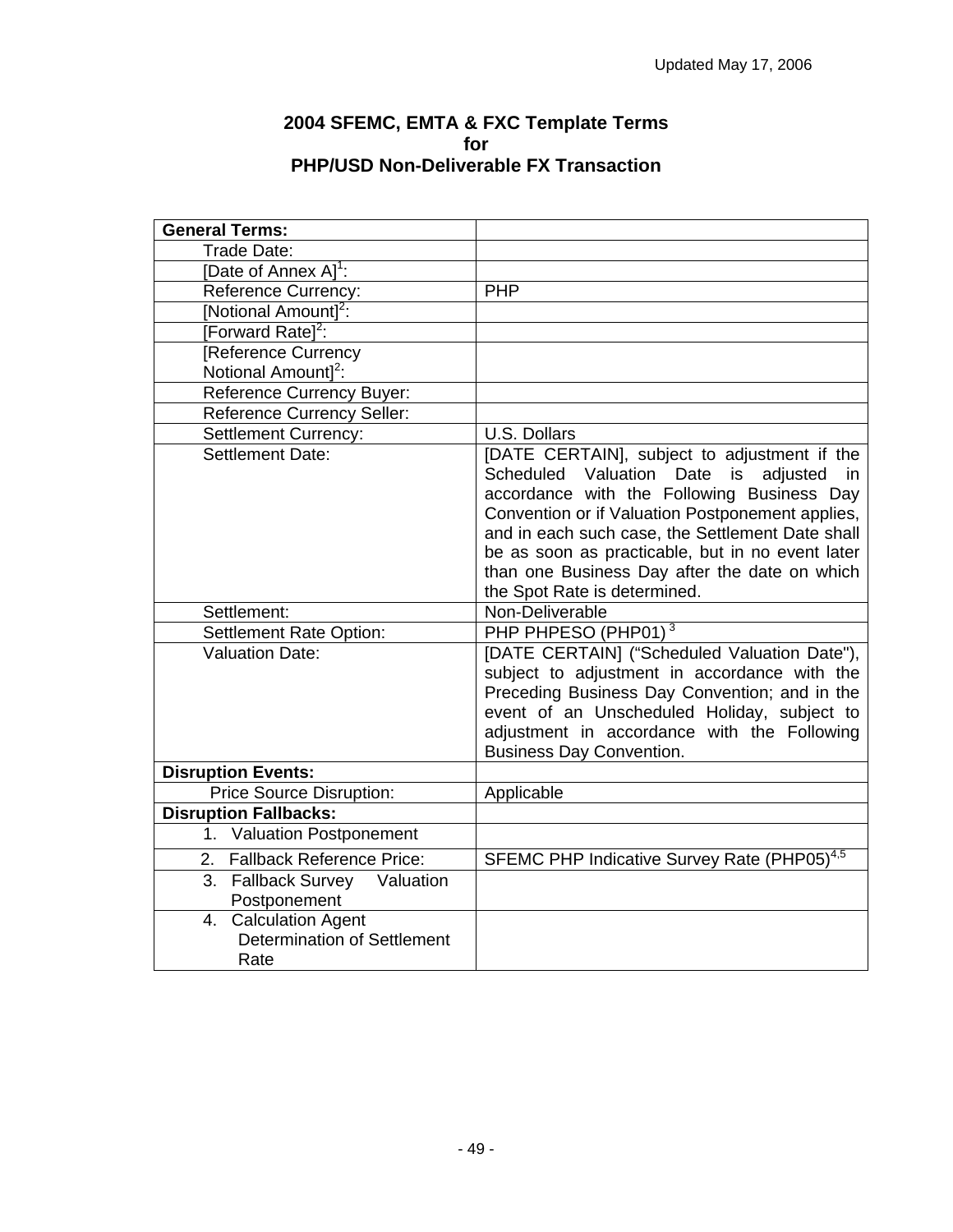| <b>Other Terms:</b>                                             |                                                                                                                                                                                                                                                                                                                                                                                                                                                                                                                                                                                                                                                                                                                          |
|-----------------------------------------------------------------|--------------------------------------------------------------------------------------------------------------------------------------------------------------------------------------------------------------------------------------------------------------------------------------------------------------------------------------------------------------------------------------------------------------------------------------------------------------------------------------------------------------------------------------------------------------------------------------------------------------------------------------------------------------------------------------------------------------------------|
| "Unscheduled Holiday":                                          | "Unscheduled Holiday" means that a day is not a<br>Business Day and the market was not aware of<br>such fact (by means of a public announcement or<br>publicly<br>by<br>reference<br>to<br>other<br>available<br>information) until a time later than 9:00 a.m. local<br>time in the Principal Financial Center(s) of the<br>Reference Currency two Business Days prior to<br>the Scheduled Valuation Date.                                                                                                                                                                                                                                                                                                              |
| "Deferral Period" for<br>Unscheduled Holiday:                   | In the event the Scheduled Valuation Date<br>becomes subject to the Following Business Day<br>Convention, and if the Valuation Date has not<br>occurred on or before the 14 <sup>th</sup> consecutive day<br>after the Scheduled Valuation Date (any such<br>period being a "Deferral Period"), then the next<br>day after the Deferral Period that would have<br>been a Business Day but for the Unscheduled<br>Holiday, shall be deemed to be the Valuation<br>Date.                                                                                                                                                                                                                                                   |
| "Valuation Postponement" for<br><b>Price Source Disruption:</b> | "Valuation Postponement" means, for purposes<br>of obtaining a Settlement Rate, that the Spot<br>Rate will be determined on the Business Day first<br>succeeding the day on which the Price Source<br>Disruption ceases to exist, unless the Price<br>Source Disruption continues to exist (measured<br>from the date that, but for the occurrence of the<br>Price Source Disruption, would have been the<br>Valuation Date) for a consecutive number of<br>calendar days equal to the Maximum Days of<br>Postponement. In such event, the Spot Rate will<br>be determined on the next Business Day after<br>Maximum Days of Postponement<br>the<br>in in<br>accordance with the next applicable Disruption<br>Fallback. |
| "Fallback Survey Valuation<br>Postponement":                    | "Fallback<br>Survey Valuation Postponement"<br>means that, in the event that the Fallback<br>Reference Price is not available on or before the<br>3 <sup>rd</sup> Business Day (or day that would have been a<br>Business Day but for an Unscheduled Holiday)<br>succeeding the end of either (i) Valuation<br>Postponement for Price Source Disruption, (ii)<br>Deferral Period for Unscheduled Holiday, or (iii)<br>Cumulative Events, then the Settlement Rate will<br>be determined in accordance with the next<br>applicable Disruption Fallback on such day. For<br>the avoidance of doubt, Cumulative Events, if<br>applicable, does not preclude postponement of                                                 |
| <b>Cumulative Events:</b>                                       | valuation in accordance with this provision.<br>Except as provided below, in no event shall the                                                                                                                                                                                                                                                                                                                                                                                                                                                                                                                                                                                                                          |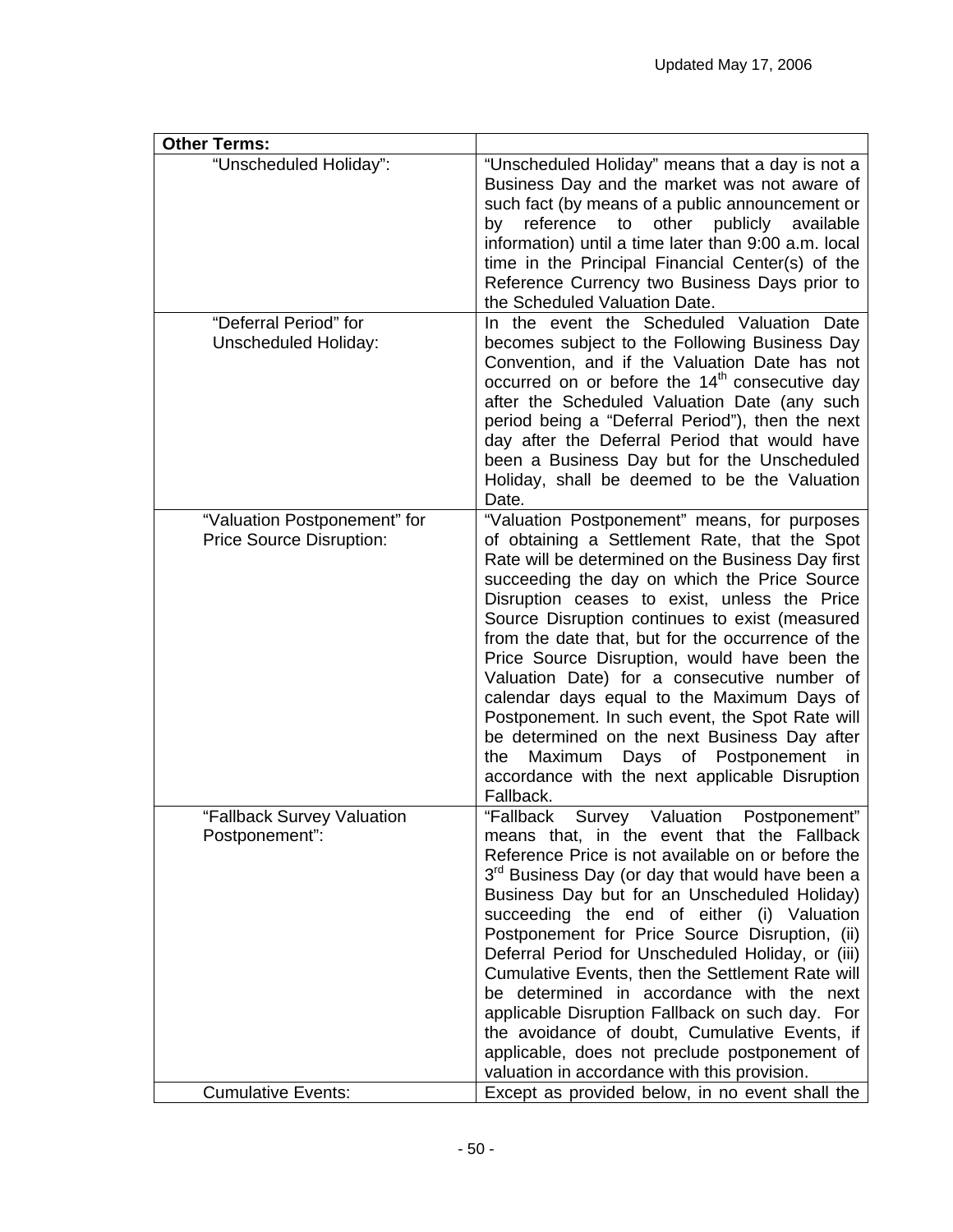|                                    | total number of consecutive calendar days during<br>which either (i) valuation is deferred due to an<br>Unscheduled Holiday, or (ii) a Valuation<br>Postponement shall occur (or any combination of<br>(i) and (ii)), exceed 14 consecutive calendar days<br>in the aggregate. Accordingly, (x) if, upon the<br>lapse of any such 14 day period, an Unscheduled<br>Holiday shall have occurred or be continuing on<br>the day following such period that otherwise<br>would have been a Business Day, then such day<br>shall be deemed to be a Valuation Date, and (y)<br>if, upon the lapse of any such 14 day period, a<br>Price Source Disruption shall have occurred or<br>be continuing on the day following such period on<br>which the Spot Rate otherwise would be<br>determined, then Valuation Postponement shall<br>not apply and the Spot Rate shall be determined<br>in accordance with the next Disruption Fallback. |
|------------------------------------|------------------------------------------------------------------------------------------------------------------------------------------------------------------------------------------------------------------------------------------------------------------------------------------------------------------------------------------------------------------------------------------------------------------------------------------------------------------------------------------------------------------------------------------------------------------------------------------------------------------------------------------------------------------------------------------------------------------------------------------------------------------------------------------------------------------------------------------------------------------------------------------------------------------------------------|
| Maximum Days of Postponement:      | 14 calendar days                                                                                                                                                                                                                                                                                                                                                                                                                                                                                                                                                                                                                                                                                                                                                                                                                                                                                                                   |
| Relevant City for Business Day for | Manila                                                                                                                                                                                                                                                                                                                                                                                                                                                                                                                                                                                                                                                                                                                                                                                                                                                                                                                             |
| <b>Valuation Date:</b>             |                                                                                                                                                                                                                                                                                                                                                                                                                                                                                                                                                                                                                                                                                                                                                                                                                                                                                                                                    |
| Relevant City for Business Day for | New York                                                                                                                                                                                                                                                                                                                                                                                                                                                                                                                                                                                                                                                                                                                                                                                                                                                                                                                           |
| Settlement Date:                   |                                                                                                                                                                                                                                                                                                                                                                                                                                                                                                                                                                                                                                                                                                                                                                                                                                                                                                                                    |
| Calculation Agent: <sup>6</sup>    |                                                                                                                                                                                                                                                                                                                                                                                                                                                                                                                                                                                                                                                                                                                                                                                                                                                                                                                                    |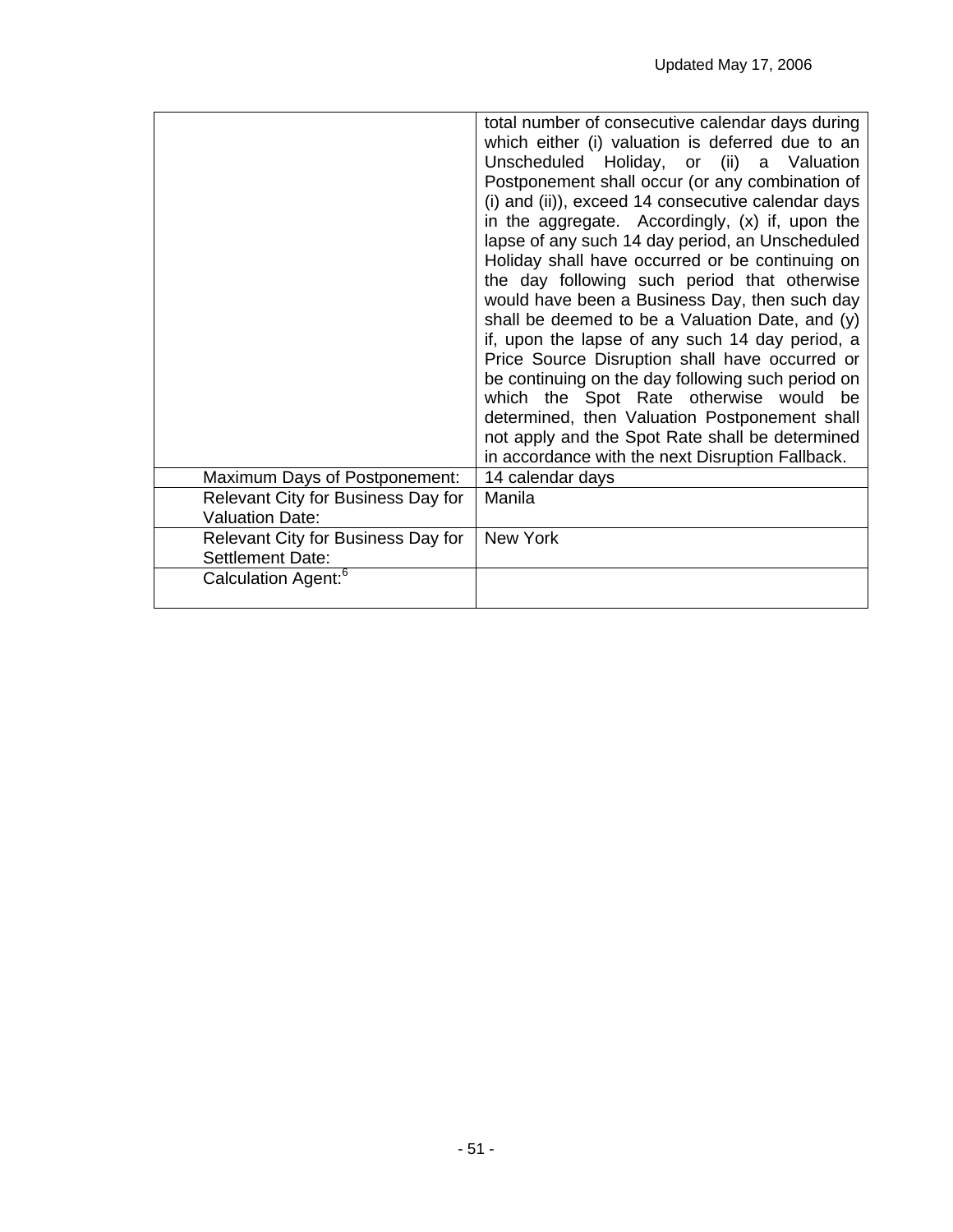# **ENDNOTES**

- 1 Include only if parties wish to modify the presumption that Annex A is incorporated as amended through the Trade Date.
- <sup>2</sup> Parties must specify either (a) a Notional Amount and a Reference Currency Notional Amount or (b) a Forward Rate and either a Notional Amount or a Reference Currency Notional Amount.
- $3$  The PHP PHPESO (PHP01) Rate is published at approximately 12:30 p.m. Manila time on the Valuation Date.
- $4 7$  The SFEMC PHP Indicative Survey Rate is determined pursuant to the SFEMC PHP Indicative Survey Rate Methodology dated December 1, 2004.
- 5 A party may wish to include the following additional provision if such party is or may be a participant in the SFEMC PHP Indicative Survey:

[Quoting Dealer Disclaimer:]

The parties acknowledge that one or both parties to this Transaction acting directly or through a branch or an affiliate may be requested to provide a quotation or quotations from time to time for the purpose of determining the SFEMC PHP Indicative Survey Rate and such quotation may affect, materially or otherwise, the settlement of the Transaction.

6 The following may be applicable for inter-dealer trades where parties agree to be Joint Calculation Agents:

Calculation Agents: Party A and Party B

If the parties are unable to agree on a determination within one Business Day, each party agrees to be bound by the determination of an independent leading dealer in Reference Currency/Settlement Currency Transactions not located in the Reference Currency jurisdiction ("independent leading dealer"), mutually selected by the parties, who shall act as the substitute Calculation Agent, with the fees and expenses of such substitute Calculation Agent (if any) to be met equally by the parties. If the parties are unable to agree on an independent leading dealer to act as substitute Calculation Agent, each party shall select an independent leading dealer and such independent dealers shall agree on an independent third party who shall be deemed to be the substitute Calculation Agent.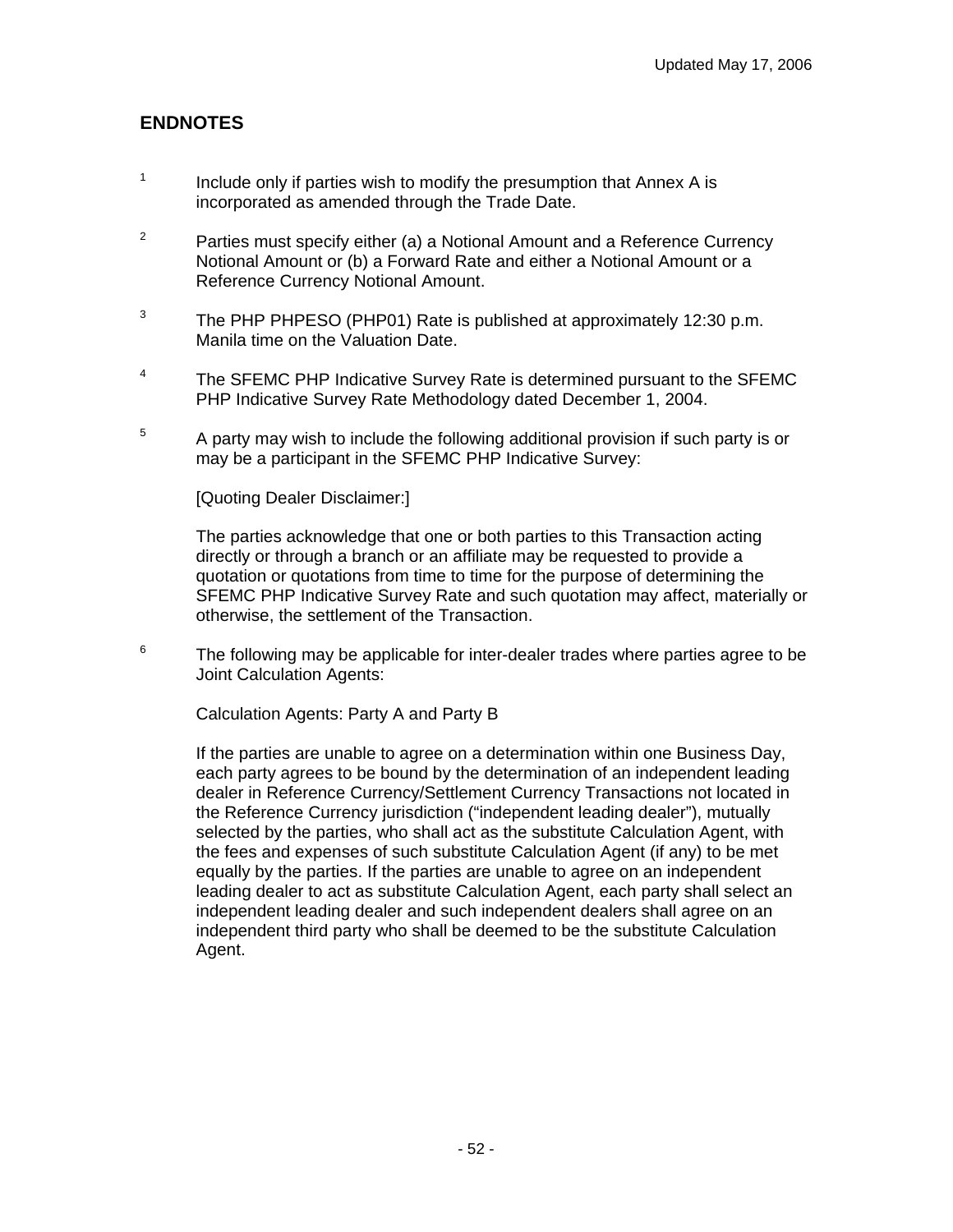# **Amended Philippine Peso Rate Source Definition**

<span id="page-52-0"></span>Effective as of December 1, 2004, Annex A of the 1998 FX and Currency Option Definitions (the "1998 Definitions") is amended to add a new Section  $4.5(a)(iv)(E)$  as follows:

(E) "SFEMC PHP INDICATIVE SURVEY RATE" or "PHP05" each means that the Spot Rate for a Rate Calculation Date will be the Philippine Peso/U.S. Dollar Specified Rate for U.S. Dollars, expressed as the amount of Philippine Pesos per one U.S. Dollar, for settlement in one Business Day, as published on SFEMC's website [\(www.sfemc.org](http://www.sfemc.org/)) at approximately 3:30 p.m., Singapore time, or as soon thereafter as practicable, on such Rate Calculation Date. The Spot Rate will be calculated by SFEMC (or a service provider SFEMC may select in its sole discretion) pursuant to the SFEMC PHP Indicative Survey Methodology (which means a methodology, dated as of December 1, 2004, as amended from time to time, for a centralized industry-wide survey of financial institutions that are active participants in the Philippine Peso/U.S. Dollar markets for the purpose of determining the SFEMC PHP Indicative Survey Rate).

#### *Practitioner's Note:*

• *Parties that specify in confirmations that a particular version of Annex A applies to their trades should reference Annex A effective as of December 1, 2004 if they desire to incorporate the new Philippine Peso rate source definition into their trades. If parties do not specify in their confirmations a particular version of Annex A, the above Philippine Peso rate source definition will apply to trades that incorporate the 1998 Definitions and have a trade date on or after December 1, 2004.*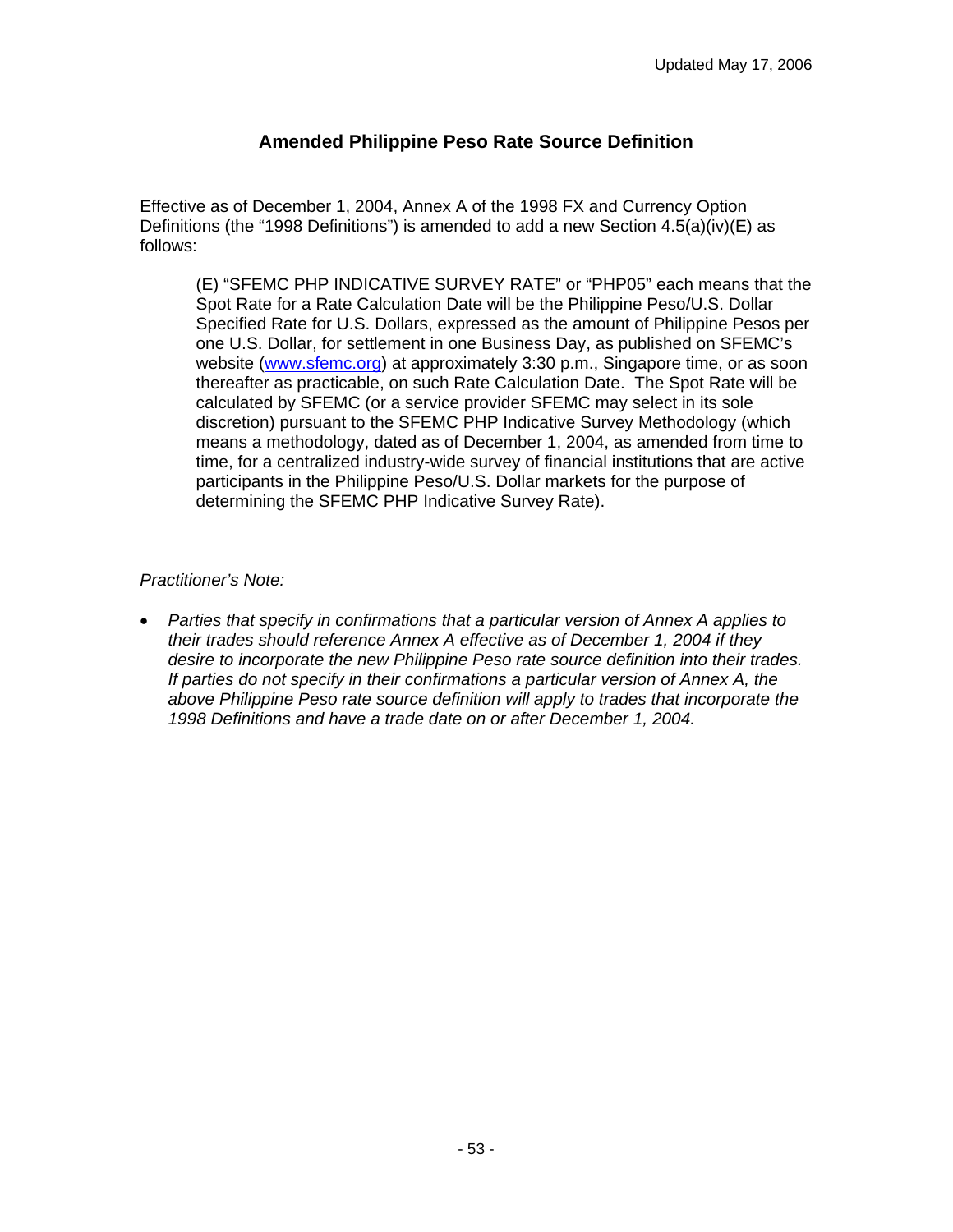## <span id="page-53-0"></span>**Singapore Foreign Exchange Market Committee ("SFEMC") PHP Indicative Survey Rate Methodology Dated as of December 1, 2004**

Capitalized terms not defined below are defined in the 1998 FX and Currency Option Definitions as published by the International Swaps and Derivatives Association, EMTA, Inc. and the Foreign Exchange Committee, or in the 2004 SFEMC, EMTA & FXC Template Terms for PHP/USD Non-Deliverable FX Transaction.

#### I. The SFEMC PHP Indicative Survey

- Commencing the PHP Indicative Survey: SFEMC (itself or through a service provider SFEMC will select in its sole discretion) will conduct a survey of financial institutions for the purpose of determining the SFEMC PHP Indicative Survey Rate, beginning at 11:00 a.m. (Singapore time) or as soon thereafter as practicable on a Business Day in Manila (or a calendar day that would have been a Business Day but for an Unscheduled Holiday), following any 14 calendar day period during which valuation is deferred or postponed (or both).
- Polled Banks: For purposes of determining the PHP Indicative Survey Rate for a Valuation Date, SFEMC (itself or through a service provider) will survey financial institutions that are active participants in the PHP/U.S. Dollar market (each, a "Participating Bank") and included in a current list of Participating Banks published on the SFEMC's website [\(www.sfemc.org](http://www.sfemc.org/)) (the "Publication Site"). Only one office of each financial institution will be included as a Participating Bank in each PHP Indicative Survey.
- Survey Question: Each Participating Bank will be asked to provide its reasonable judgment of what is (or, in the case of an Unscheduled Holiday, would be) the current prevailing free market PHP spot rate (bid-offer pair) for a standard size PHP/U.S. Dollar wholesale financial transaction for same-day settlement in the Manila marketplace on the Valuation Date. In arriving at this indicative quotation, each Participating Bank will be directed to take such factors into consideration as it deems appropriate, which factors may (but need not) include any or all of the following: the spot rate(s) implied in the offshore non-deliverable foreign exchange market for PHP/U.S. Dollar transactions; the spot rate implied by any other financial market transactions (to the extent that such other financial markets are open for business); the spot rate used in connection with any commercial transactions for goods or services from offshore suppliers or providers; any existing rate for trade finance transactions; and any other existing unofficial rate for PHP/U.S. Dollar transactions (commercial or otherwise).

#### II. Use of Survey Results

- SFEMC (itself or through a service provider) will determine the mid-point of each bidoffer pair. The arithmetic mean of the mid-points will be used to determine the PHP Indicative Survey Rate, rounded to the fourth decimal point as described below.
- If the PHP Indicative Survey results in 21 or more responses, then the 4 highest and 4 lowest mid-points will be eliminated, and the arithmetic mean of the remaining mid-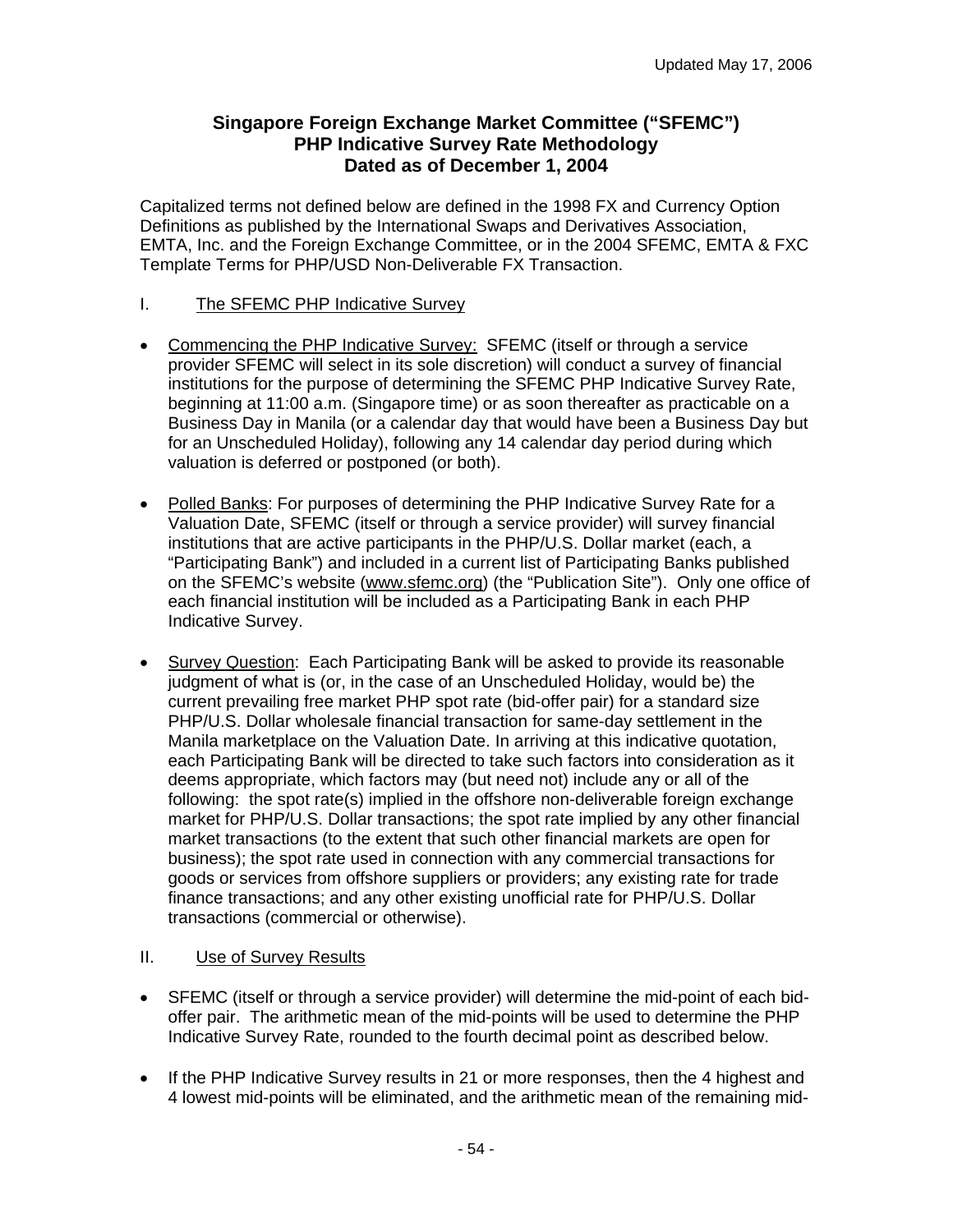points will be computed and will constitute the PHP Indicative Survey Rate for such Valuation Date. For purposes of eliminating the 4 highest and 4 lowest mid-points, if more than 4 mid-points have the same highest value or lowest value, then only 4 such mid-points will be eliminated

- If the PHP Indicative Survey results in less than 21 but 11 or more responses, then the 2 highest and 2 lowest mid-points will be eliminated, and the arithmetic mean of the remaining mid-points will be computed and will constitute the PHP Indicative Survey Rate for such Valuation Date. For purposes of eliminating the 2 highest and 2 lowest mid-points, if more than 2 mid-points have the same highest value or lowest value, then only 2 such mid-points will be eliminated.
- If the PHP Indicative Survey results in less than 11 but 8 or more responses, then the highest and the lowest mid-points will be eliminated and the arithmetic mean of the remaining midpoints will be computed and will constitute the PHP Indicative Survey Rate for such Valuation Date. For purposes of eliminating the highest and lowest mid-points, if more than 1 mid-point has the same highest value or lowest value, then only 1 such mid-point will be eliminated.
- If the PHP Indicative Survey results in less than 8 but 5 or more responses, then no mid-points will be eliminated and the arithmetic mean of all midpoints will be computed and will constitute the PHP Indicative Survey Rate for such Valuation Date.
- Quotes will be provided to the fourth decimal point (e.g., 1.0000).

#### III. Insufficient Responses

- If the PHP Indicative Survey results in less than 5 responses from Participating Banks ("Insufficient Responses"), no PHP Indicative Survey Rate will be available for the relevant Valuation Date. The next PHP Indicative Survey will take place on the next succeeding Business Day in Manila (or calendar day that would have been a Business Day but for an Unscheduled Holiday), subject to Section V below.
- IV. PHP Indicative Survey Rate Publication
- The PHP Indicative Survey Rate will be published on the Publication Site at 3:30 p.m. (Singapore time), or as soon thereafter as practicable.
- As soon as it is determined that the PHP Indicative Survey will result in Insufficient Responses, a notice that no PHP Indicative Survey Rate is available for the Valuation Date will be published on the Publication Site.
- The response of each Participating Bank to the Indicative Survey (bid-offer pair) will be available on the Publication Site at 9:00 a.m. (Singapore time) on the first Business Day in Manila (or calendar day that would have been a Business Day but for an Unscheduled Holiday) following the Business Day on which the relevant PHP Indicative Survey Rate is published, or as soon thereafter as practicable.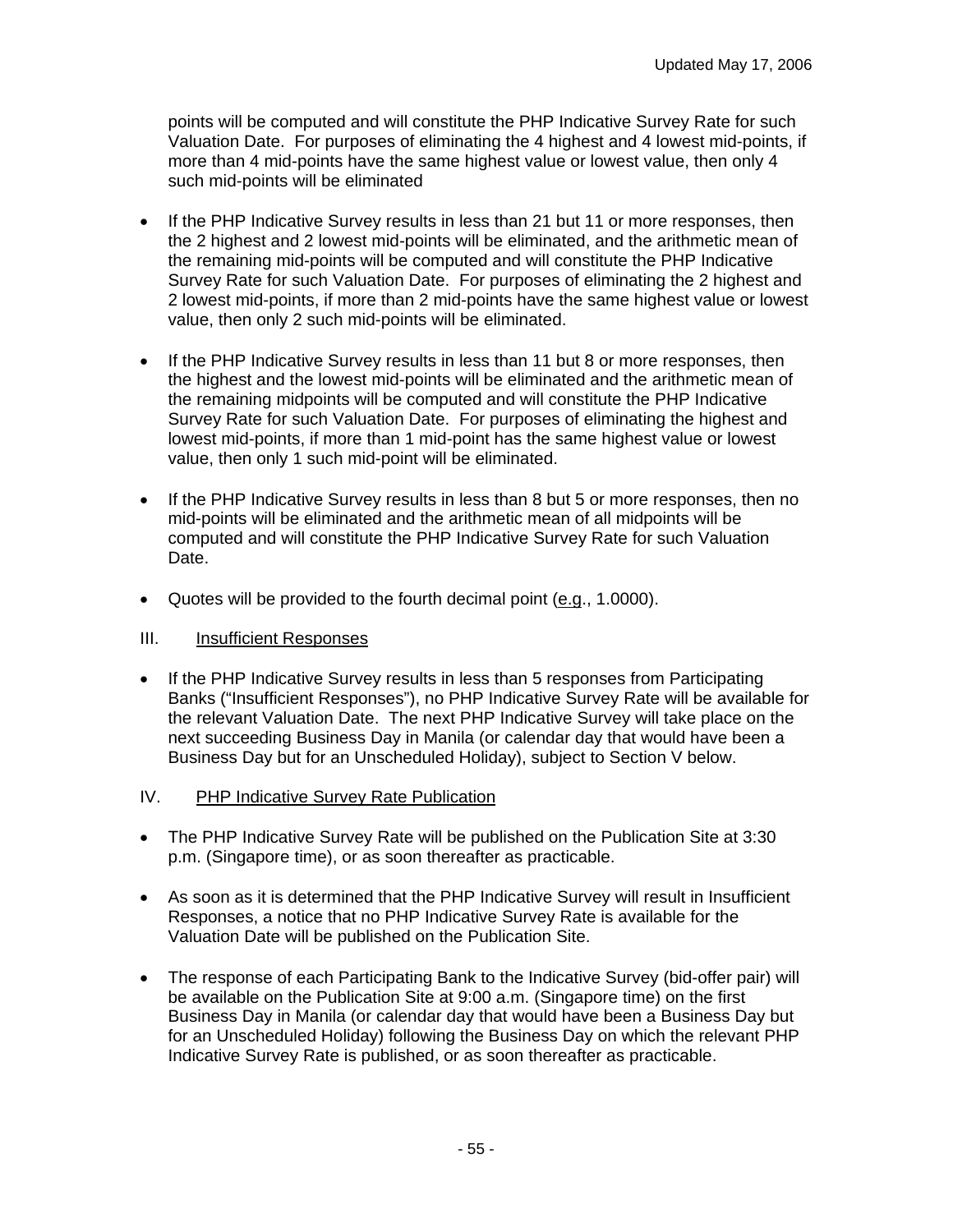### V. Discontinuing the PHP Indicative Survey

- The PHP Indicative Survey will be discontinued (i) on the calendar day first following the Business Day in Manila on which the PHP PHPESO (PHP 01) is available for the determination of a Settlement Rate, or (ii) on the calendar day first following polling for the PHP Indicative Survey that results in Insufficient Responses for three consecutive polling days. Notwithstanding the foregoing, nothing herein will be construed to prevent SFEMC from continuing or re-initiating the PHP Indicative Survey at an appropriate time.
- A notice that the PHP Indicative Survey has been discontinued will be published on the Publication Site.

#### VI. Amendments to the Methodology

• SFEMC may, in its discretion, from time to time, make such administrative, procedural or other modifications to this Methodology as are appropriate to ensure the continued operation and integrity of the PHP Indicative Survey.

#### VII. Disclaimer

• SFEMC (and any service provider SFEMC may select) disclaim liability for the PHP Indicative Survey Rate, and no representation or warranty, express or implied, is made concerning the PHP Indicative Survey Rate (including, without limitation, the methodology for determining the PHP Indicative Survey Rate and its suitability for any particular use).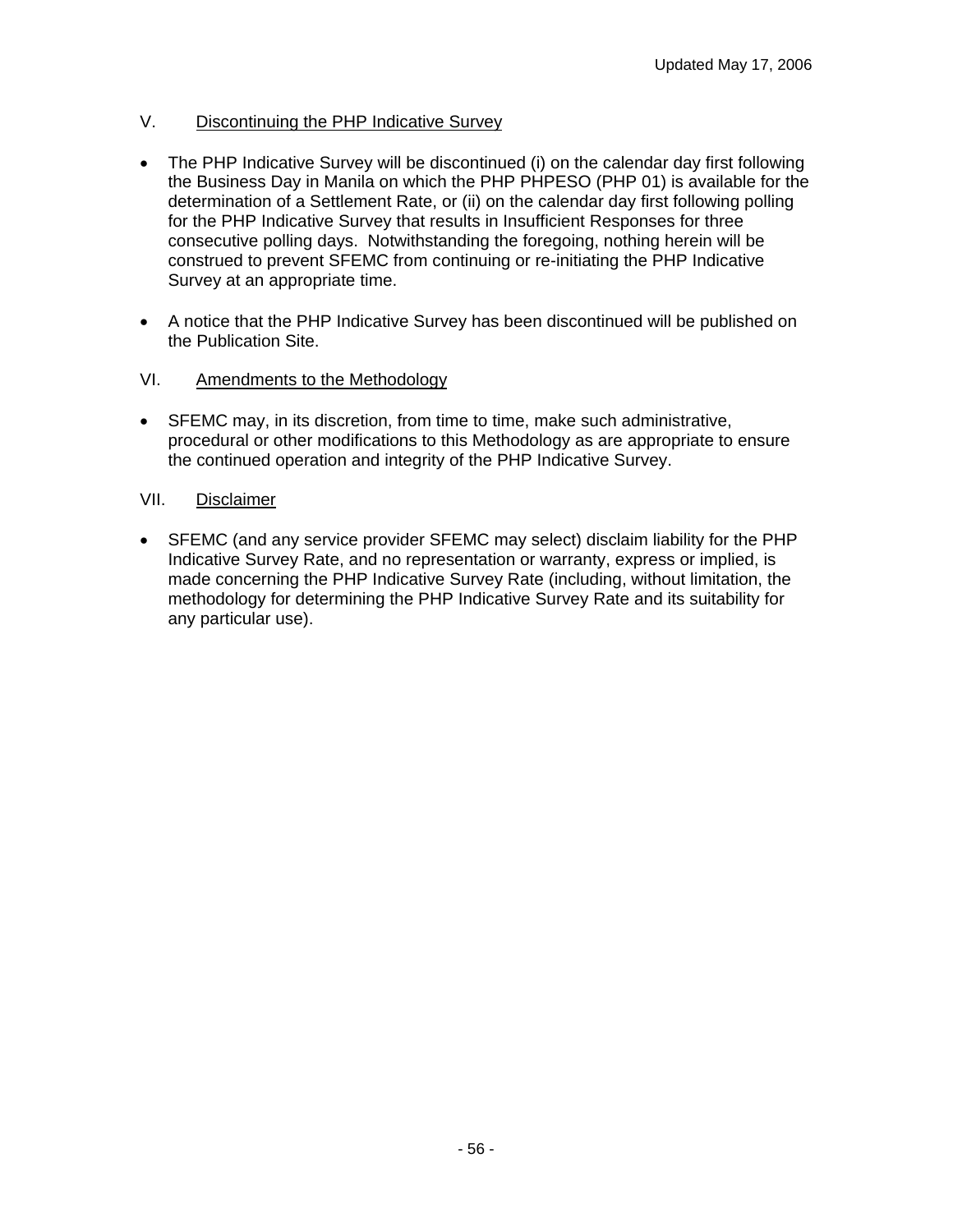# **Appendix F – Taiwanese Dollar**

<span id="page-56-0"></span>**2004 Template Terms Annex A Rate Source Definitions SFEMC Indicative Survey Methodology**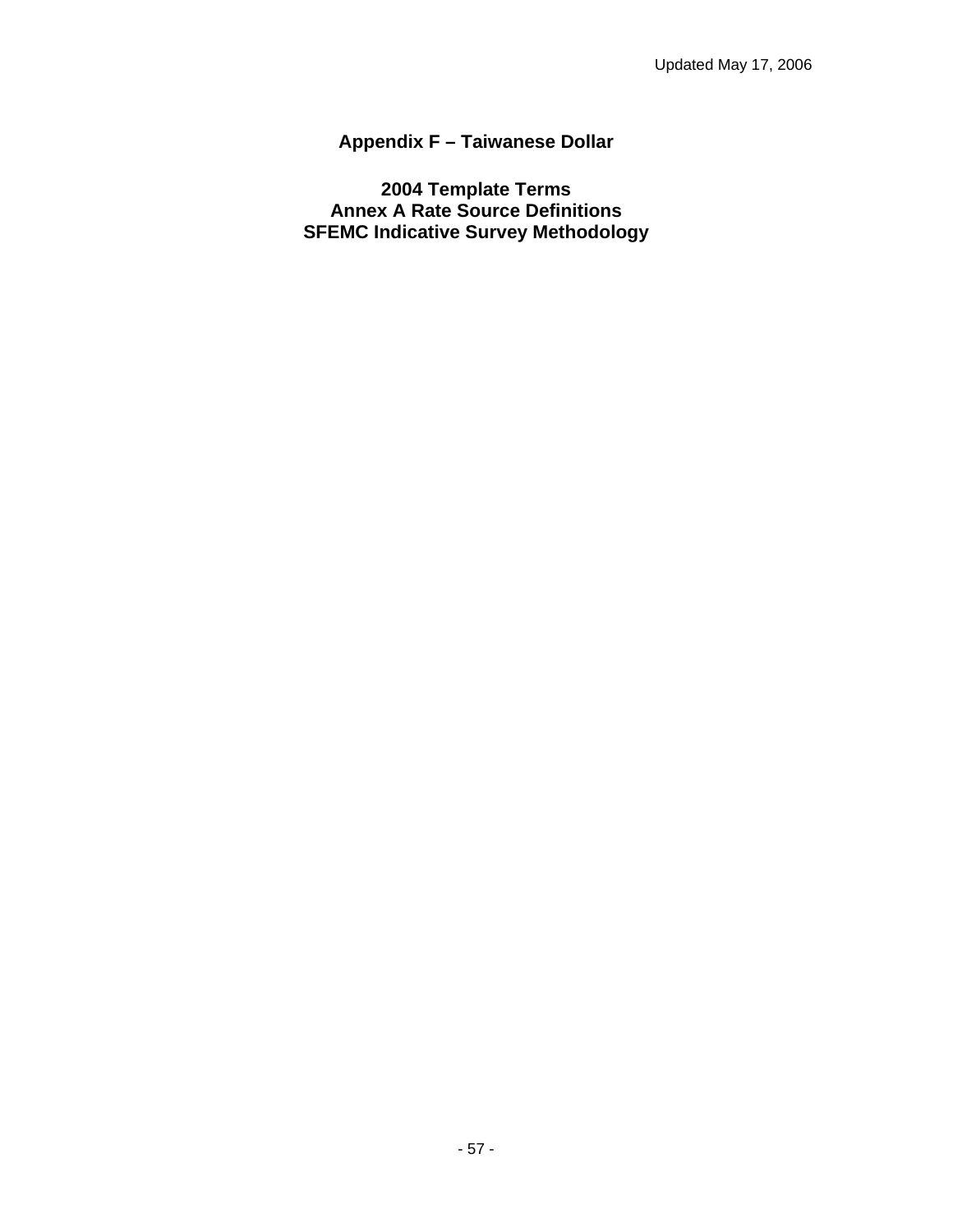#### **2004 SFEMC, EMTA & FXC Template Terms for TWD/USD Non-Deliverable FX Transaction**

<span id="page-57-0"></span>

| <b>General Terms:</b>                                                        |                                                                                                                                                                                                                                                                                                                                                                                                       |
|------------------------------------------------------------------------------|-------------------------------------------------------------------------------------------------------------------------------------------------------------------------------------------------------------------------------------------------------------------------------------------------------------------------------------------------------------------------------------------------------|
| Trade Date:                                                                  |                                                                                                                                                                                                                                                                                                                                                                                                       |
| [Date of Annex A] <sup>1</sup> :                                             |                                                                                                                                                                                                                                                                                                                                                                                                       |
| <b>Reference Currency:</b>                                                   | <b>TWD</b>                                                                                                                                                                                                                                                                                                                                                                                            |
| [Notional Amount] <sup>2</sup> :                                             |                                                                                                                                                                                                                                                                                                                                                                                                       |
| [Forward Rate] <sup>2</sup> :                                                |                                                                                                                                                                                                                                                                                                                                                                                                       |
| [Reference Currency                                                          |                                                                                                                                                                                                                                                                                                                                                                                                       |
| Notional Amount] <sup>2</sup> :                                              |                                                                                                                                                                                                                                                                                                                                                                                                       |
| Reference Currency Buyer:                                                    |                                                                                                                                                                                                                                                                                                                                                                                                       |
| <b>Reference Currency Seller:</b>                                            |                                                                                                                                                                                                                                                                                                                                                                                                       |
| <b>Settlement Currency:</b>                                                  | U.S. Dollars                                                                                                                                                                                                                                                                                                                                                                                          |
| <b>Settlement Date:</b>                                                      | [DATE CERTAIN], subject to adjustment if<br>the Scheduled Valuation Date is adjusted in<br>accordance with the Following Business Day<br>Convention or if Valuation Postponement<br>applies, and in each such case,<br>the<br>Settlement Date<br>shall<br>be as<br>soon<br>as<br>practicable, but in no event later than two<br>Business Days after the date on which the<br>Spot Rate is determined. |
| Settlement:                                                                  | Non-Deliverable                                                                                                                                                                                                                                                                                                                                                                                       |
| <b>Settlement Rate Option:</b>                                               | TWD TAIFX1 (TWD03) <sup>3</sup>                                                                                                                                                                                                                                                                                                                                                                       |
| <b>Valuation Date:</b>                                                       | [DATE CERTAIN] ("Scheduled Valuation<br>Date"), subject to adjustment in accordance<br>with<br>Preceding<br><b>Business</b><br>the<br>Day<br>and<br>in the<br>Convention;<br>event<br><b>of</b><br>an<br>Unscheduled Holiday, subject to adjustment<br>in accordance with the Following Business<br>Day Convention.                                                                                   |
| <b>Disruption Events:</b>                                                    |                                                                                                                                                                                                                                                                                                                                                                                                       |
| Price Source Disruption:                                                     | Applicable                                                                                                                                                                                                                                                                                                                                                                                            |
| <b>Disruption Fallbacks:</b>                                                 |                                                                                                                                                                                                                                                                                                                                                                                                       |
| 1. Valuation Postponement                                                    |                                                                                                                                                                                                                                                                                                                                                                                                       |
| 2. Fallback Reference Price:                                                 | <b>SFEMC TWD Indicative Survey Rate</b><br>(TWD04) $^{4,5}$                                                                                                                                                                                                                                                                                                                                           |
| <b>Fallback Survey</b><br>3.                                                 |                                                                                                                                                                                                                                                                                                                                                                                                       |
| <b>Valuation Postponement</b>                                                |                                                                                                                                                                                                                                                                                                                                                                                                       |
| <b>Calculation Agent</b><br>4.<br><b>Determination of Settlement</b><br>Rate |                                                                                                                                                                                                                                                                                                                                                                                                       |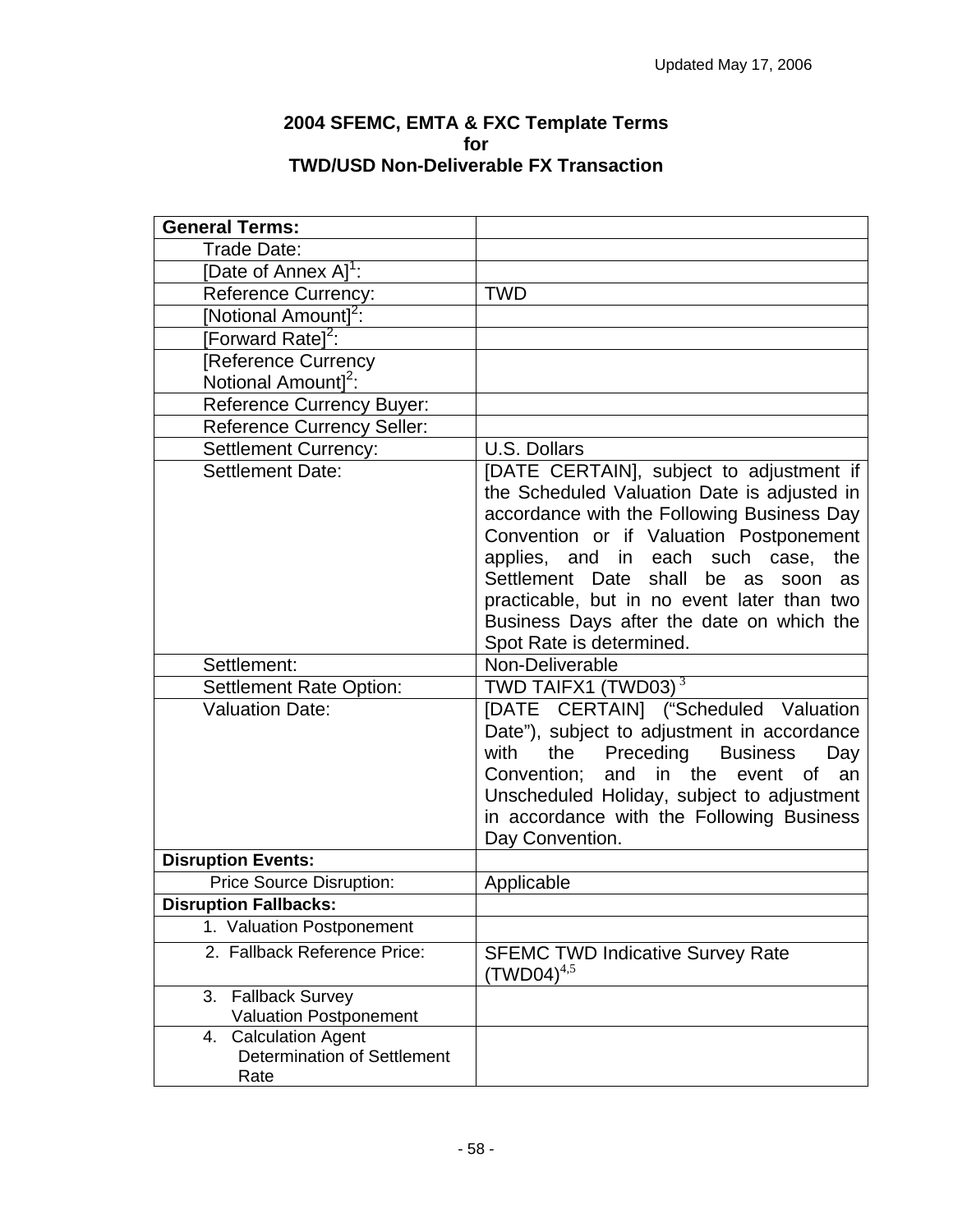| <b>Other Terms:</b>                                      |                                                                                                                                                                                                                                                                                                                                                                                                                                                                                                                                                                                                                                                                                                                          |
|----------------------------------------------------------|--------------------------------------------------------------------------------------------------------------------------------------------------------------------------------------------------------------------------------------------------------------------------------------------------------------------------------------------------------------------------------------------------------------------------------------------------------------------------------------------------------------------------------------------------------------------------------------------------------------------------------------------------------------------------------------------------------------------------|
| "Unscheduled Holiday":                                   | "Unscheduled Holiday" means that a day is not a<br>Business Day and the market was not aware of<br>such fact (by means of a public announcement or<br>reference to other publicly<br>by<br>available<br>information) until a time later than 9:00 a.m. local<br>time in the Principal Financial Center(s) of the<br>Reference Currency two Business Days prior to<br>the Scheduled Valuation Date.                                                                                                                                                                                                                                                                                                                       |
| "Deferral Period" for<br><b>Unscheduled Holiday:</b>     | In the event the Scheduled Valuation Date<br>becomes subject to the Following Business Day<br>Convention, and if the Valuation Date has not<br>occurred on or before the 14 <sup>th</sup> consecutive day<br>after the Scheduled Valuation Date (any such<br>period being a "Deferral Period"), then the next<br>day after the Deferral Period that would have<br>been a Business Day but for the Unscheduled<br>Holiday, shall be deemed to be the Valuation<br>Date.                                                                                                                                                                                                                                                   |
| "Valuation Postponement"<br>for Price Source Disruption: | "Valuation Postponement" means, for purposes<br>of obtaining a Settlement Rate, that the Spot<br>Rate will be determined on the Business Day first<br>succeeding the day on which the Price Source<br>Disruption ceases to exist, unless the Price<br>Source Disruption continues to exist (measured<br>from the date that, but for the occurrence of the<br>Price Source Disruption, would have been the<br>Valuation Date) for a consecutive number of<br>calendar days equal to the Maximum Days of<br>Postponement. In such event, the Spot Rate will<br>be determined on the next Business Day after<br>Days of Postponement<br>the<br>Maximum<br>in<br>accordance with the next applicable Disruption<br>Fallback. |
| "Fallback Survey Valuation<br>Postponement":             | Survey Valuation<br>"Fallback<br>Postponement"<br>means that, in the event that the Fallback<br>Reference Price is not available on or before the<br>3 <sup>rd</sup> Business Day (or day that would have been a<br>Business Day but for an Unscheduled Holiday)<br>succeeding the end of either (i) Valuation<br>Postponement for Price Source Disruption, (ii)<br>Deferral Period for Unscheduled Holiday, or (iii)<br>Cumulative Events, then the Settlement Rate will<br>be determined in accordance with the next<br>applicable Disruption Fallback on such day. For<br>the avoidance of doubt, Cumulative Events, if<br>applicable, does not preclude postponement of                                              |
| <b>Cumulative Events:</b>                                | valuation in accordance with this provision.<br>Except as provided below, in no event shall the                                                                                                                                                                                                                                                                                                                                                                                                                                                                                                                                                                                                                          |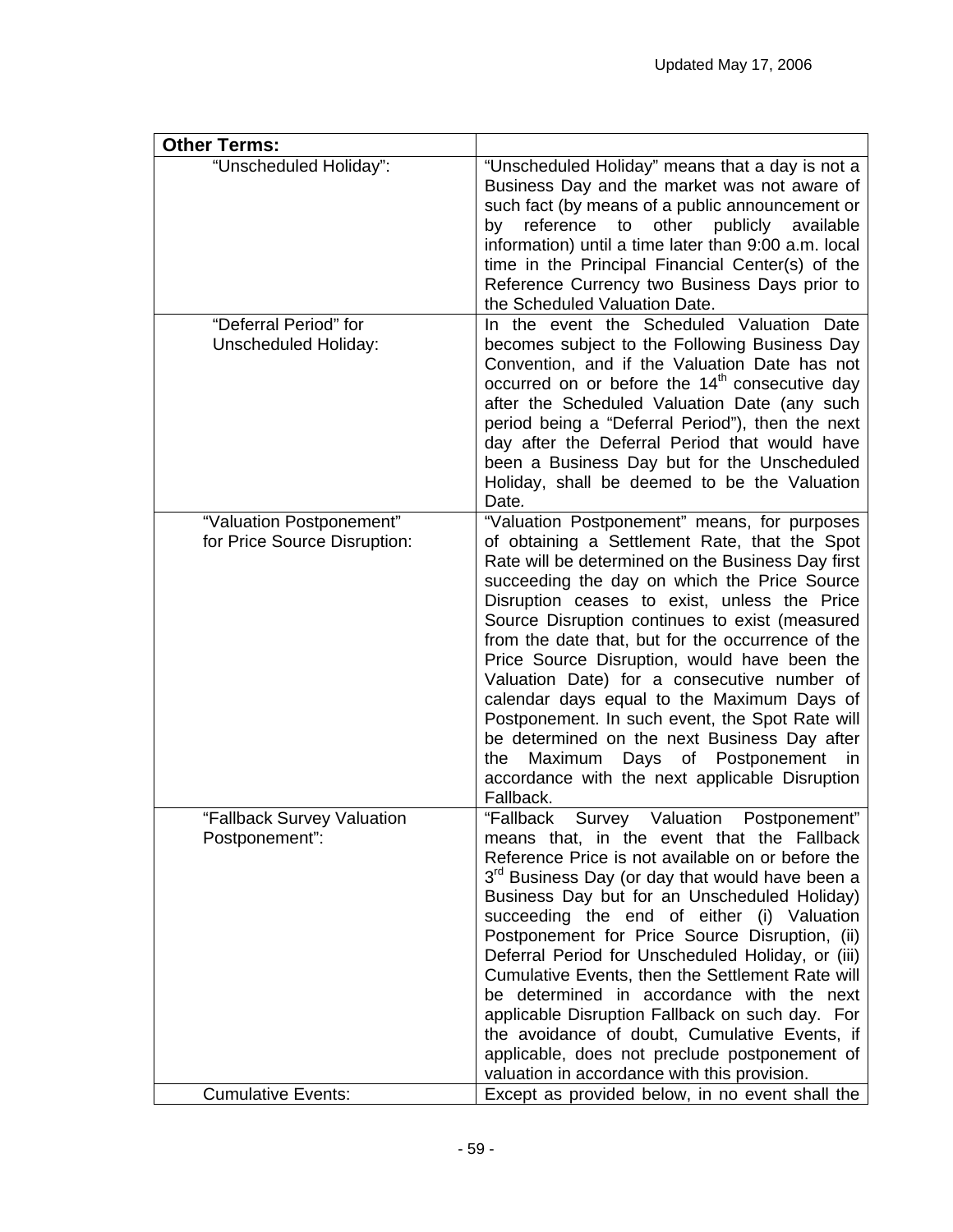|                                    | total number of consecutive calendar days during<br>which either (i) valuation is deferred due to an<br>Unscheduled Holiday, or (ii) a Valuation<br>Postponement shall occur (or any combination of<br>(i) and (ii)), exceed 14 consecutive calendar days<br>in the aggregate. Accordingly, (x) if, upon the<br>lapse of any such 14 day period, an Unscheduled<br>Holiday shall have occurred or be continuing on<br>the day following such period that otherwise<br>would have been a Business Day, then such day<br>shall be deemed to be a Valuation Date, and (y)<br>if, upon the lapse of any such 14 day period, a<br>Price Source Disruption shall have occurred or<br>be continuing on the day following such period on<br>which the Spot Rate otherwise would be<br>determined, then Valuation Postponement shall<br>not apply and the Spot Rate shall be determined<br>in accordance with the next Disruption Fallback. |
|------------------------------------|------------------------------------------------------------------------------------------------------------------------------------------------------------------------------------------------------------------------------------------------------------------------------------------------------------------------------------------------------------------------------------------------------------------------------------------------------------------------------------------------------------------------------------------------------------------------------------------------------------------------------------------------------------------------------------------------------------------------------------------------------------------------------------------------------------------------------------------------------------------------------------------------------------------------------------|
| Maximum Days of Postponement:      | 14 calendar days                                                                                                                                                                                                                                                                                                                                                                                                                                                                                                                                                                                                                                                                                                                                                                                                                                                                                                                   |
| Relevant City for Business Day for | Taipei                                                                                                                                                                                                                                                                                                                                                                                                                                                                                                                                                                                                                                                                                                                                                                                                                                                                                                                             |
| <b>Valuation Date:</b>             |                                                                                                                                                                                                                                                                                                                                                                                                                                                                                                                                                                                                                                                                                                                                                                                                                                                                                                                                    |
| Relevant City for Business Day for | New York                                                                                                                                                                                                                                                                                                                                                                                                                                                                                                                                                                                                                                                                                                                                                                                                                                                                                                                           |
| Settlement Date:                   |                                                                                                                                                                                                                                                                                                                                                                                                                                                                                                                                                                                                                                                                                                                                                                                                                                                                                                                                    |
| Calculation Agent: <sup>6</sup>    |                                                                                                                                                                                                                                                                                                                                                                                                                                                                                                                                                                                                                                                                                                                                                                                                                                                                                                                                    |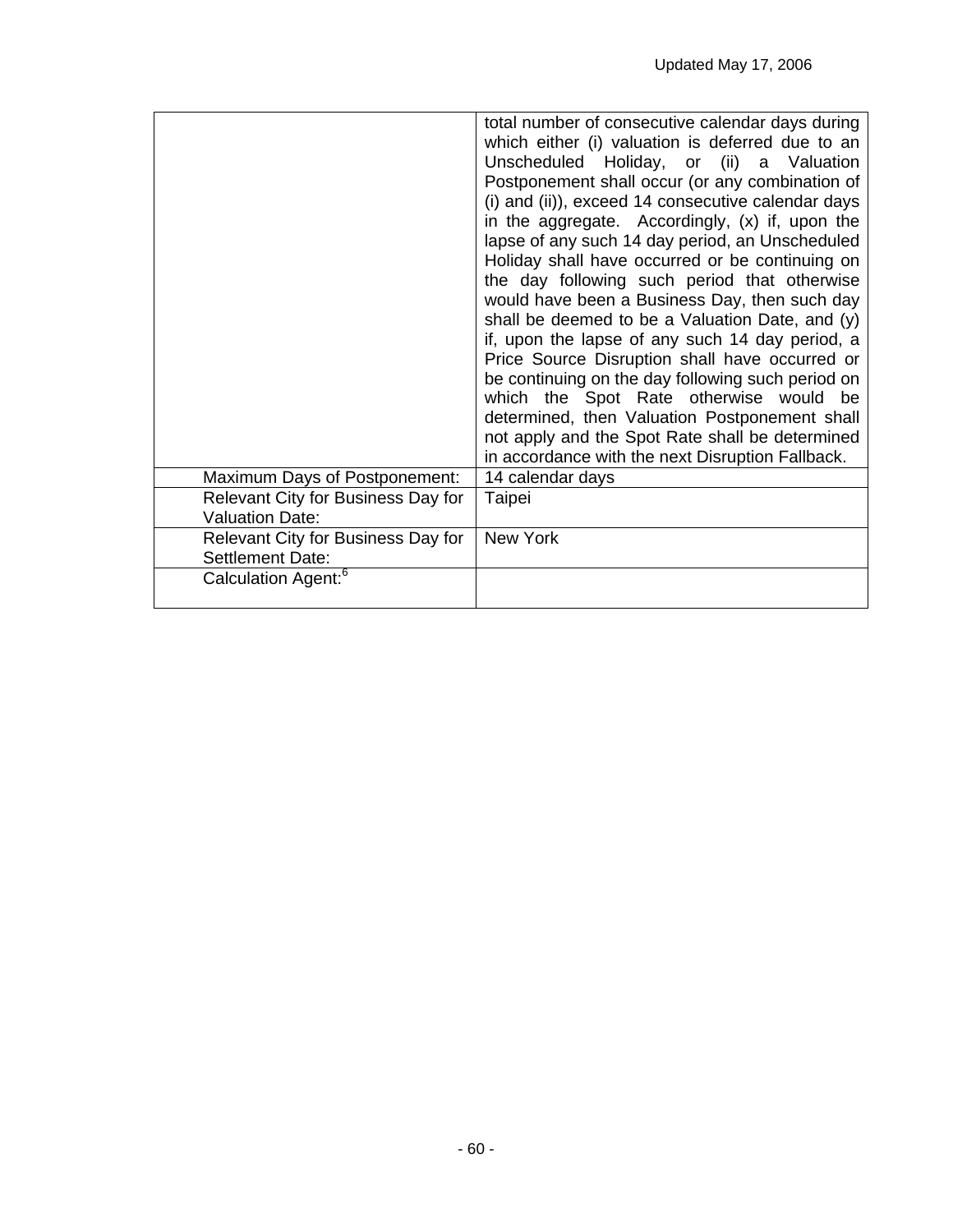# **ENDNOTES**

- 1 Include only if parties wish to modify the presumption that Annex A is incorporated as amended through the Trade Date.
- <sup>2</sup> Parties must specify either (a) a Notional Amount and a Reference Currency Notional Amount or (b) a Forward Rate and either a Notional Amount or a Reference Currency Notional Amount.
- $3$  The TWD TAIFX1 (TWD03) Rate is published at approximately 11:00 a.m. Taipei time on the Valuation Date.
- $4$  The SFEMC TWD Indicative Survey Rate is determined pursuant to the SFEMC TWD Indicative Survey Rate Methodology dated December 1, 2004.
- $5 A$  party may wish to include the following additional provision if such party is or may be a participant in the SFEMC TWD Indicative Survey:

[Quoting Dealer Disclaimer:]

The parties acknowledge that one or both parties to this Transaction acting directly or through a branch or an affiliate may be requested to provide a quotation or quotations from time to time for the purpose of determining the SFEMC TWD Indicative Survey Rate and such quotation may affect, materially or otherwise, the settlement of the Transaction.

 $6$  The following may be applicable for inter-dealer trades where parties agree to be Joint Calculation Agents:

Calculation Agents: Party A and Party B

If the parties are unable to agree on a determination within one Business Day, each party agrees to be bound by the determination of an independent leading dealer in Reference Currency/Settlement Currency Transactions not located in the Reference Currency jurisdiction ("independent leading dealer"), mutually selected by the parties, who shall act as the substitute Calculation Agent, with the fees and expenses of such substitute Calculation Agent (if any) to be met equally by the parties. If the parties are unable to agree on an independent leading dealer to act as substitute Calculation Agent, each party shall select an independent leading dealer and such independent dealers shall agree on an independent third party who shall be deemed to be the substitute Calculation Agent.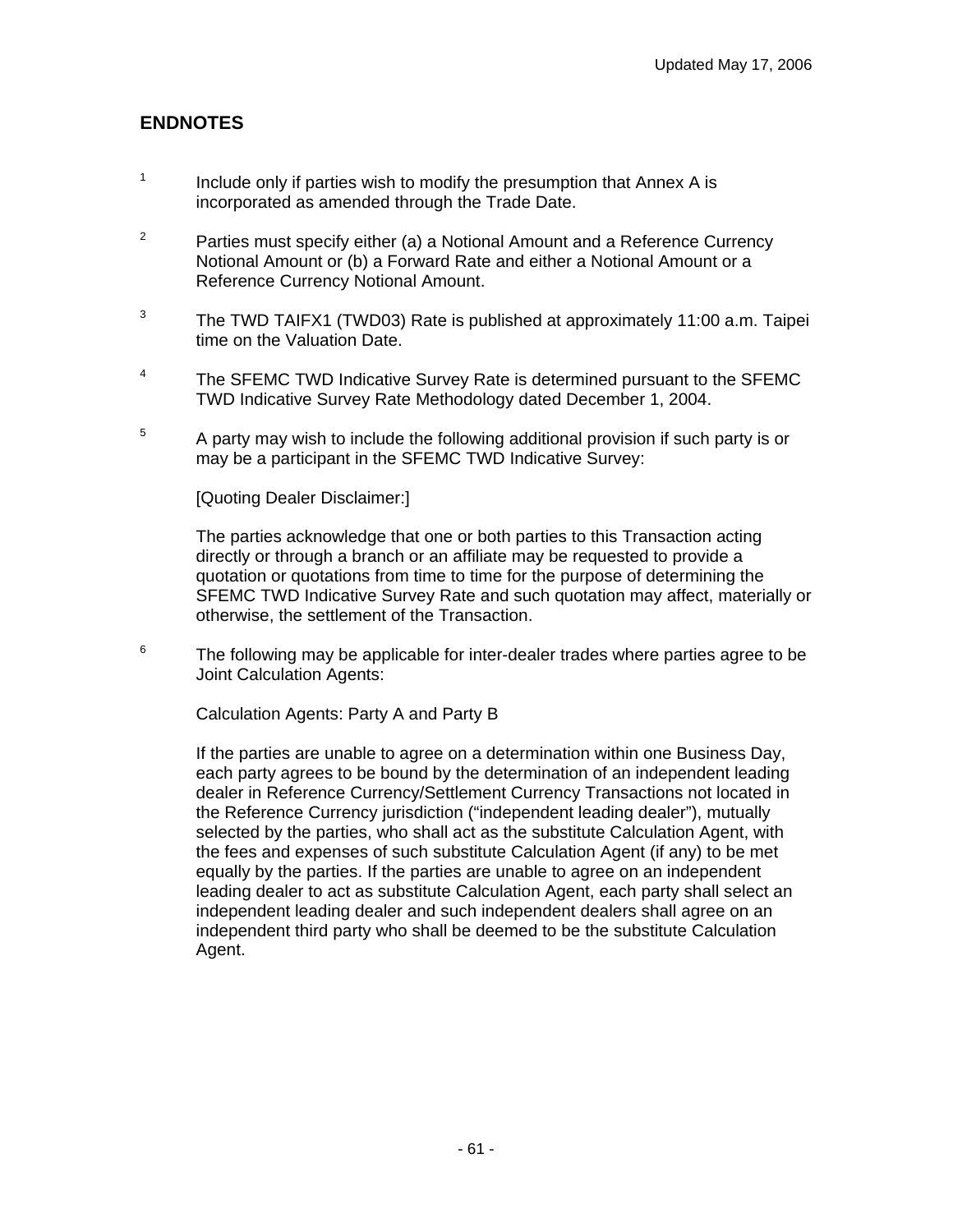# **Amended Taiwanese Dollar Rate Source Definition**

<span id="page-61-0"></span>Effective as of December 1, 2004, Annex A of the 1998 FX and Currency Option Definitions (the "1998 Definitions") is amended to add a new Section  $4.5(a)(v)(D)$ , and to delete Sections  $4.5(a)(v)(A)$  and  $4.5(a)(v)(C)$  in their entirety and replace them as follows:

(A) "TWD TELERATE 6161" or "TWD01" each mean that the Spot Rate for a Rate Calculation Date will be the Taiwanese Dollar/U.S. Dollar spot rate, expressed as the amount of Taiwanese Dollars per one U.S. Dollar, for settlement in two Business Days, reported by the Taipei Forex Inc. which appears on the Telerate Page 6161 under the heading "Spot" as of 11:00 a.m., Taipei time, on that Rate Calculation Date, or if no rate appears as of 11:00 a.m., Taipei time, the rate that first appears in any of the next succeeding 15 minute intervals after such time, up to and including 12:00 noon, Taipei time, on that Rate Calculation Date.

(C) "TWD TAIFX1" or "TWD03" each mean that the Spot Rate for a Rate Calculation Date will be the Taiwanese Dollar/U.S. Dollar spot rate, expressed as the amount of Taiwanese Dollars per one U.S. Dollar, for settlement in two Business Days, reported by the Taipei Forex Inc. which appears on the Reuters Screen TAIFX1 Page under the heading "Spot" as of 11:00 a.m. Taipei time, on that Rate Calculation Date, or if no rate appears as of 11:00 a.m., Taipei time, the rate that first appears in any of the next succeeding 15 minute intervals after such time, up to and including 12:00 noon, Taipei time on that Rate Calculation Date.

(D) "SFEMC TWD INDICATIVE SURVEY RATE" or "TWD04" each means that the Spot Rate for a Rate Calculation Date will be the Taiwanese Dollar/U.S. Dollar Specified Rate for U.S. Dollars, expressed as the amount of Taiwanese Dollars per one U.S. Dollar, for settlement in two Business Days, as published on SFEMC's website [\(www.sfemc.org\)](http://www.sfemc.org/) at approximately 3:30 p.m., Singapore time, or as soon thereafter as practicable, on such Rate Calculation Date. The Spot Rate will be calculated by SFEMC (or a service provider SFEMC may select in its sole discretion) pursuant to the SFEMC TWD Indicative Survey Methodology (which means a methodology, dated as of December 1, 2004, as amended from time to time, for a centralized industry-wide survey of financial institutions that are active participants in the Taiwanese Dollar/U.S. Dollar markets for the purpose of determining the SFEMC TWD Indicative Survey Rate).

#### *Practitioner's Notes:*

• *"TWD Telerate 6161" or "TWD01" and "TWD TAIFX1" or "TWD03" have been revised to permit a limited delay in reporting the Spot Rate of the first trade that takes place through the Taipei Forex Inc. The first trade usually takes place at 11 a.m. Taipei Time, and its Spot Rate is posted in the first 15-minute segment. However, the first trade could take place and its Spot Rate could be posted at a later 15-minute*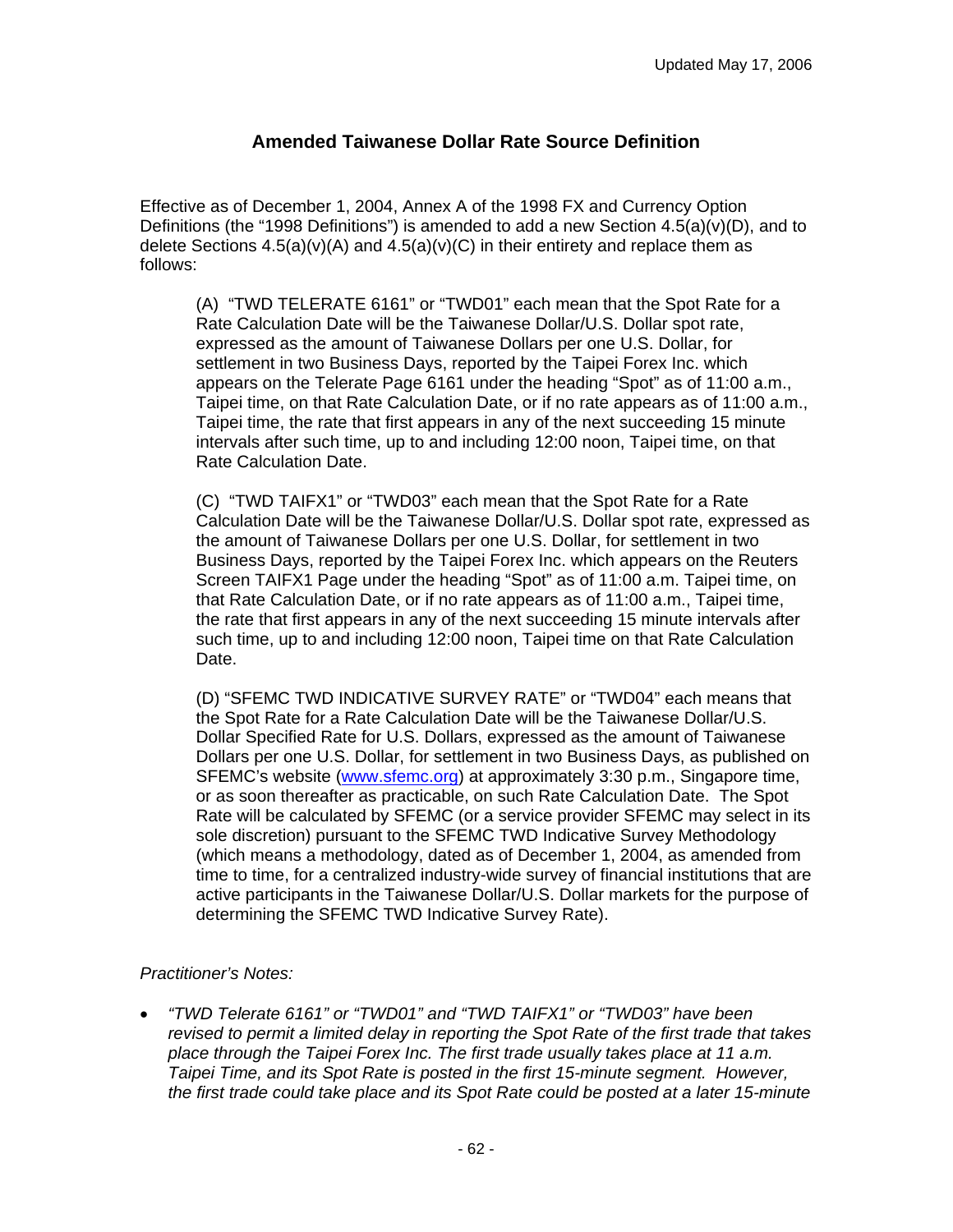*interval. The rate source definitions incorporate the possibility of the first appearance of the Spot Rate in any succeeding 15-minute interval from 11 a.m. up to and including 12 Noon Taipei Time. Noon Taipei Time was deemed to be an appropriate cut-off point, because failure of a trade to take place through Taipei Forex Inc. by this time would indicate a disruption in the local market. If a Spot Rate is not posted by 12 Noon Taipei Time on a Valuation Date, a Price Source Disruption would be triggered as provided in the 1998 Definitions and the relevant confirmation.* 

• *Parties that specify in confirmations that a particular version of Annex A applies to their trades should reference Annex A effective as of December 1, 2004 if they desire to incorporate any or all of the revised Taiwanese Dollar rate source definitions into their trades. If parties do not specify in their confirmations a particular version of Annex A, the above Taiwanese Dollar rate source definitions will apply to trades that incorporate the 1998 Definitions and have a trade date on or after December 1, 2004.*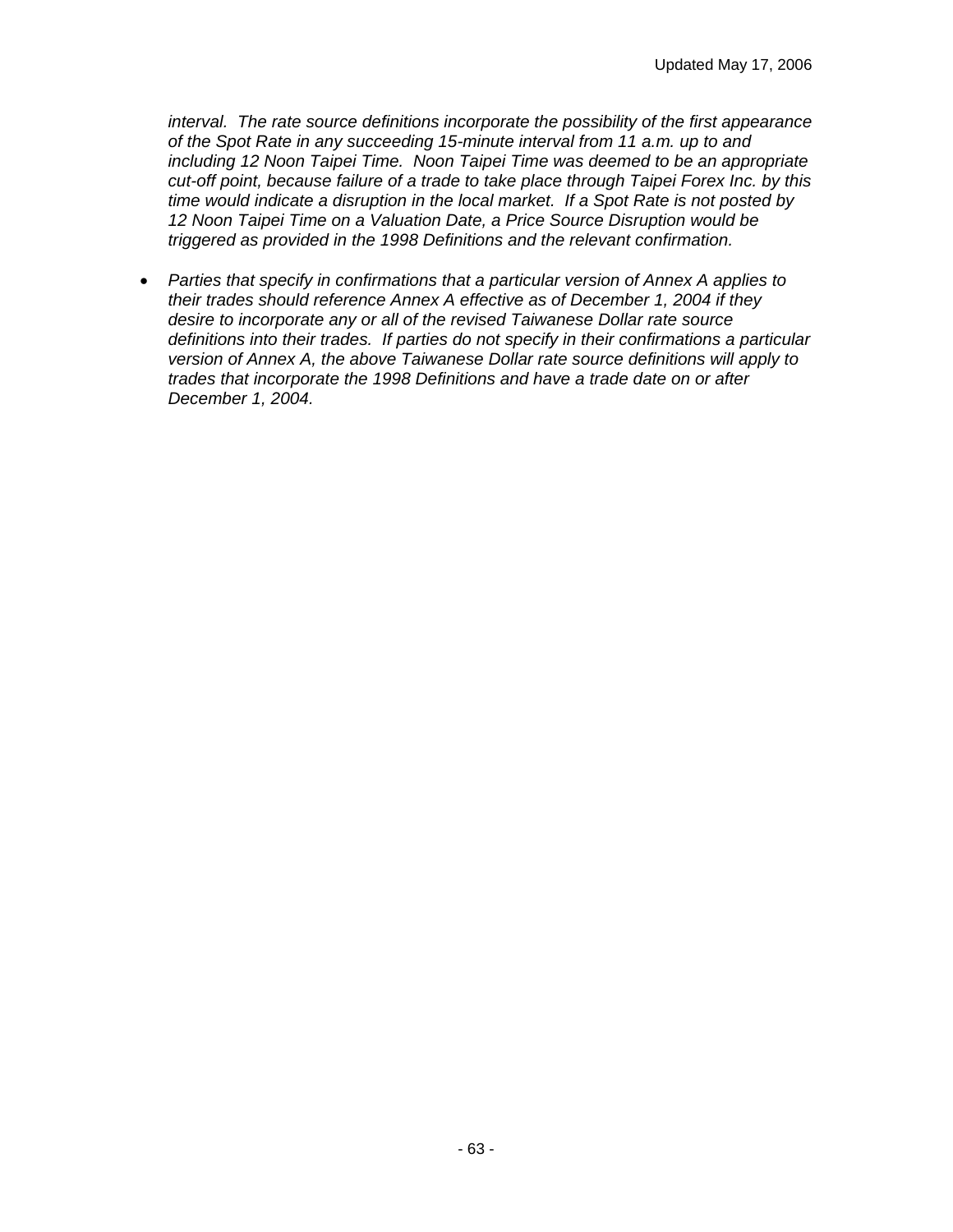## <span id="page-63-0"></span>**Singapore Foreign Exchange Market Committee ("SFEMC") TWD Indicative Survey Rate Methodology Dated as of December 1, 2004**

Capitalized terms not defined below are defined in the 1998 FX and Currency Option Definitions as published by the International Swaps and Derivatives Association, EMTA, Inc. and the Foreign Exchange Committee, or in the 2004 SFEMC, EMTA & FXC Template Terms for TWD/USD Non-Deliverable FX Transaction.

#### I. The SFEMC TWD Indicative Survey

- Commencing the TWD Indicative Survey: SFEMC (itself or through a service provider SFEMC will select in its sole discretion) will conduct a survey of financial institutions for the purpose of determining the SFEMC TWD Indicative Survey Rate, beginning at 11:00 a.m. (Singapore time) or as soon thereafter as practicable on a Business Day in Taipei (or a calendar day that would have been a Business Day but for an Unscheduled Holiday), following any 14 calendar day period during which valuation is deferred or postponed (or both).
- Polled Banks: For purposes of determining the TWD Indicative Survey Rate for a Valuation Date, SFEMC (itself or through a service provider) will survey financial institutions that are active participants in the TWD/U.S. Dollar market (each, a "Participating Bank") and included in a current list of Participating Banks published on the SFEMC's website [\(www.sfemc.org](http://www.sfemc.org/)) (the "Publication Site"). Only one office of each financial institution will be included as a Participating Bank in each TWD Indicative Survey.
- Survey Question: Each Participating Bank will be asked to provide its reasonable judgment of what is (or, in the case of an Unscheduled Holiday, would be) the current prevailing free market TWD spot rate (bid-offer pair) for a standard size TWD/U.S. Dollar wholesale financial transaction for same-day settlement in the Taipei marketplace on the Valuation Date. In arriving at this indicative quotation, each Participating Bank will be directed to take such factors into consideration as it deems appropriate, which factors may (but need not) include any or all of the following: the spot rate(s) implied in the offshore non-deliverable foreign exchange market for TWD/U.S. Dollar transactions; the spot rate implied by any other financial market transactions (to the extent that such other financial markets are open for business); the spot rate used in connection with any commercial transactions for goods or services from offshore suppliers or providers; any existing rate for trade finance transactions; and any other existing unofficial rate for TWD/U.S. Dollar transactions (commercial or otherwise).

#### II. Use of Survey Results

- SFEMC (itself or through a service provider) will determine the mid-point of each bidoffer pair. The arithmetic mean of the mid-points will be used to determine the TWD Indicative Survey Rate, rounded to the fourth decimal point as described below.
- If the TWD Indicative Survey results in 21 or more responses, then the 4 highest and 4 lowest mid-points will be eliminated, and the arithmetic mean of the remaining mid-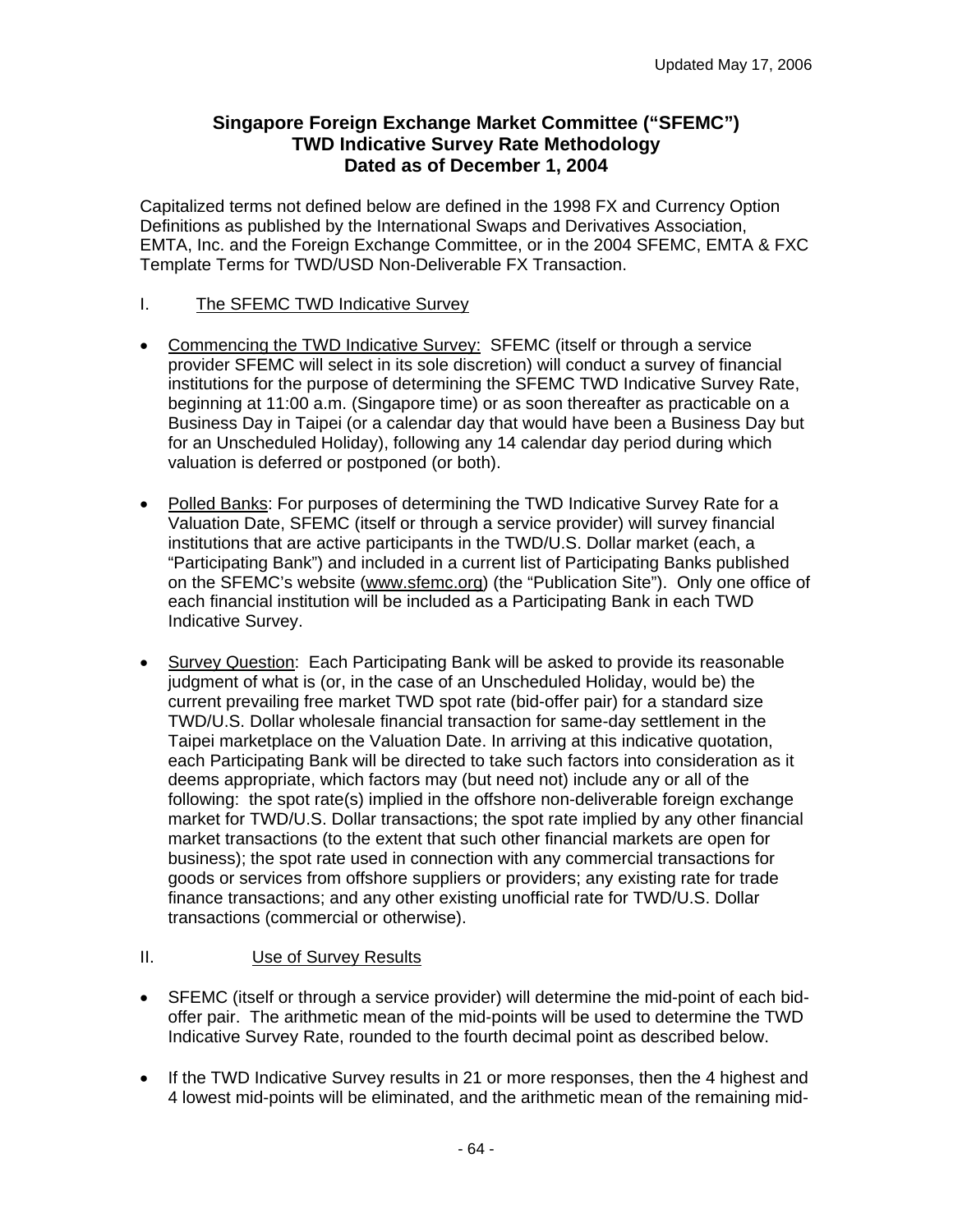points will be computed and will constitute the TWD Indicative Survey Rate for such Valuation Date. For purposes of eliminating the 4 highest and 4 lowest mid-points, if more than 4 mid-points have the same highest value or lowest value, then only 4 such mid-points will be eliminated

- If the TWD Indicative Survey results in less than 21 but 11 or more responses, then the 2 highest and 2 lowest mid-points will be eliminated, and the arithmetic mean of the remaining mid-points will be computed and will constitute the TWD Indicative Survey Rate for such Valuation Date. For purposes of eliminating the 2 highest and 2 lowest mid-points, if more than 2 mid-points have the same highest value or lowest value, then only 2 such mid-points will be eliminated.
- If the TWD Indicative Survey results in less than 11 but 8 or more responses, then the highest and the lowest mid-points will be eliminated and the arithmetic mean of the remaining midpoints will be computed and will constitute the TWD Indicative Survey Rate for such Valuation Date. For purposes of eliminating the highest and lowest mid-points, if more than 1 mid-point has the same highest value or lowest value, then only 1 such mid-point will be eliminated.
- If the TWD Indicative Survey results in less than 8 but 5 or more responses, then no mid-points will be eliminated and the arithmetic mean of all midpoints will be computed and will constitute the TWD Indicative Survey Rate for such Valuation Date.
- Quotes will be provided to the fourth decimal point (e.g., 1.0000).

#### III. Insufficient Responses

- If the TWD Indicative Survey results in less than 5 responses from Participating Banks ("Insufficient Responses"), no TWD Indicative Survey Rate will be available for the relevant Valuation Date. The next TWD Indicative Survey will take place on the next succeeding Business Day in Taipei (or calendar day that would have been a Business Day but for an Unscheduled Holiday), subject to Section V below.
- IV. TWD Indicative Survey Rate Publication
- The TWD Indicative Survey Rate will be published on the Publication Site at 3:30 p.m. (Singapore time), or as soon thereafter as practicable.
- As soon as it is determined that the TWD Indicative Survey will result in Insufficient Responses, a notice that no TWD Indicative Survey Rate is available for the Valuation Date will be published on the Publication Site.
- The response of each Participating Bank to the Indicative Survey (bid-offer pair) will be available on the Publication Site at 9:00 a.m. (Singapore time) on the first Business Day in Taipei (or calendar day that would have been a Business Day but for an Unscheduled Holiday) following the Business Day on which the relevant TWD Indicative Survey Rate is published, or as soon thereafter as practicable.